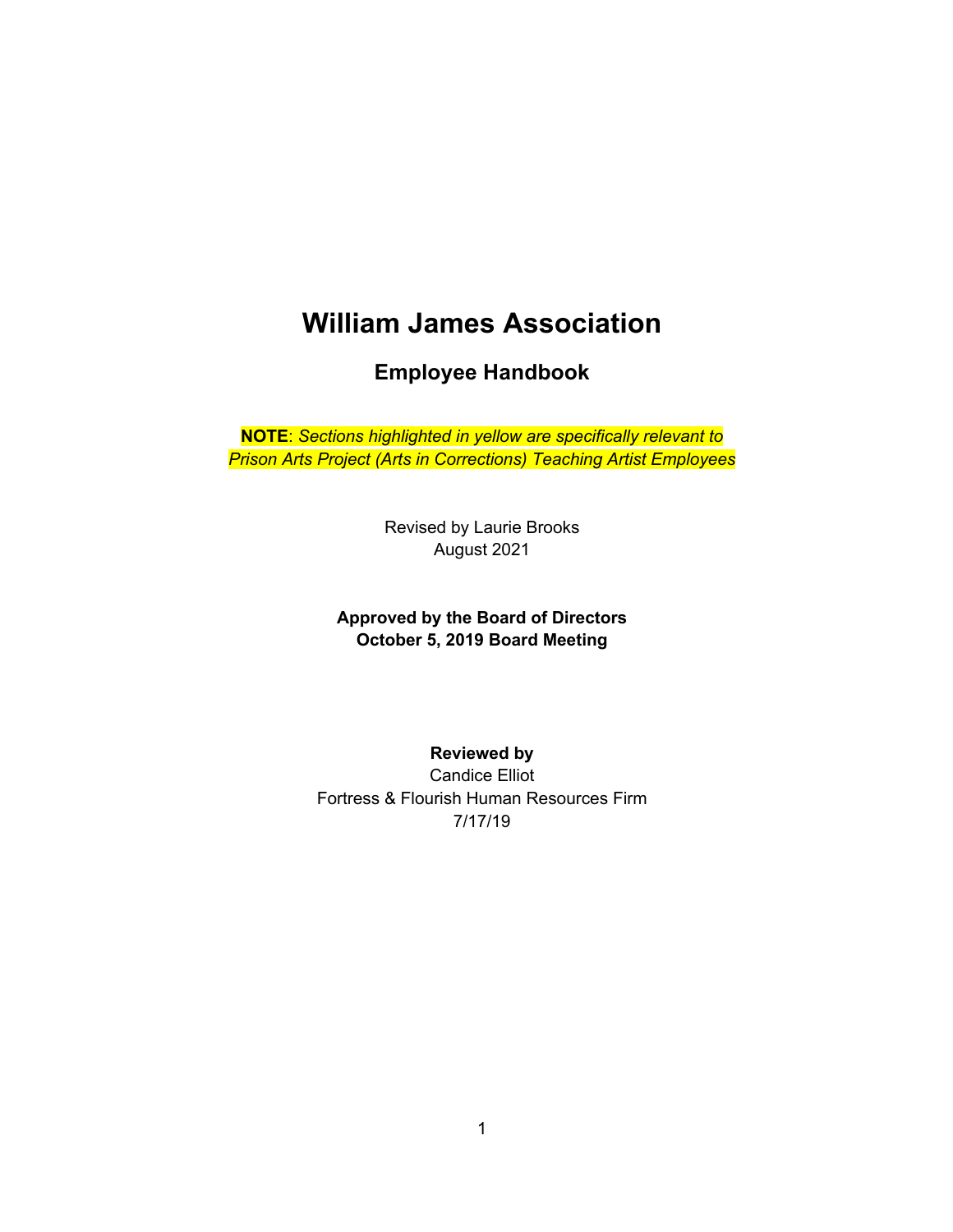#### **TABLE of CONTENTS**

| 1.0 |     | Welcome                                      | 6              |
|-----|-----|----------------------------------------------|----------------|
|     | 1.1 | A Note from the Executive Director           | 6              |
|     | 1.2 | <b>Mission Statement</b>                     | 7              |
|     | 1.3 | At-Will Employment                           | 7              |
| 2.0 |     | <b>Purpose, Authority and Roles</b>          | $\overline{7}$ |
|     |     | 2.1 Purpose of this Handbook                 | $\overline{7}$ |
|     |     | 2.2 Authority and Roles                      | 8              |
|     |     | 2.3 Changes to Policies and the Document     | 8              |
|     | 2.4 | <b>Ethics Code</b>                           | 8              |
|     | 2.5 | <b>Conflicts of Interest</b>                 | 8              |
| 3.0 |     | <b>Hiring and Orientation Policies</b>       | 9              |
|     | 3.1 | <b>Job Descriptions</b>                      | 9              |
|     |     | 3.2 Posting of Openings                      | 9              |
|     | 3.3 | Hiring Process and Introductory Period       | 9              |
|     | 3.4 | <b>Employment of Relatives and Friends</b>   | 10             |
|     | 3.5 | <b>Employment Authorization Verification</b> | 10             |
|     | 3.6 | Training                                     | 10             |
| 4.0 |     | <b>Wage, Hour and Attendance Policies</b>    | 11             |
|     | 4.1 | Pay and Hours                                | 11             |
|     | 4.2 | Meal and Rest Periods Policy                 | 11             |
|     | 4.3 | Overtime                                     | 12             |
|     | 4.4 | <b>Direct Deposit</b>                        | 13             |
|     | 4.5 | <b>Paycheck Deductions</b>                   | 13             |
|     | 4.6 | <b>Attendance Policy</b>                     | 13             |
|     | 4.7 | <b>Travel Time Pay</b>                       | 13             |
|     | 4.8 | How To Record Your Time: Hourly employees    | 14             |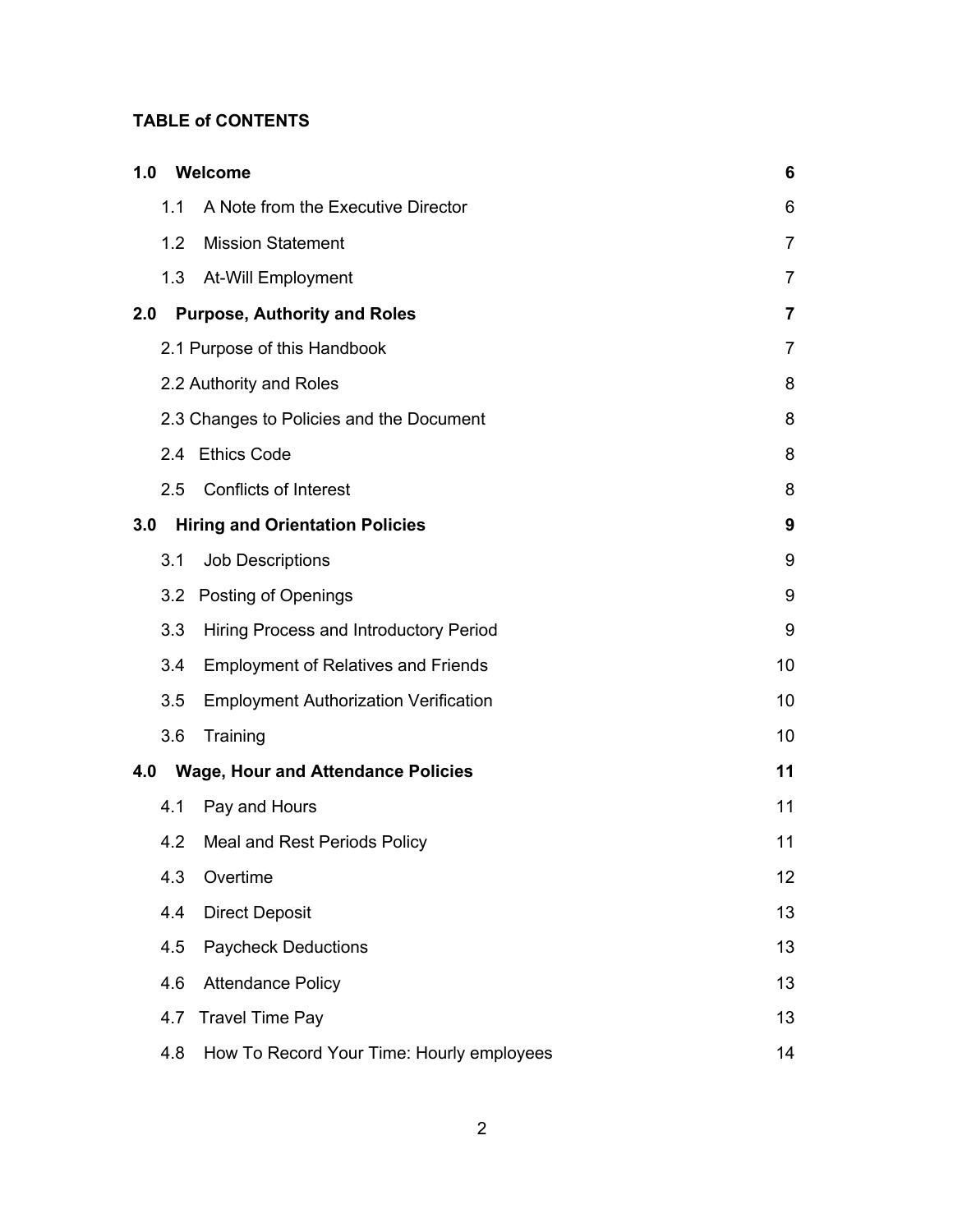|     | 4.9                 | Job Abandonment                                          | 14 |
|-----|---------------------|----------------------------------------------------------|----|
|     | 4.10                | One Day Rest in Seven                                    | 14 |
|     |                     | <b>5.0 Business Expense Policy</b>                       | 15 |
|     | 5.1                 | Non-travel Expenses                                      | 15 |
|     | 5.2                 | <b>Travel Expenses</b>                                   | 15 |
|     | 5.3                 | Use of Employer Credit Cards                             | 16 |
|     | <b>6.0 Benefits</b> |                                                          | 17 |
|     |                     | 6.1 Benefits by Classification                           | 17 |
|     | 6.2                 | Health, Dental and Vision Insurance                      | 18 |
|     | 6.3                 | <b>Retirement Plan</b>                                   | 18 |
|     | 6.4                 | <b>Education and Training Assistance</b>                 | 19 |
|     | 6.5                 | Holidays                                                 | 19 |
|     | 6.6                 | <b>Vacation Policy</b>                                   | 20 |
|     | 6.7                 | Paid Sick Leave                                          | 21 |
|     | 6.8                 | <b>Disability Insurance</b>                              | 21 |
|     | 6.9                 | <b>Unemployment Compensation Insurance Policy</b>        | 22 |
|     | 6.10                | <b>Workers' Compensation Insurance Policy</b>            | 22 |
|     |                     | 6.11 Social Security                                     | 23 |
|     | 6.12                | Leaves of Absence                                        | 23 |
|     | 6.13                | <b>Bereavement Leave</b>                                 | 23 |
|     | 6.14                | Jury Duty Leave                                          | 23 |
|     | 6.15                | <b>Crime Victim Leave</b>                                | 24 |
|     | 6.16                | <b>Family and Medical Leave</b>                          | 24 |
|     | 6.17                | <b>Voting Leave</b>                                      | 25 |
|     | 6.18                | <b>Witness Leave</b>                                     | 25 |
|     | 6.19                | <b>Military Leave</b>                                    | 25 |
| 7.0 |                     | Performance Reviews, Discipline, Layoff, and Termination | 25 |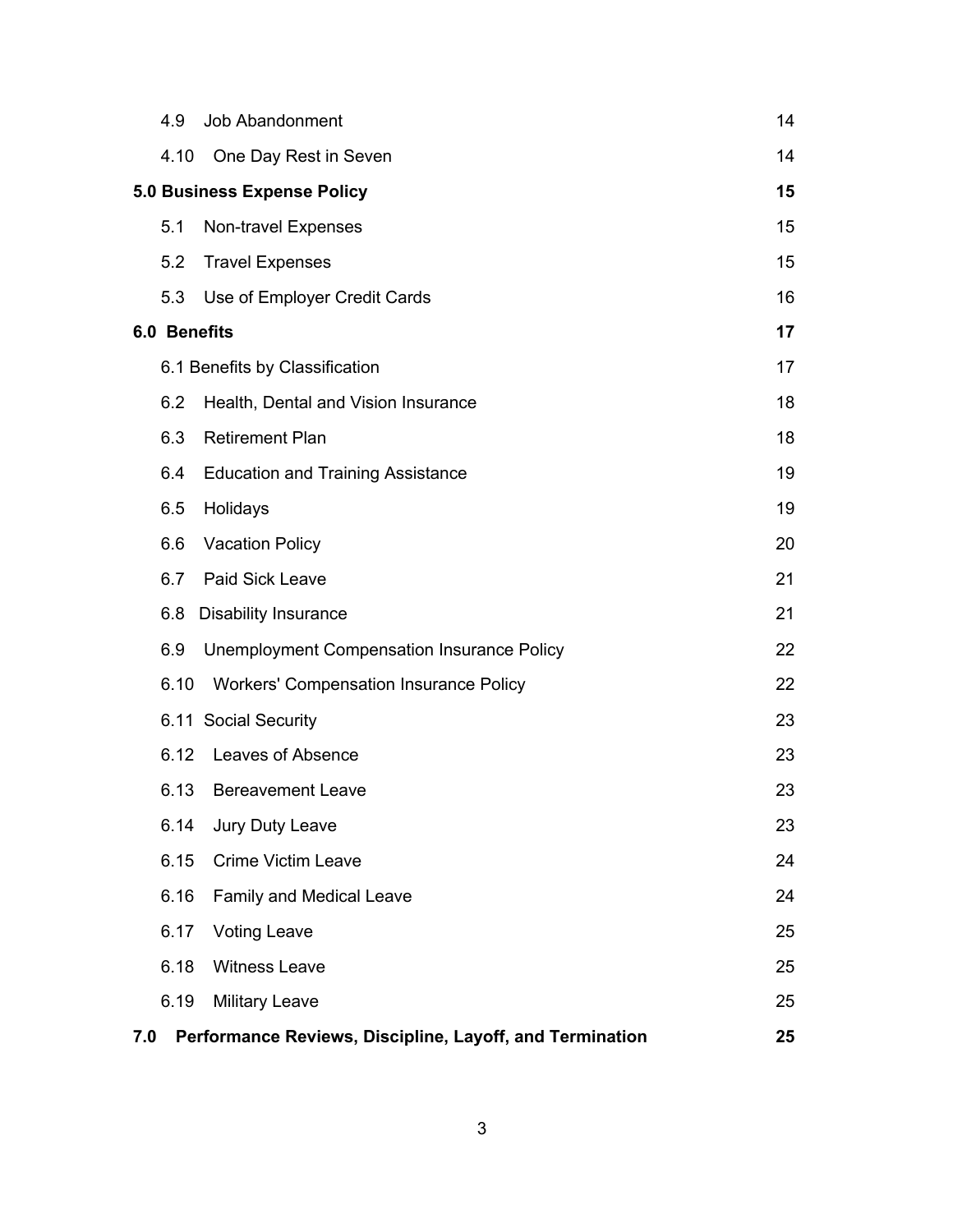|                                                         | 7.1<br><b>Regular Performance Review</b>                                                                                                                    | 25 |  |  |
|---------------------------------------------------------|-------------------------------------------------------------------------------------------------------------------------------------------------------------|----|--|--|
|                                                         | 7.2 Termination of Employment                                                                                                                               | 26 |  |  |
|                                                         | 7.3<br><b>Standards of Conduct</b>                                                                                                                          | 26 |  |  |
|                                                         | 7.4<br><b>Disciplinary Process</b>                                                                                                                          | 27 |  |  |
|                                                         | <b>Problem Solving Procedures</b><br>7.5                                                                                                                    | 28 |  |  |
|                                                         | 7.6<br>Promotions                                                                                                                                           | 28 |  |  |
|                                                         | 7.7<br>Post-Employment Reference Policy                                                                                                                     | 29 |  |  |
|                                                         | 7.8<br><b>Exit Interview</b>                                                                                                                                | 29 |  |  |
|                                                         | CEI and EEO Statements, Nonharassment, Workplace Protection, and<br>8.<br>Accommodations Policies308.1 Cultural Competency, Equity, and Inclusion Statement | 30 |  |  |
|                                                         | 8.2 Equal Employment Opportunity Policy                                                                                                                     | 31 |  |  |
|                                                         | 8.3 Accommodations for Nursing Mothers                                                                                                                      | 31 |  |  |
|                                                         | 8.4 Disability Accommodation                                                                                                                                | 32 |  |  |
|                                                         | 8.5<br>Religious Accommodation                                                                                                                              | 33 |  |  |
|                                                         | 8.6 Policy Against Workplace Harassment                                                                                                                     | 33 |  |  |
|                                                         | 8.7 Sexual Harassment                                                                                                                                       | 34 |  |  |
|                                                         | 8.8 Other Harassment                                                                                                                                        | 34 |  |  |
|                                                         | 8.9 Reporting Discrimination and Harassment                                                                                                                 | 35 |  |  |
|                                                         | 8.10<br><b>Policy Against Workplace Violence</b>                                                                                                            | 36 |  |  |
|                                                         | 8.11 Accommodations for Victims of Domestic Violence, Sexual Assault, or Stalking 37                                                                        |    |  |  |
| 9.0                                                     | <b>Safety and Loss Prevention</b>                                                                                                                           | 39 |  |  |
|                                                         | <b>General Safety Policy</b><br>9.1                                                                                                                         | 39 |  |  |
|                                                         | 9.2<br>Security                                                                                                                                             | 39 |  |  |
|                                                         | 9.3 Drug-Free Workplace Policy                                                                                                                              | 40 |  |  |
| 10.0 Communications, Confidentiality and Advocacy<br>41 |                                                                                                                                                             |    |  |  |
|                                                         | 10.1 Requirements Regarding the State of California Department of Corrections and<br>Rehabilitation                                                         | 41 |  |  |
|                                                         | 10.2 Confidentiality                                                                                                                                        | 42 |  |  |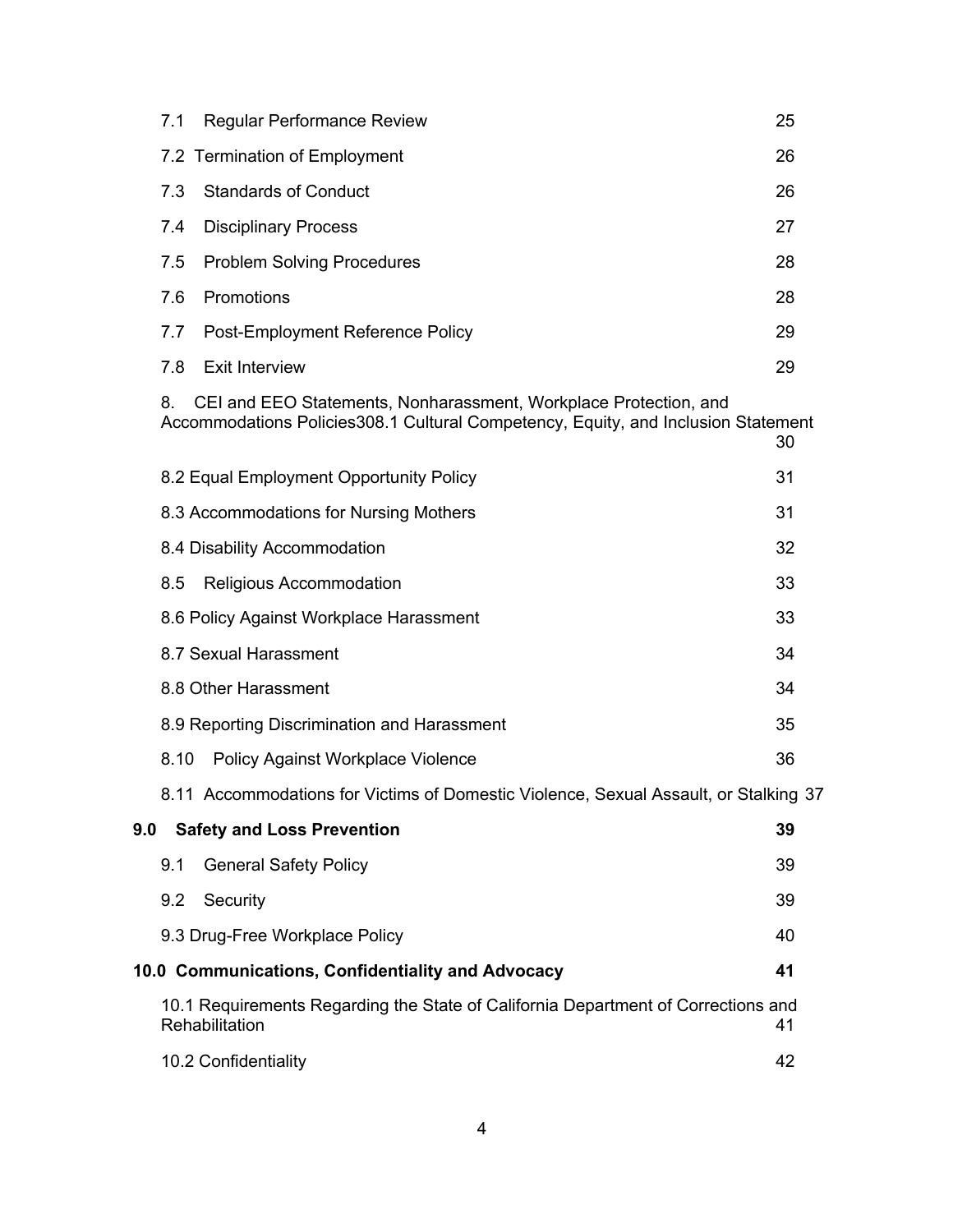| 10.3 Social Media Policy                                        | 43 |  |
|-----------------------------------------------------------------|----|--|
| 10.4 Media Policy and Third Party Disclosures                   | 43 |  |
| 10.5 Advocacy, Lobbying and Political Activity                  | 43 |  |
| <b>General Policies (new except where noted)</b><br>11.0        | 44 |  |
| Use of Personal Vehicle<br>11.1                                 | 44 |  |
| 11.2 Bulletin Board                                             | 45 |  |
| 11.3 Computer Security and Copying of Software                  | 45 |  |
| <b>Employer-Provided and Personal Cell Phone Policy</b><br>11.4 | 45 |  |
| 11.5<br><b>Telephone Use</b>                                    | 46 |  |
| 11.6<br>Voicemail, Email, Cloud and Computer Information Policy | 46 |  |
| Mail Use Policy<br>11.7                                         | 47 |  |
| 11.8<br><b>Employer Sponsored Social Events</b>                 | 47 |  |
| 11.9<br>Off-Duty Use of WJA Property or Premises                | 47 |  |
| 11.10 Personal Appearance                                       | 47 |  |
| 11.11<br>Telecommuting                                          | 48 |  |
| 11.12<br>Workplace Privacy and Right to Inspect                 | 48 |  |
| 11.13<br><b>Personnel Records</b>                               | 48 |  |
| 11.14<br><b>Whistleblower Policy</b>                            | 49 |  |
| 11.15<br><b>Nonsmoking Policy</b>                               | 49 |  |
| 11.16 Self Dealing                                              | 49 |  |
| <b>12. Closing Statement</b>                                    | 49 |  |
| <b>Definitions</b>                                              |    |  |
| What is an exempt employee?                                     | 52 |  |
| What is nonexempt employee?                                     | 52 |  |
| Wages and the Fair Labor Standards Act (FLSA)                   | 52 |  |
| <b>Changes in Direct Benefits</b><br>50                         |    |  |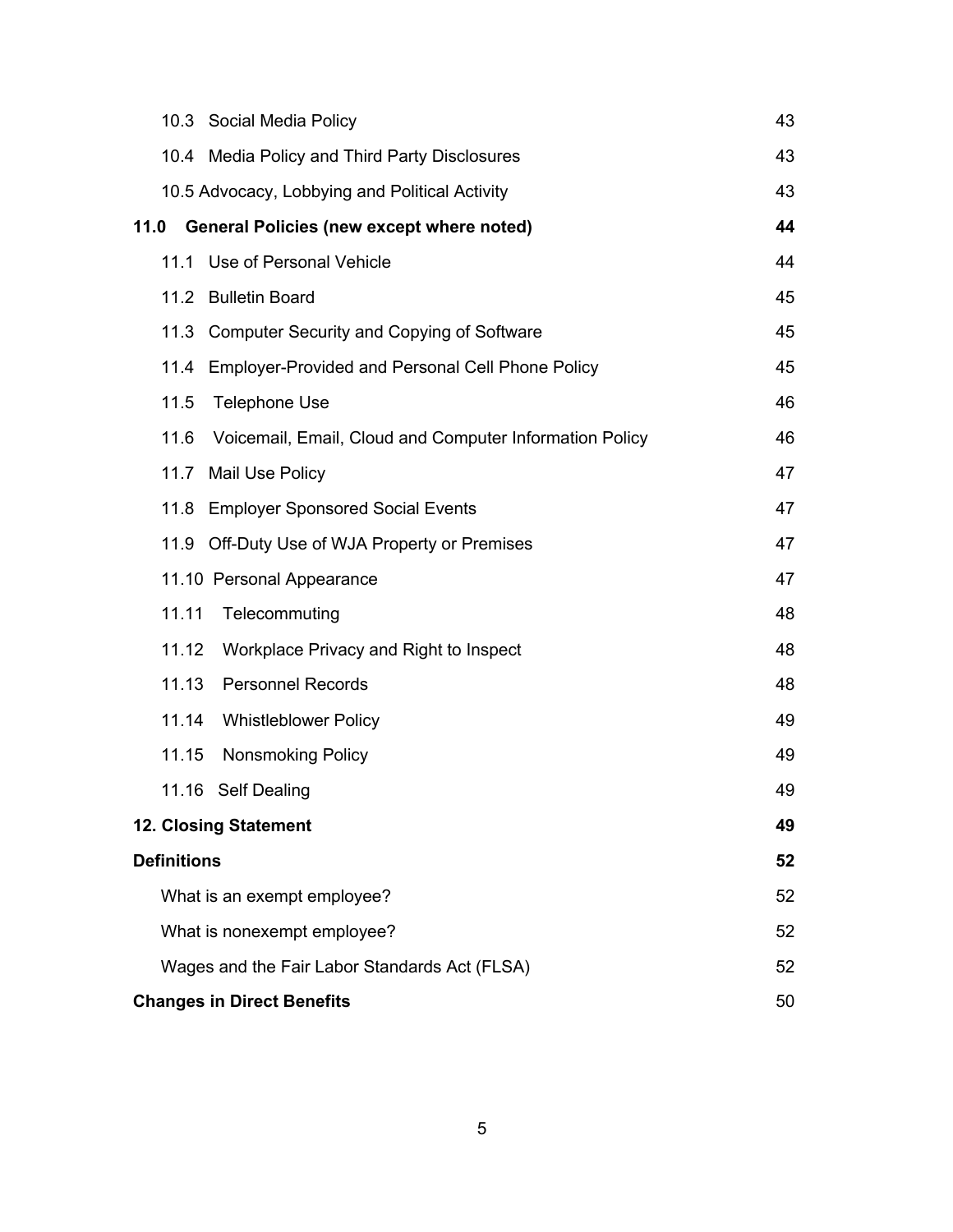# **1.0 Welcome**

### **1.1 A Note from the Executive Director**

Welcome to the William James Association. We hope that your employment with WJA will be rewarding and enjoyable. We take pride in our employees as well as in the services we provide.

William James Association complies with all federal and state employment laws, and this handbook generally reflects those laws. William James Association also complies with any applicable local laws, although there may not be expressly written policy regarding those laws contained in the handbook.

The employment policies and/or benefits summaries in this handbook are applicable to all employees.

Please read this handbook carefully. **Sign the acknowledgment at the end to show that you have read, understood, and agree to the contents of this handbook, which sets out the basic rules and guidelines concerning your employment.** This handbook supersedes any previously issued handbooks or policy statements dealing with the subjects discussed herein. William James Association reserves the right to interpret, modify, or supplement the provisions of this handbook at any time. Neither this handbook nor any other communication by a management representative or other, whether oral or written, is intended in any way to create a contract of employment. Please understand that no employee handbook can address every situation in the workplace.

If you have questions about your employment or any provisions in this handbook, contact me or the Administrative Director, Lisa Noble.

We wish you success in your employment with the William James Association!

All the best,

Laurie Brooks Executive Director William James Association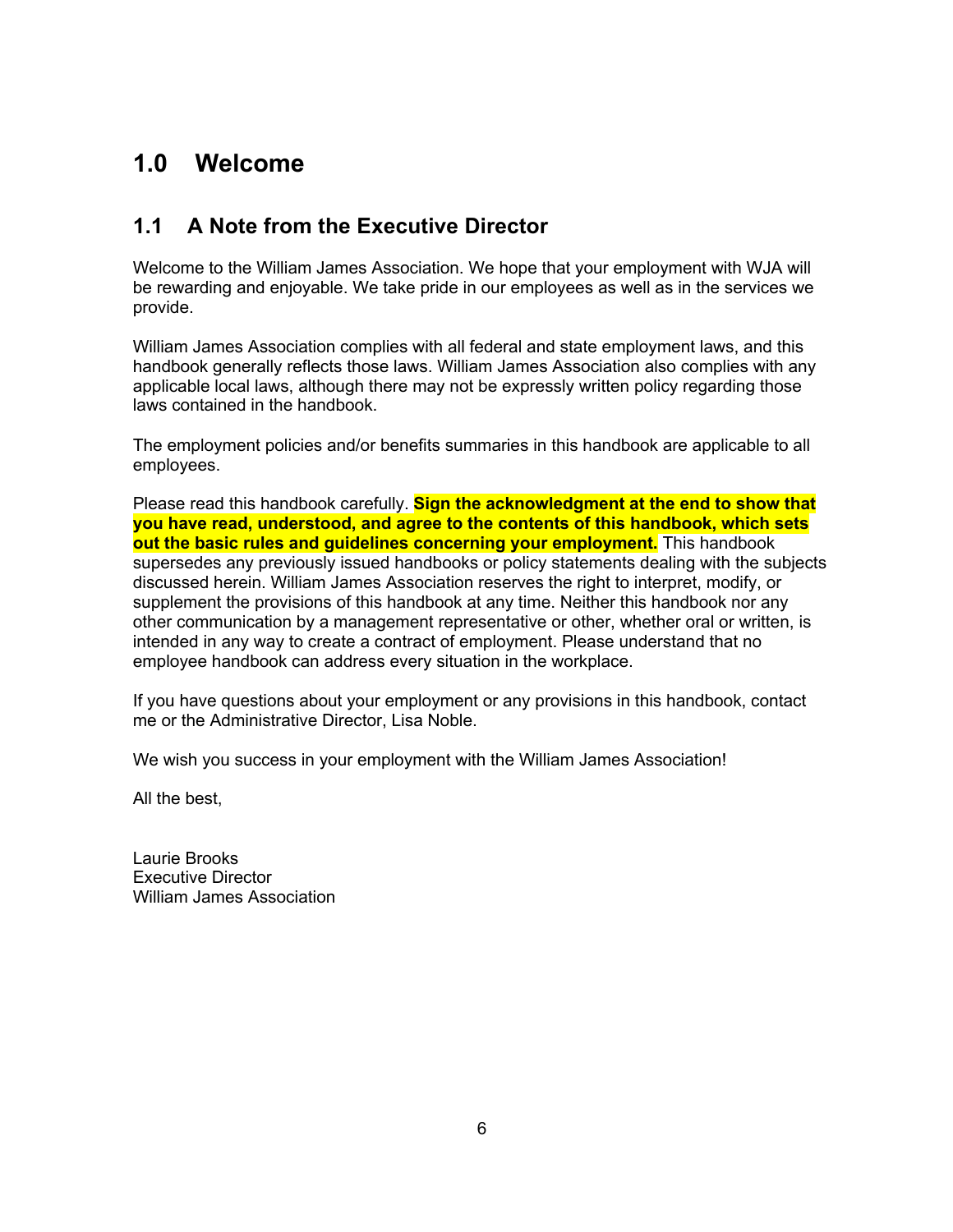### **1.2 Mission Statement**

William James Association promotes work service in the arts, environment, education, and community development. Our major concern has been transformative arts experiences in nontraditional settings, working with prisoners, high-risk youth and formerly incarcerated, aka returned residents.

#### **1.3 At-Will Employment**

Your employment with William James Association is on an "at-will" basis. This means your employment may be terminated at any time, with or without notice and with or without cause. Likewise, we respect your right to leave William James Association at any time, with or without notice and with or without cause.

Nothing in this handbook or any other William James Association document should be understood as creating a contract of guaranteed or continued employment, a right to termination only "for cause," or any other guarantee of continued benefits or employment. The Executive Director has the authority to make promises or negotiate with regard to guaranteed or continued employment, and any such promises are only effective if placed in writing and signed by the authorized representative of William James Association. The Board of Directors has such authority over the Executive Director.

If a written contract between you and William James Association is inconsistent with this handbook, the written contract is controlling.

Nothing in this handbook will be interpreted, applied, or enforced to interfere with, restrain, or coerce employees in the exercise of their rights under Section 7 of the National Labor Relations Act.

## **2.0 Purpose, Authority and Roles**

#### **2.1 Purpose of this Handbook**

This handbook informs you of the terms and conditions of your employment, including William James Association policies and procedures. The handbook is not a contract. William James Association reserves the right to revise, add, or delete from this handbook as we determine to be in our best interest, except the policy concerning at-will employment.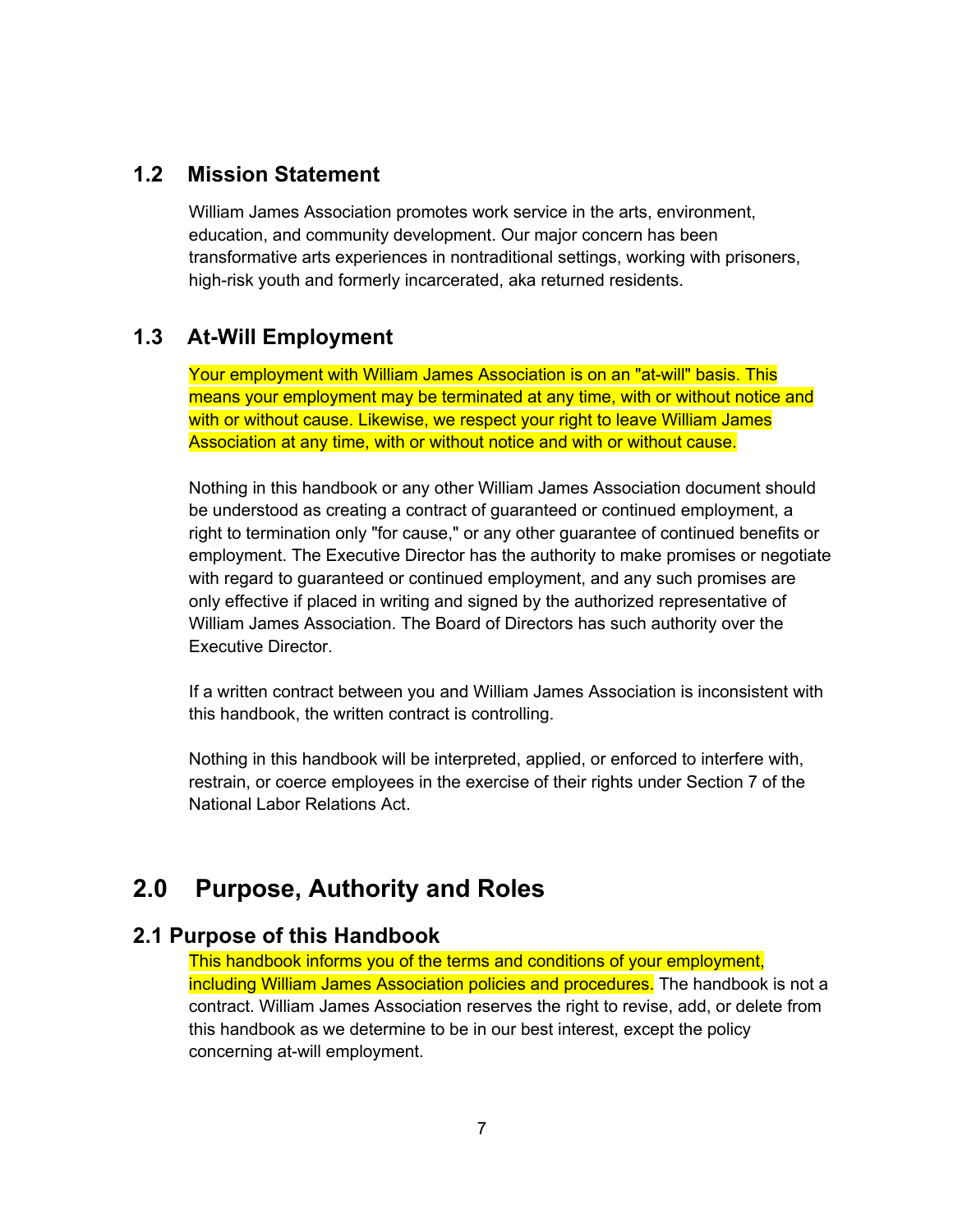### **2.2 Authority and Roles**

The Board of Directors delegates to the Executive Director the authority and responsibility for the day-to-day administration of this agency, including the management of personnel and these personnel policies. The Executive Director is accountable to the Board of Directors. The staff is accountable to the Executive **Director** 

### **2.3 Changes to Policies and the Document**

Changes to policies and guidelines herein will be disseminated in a timely fashion by PDF distribution of the entire handbook.

These Personnel Policies may be reviewed and updated as needed, as determined by the Executive Director, and approved by the Board of Directors.

Changes in policies shall be effective upon approval of the Board of Directors.

### **2.4 Ethics Code**

William James Association will conduct business honestly, transparently and ethically wherever operations are maintained. We strive to improve the quality of our services and maintain a reputation for honesty, fairness, respect, responsibility, integrity, trust, and sound judgment. We are committed to cultural diversity, equity and inclusivity throughout our organization – in our services and in our personnel. Our employees are expected to adhere to high standards of business and personal integrity as a representation of our practices.

### **2.5 Conflicts of Interest**

William James Association is concerned with conflicts of interest that create actual or potential job-related concerns, especially in the areas of confidentiality, safety, security, undue financial benefit, and morale. If there is any actual or potential conflict of interest between you and a contractor, vendor or supplier to William James Association, you must disclose it to the Executive Director. If you are in contact with someone who you visit, correspond with or are related to who is in a prison, jail or other carceral system in which WJA operates, you must disclose this as a potential conflict of interest to the Executive Director. If an actual or potential conflict of interest is determined to exist, William James Association will take such steps as it deems necessary to reduce or eliminate this conflict.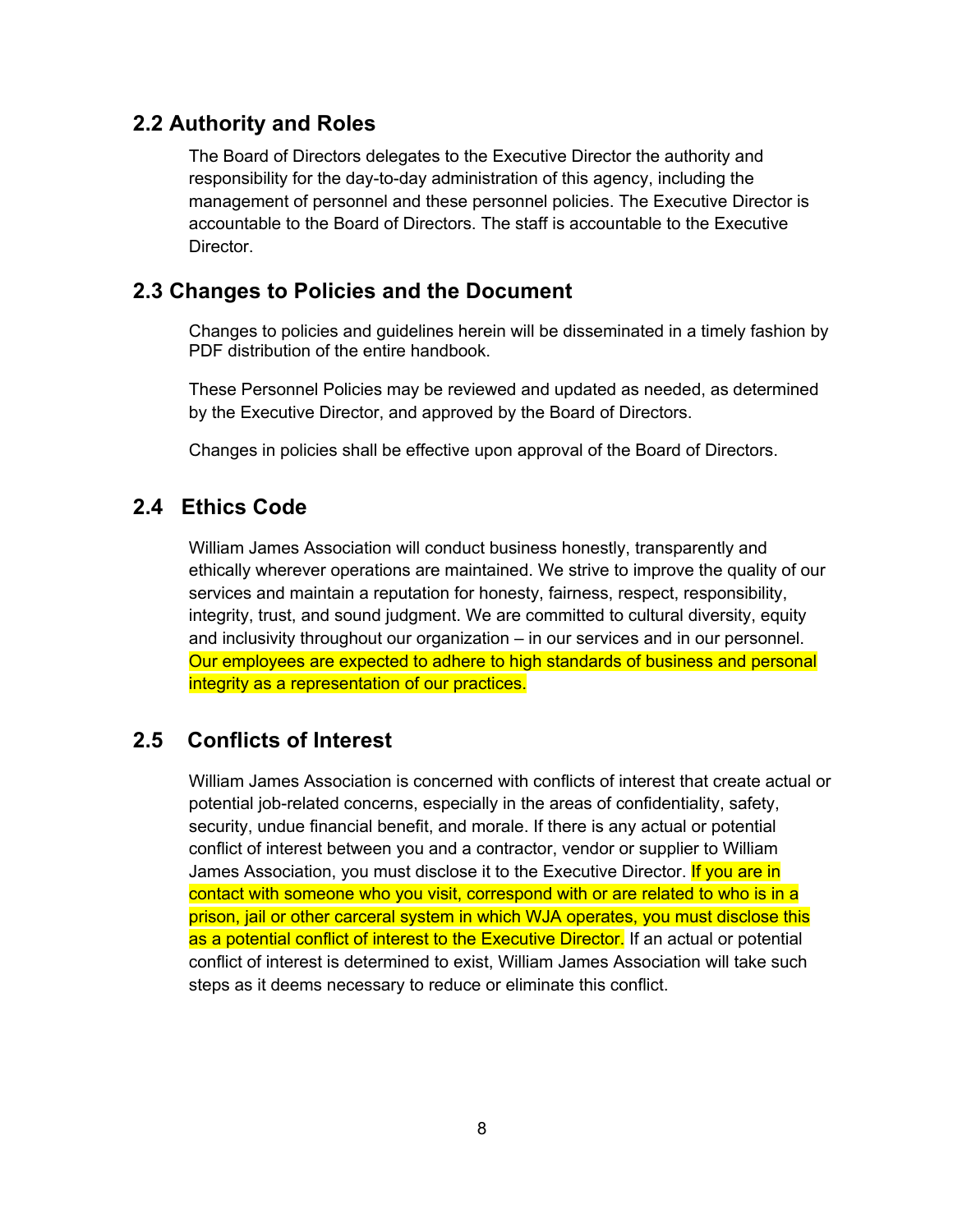# **3.0 Hiring and Orientation Policies**

### **3.1 Job Descriptions**

- Job responsibilities may be subject to change.
- Additional Job responsibilities may be assigned.
- William James Association retains the right to reassign or transfer job positions and responsibilities.

### **3.2 Posting of Openings**

It is the policy of William James Association to carry out recruitment for all positions based on equal opportunity as follows:

*WJA is committed to providing equitable and inclusive access to meaningful arts engagement by dismantling barriers, systematically and strategically. We are committed to fully engaging underrepresented populations in all aspects of our operation that will help us to be more inclusive of all marginalized people regardless of race/ethnicity, age, disability, sexual orientation, gender, gender identity, socioeconomic status, geography, citizenship status, or religion.*

### **3.3 Hiring Process and Introductory Period**

- When a position is vacant, consideration shall be given to promoting or hiring a current employee or volunteer. Any current employee or volunteer may express interest in a vacant position in confidence to the Executive Director.
- References are required for job applicants.
- A letter of hire shall be sent to the candidate chosen. It shall include the job title, rate of pay, date of employment, and policies regarding introductory status, overtime, compensatory time, and benefits.
- All employees, during their first week on the job, shall receive a letter confirming employment and rate of pay, along with pertinent information including employment forms and these personnel policies. The employee is required to sign and return to the Executive Director a copy of the letter confirming that they accept the conditions of employment and have read this Employee Handbook.
- An introductory period is specified for all new hires. The standard introductory period is 90 days. Completion of this time period does not imply guaranteed or continued employment. Nothing that occurs during or after this period should be construed to change the nature of the "at-will" employment relationship.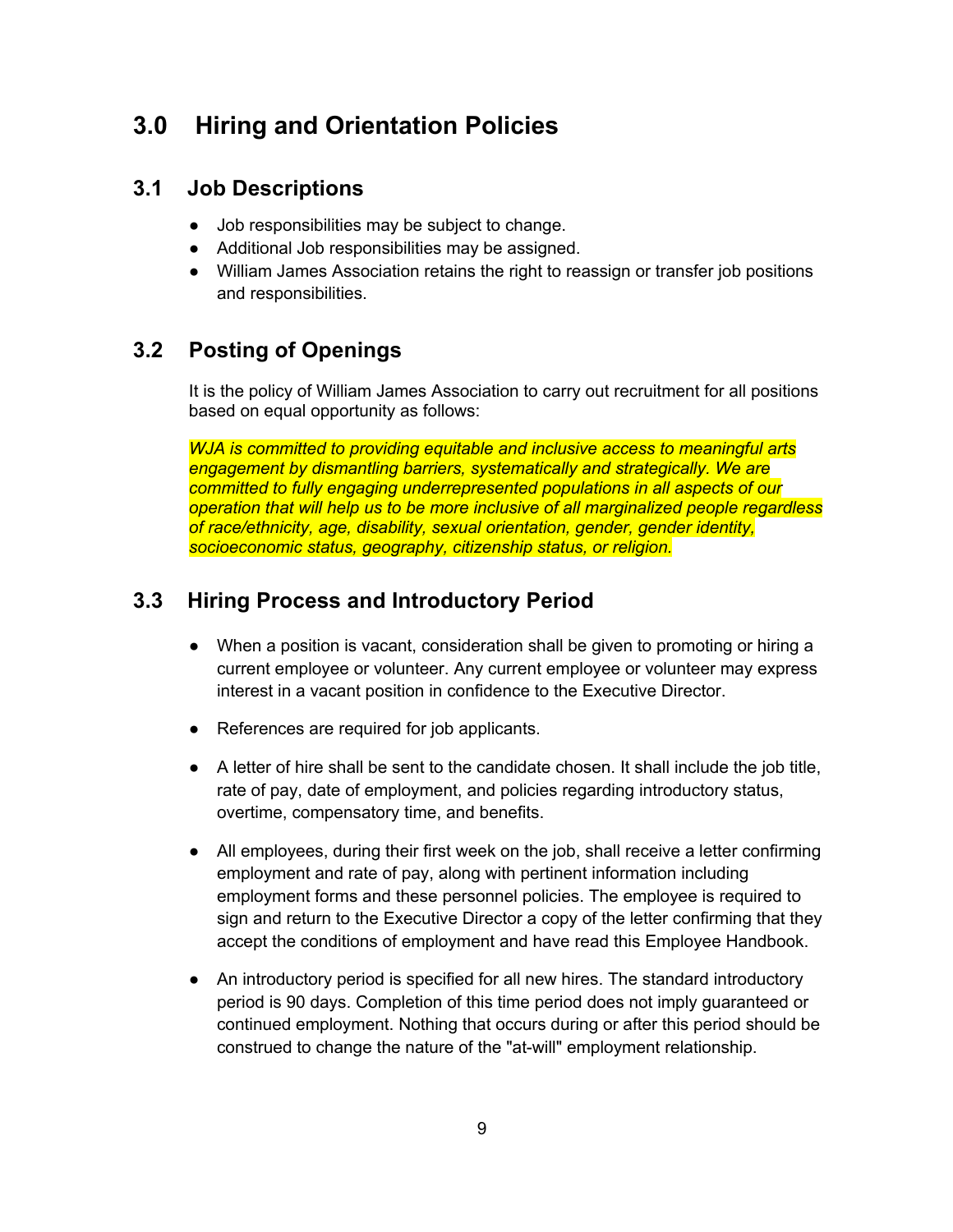### **3.4 Required Employment Documentation**

In order to begin employment with William James Association, you will need to turn in the following documents:

- W-4

- I-9

- Valid Identification for I-9
- Handbook Receipt
- Any Applicable Licenses, Certifications and Permits

You cannot start work until these documents have been received.

### **3.5 Employment of Relatives and Friends**

We will not employ friends or relatives in circumstances where actual or potential conflicts may arise that could compromise supervision, safety, confidentiality, security, or morale at William James Association. It is your obligation to inform the Executive Director of any such potential conflict so they can determine how best to respond to the particular situation.

If the potential conflict involves the Executive Director, the Executive Director must inform the Chair of the Board of Directors. Exceptions to these policies must have the written approval of the Board of Directors **prior** to making a commitment to hire.

Where a potential conflict arises as a result of changed circumstances after hiring (e.g., marriage), it is the responsibility of the supervisor to bring this situation to the attention of the Executive Director and/or Board of Directors.

### **3.6 Employment Authorization Verification**

New hires will be required to complete Section 1 of federal Form I-9 on the first day of paid employment and must present acceptable documents authorized by the U.S. Citizenship and Immigration Services proving identity and employment authorization no later than the third business day following the start of employment with William James Association. If you are currently employed and have not complied with this requirement or if your status has changed, inform the Executive Director.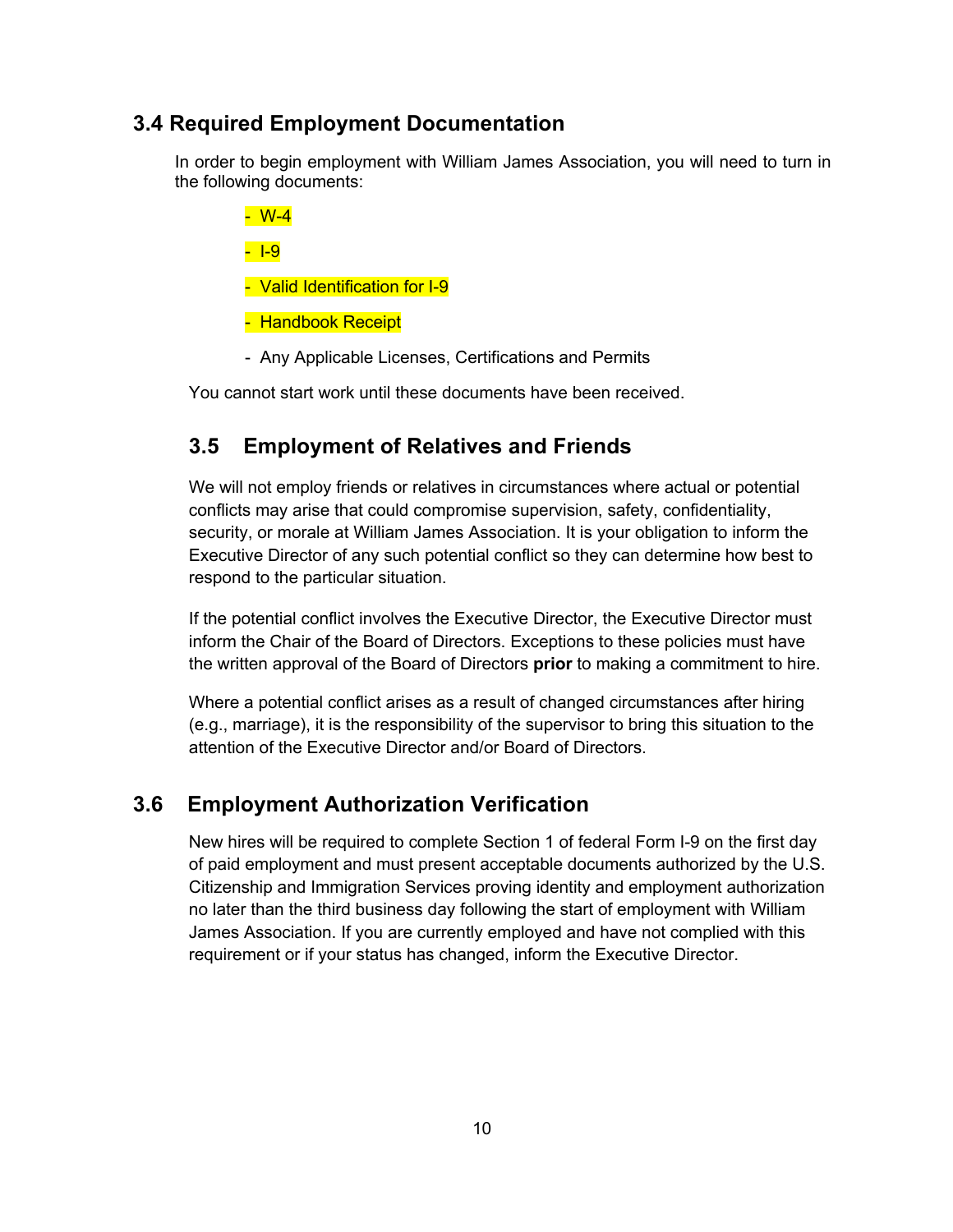### **3.7 Training**

In most cases, training employees is done on an individual basis. Even if you have had previous experience in the specified functions of your job duties, it is necessary for you to learn our specific procedures, as well as the responsibilities of the specific position. If you ever feel you require additional training, consult the Executive Director.

### **3.8 Employment Classifications**

The Fair Labor Standards Act (FLSA) establishes minimum wage, overtime pay, recordkeeping, and youth employment standards affecting employees in the private sector and in Federal, State, and local governments.

*Regular Full-Time.* Regular full-time employees are those who have completed their introductory period and are regularly scheduled to work 32 or more hours per week.

*Regular Part-Time Personnel* All employees who work fewer than 32 hours per week are considered part-time.

**Exempt Personnel.** If you are classified as exempt at the time of your hiring, you are not eligible for overtime pay as otherwise required by federal, state, or local laws. If you have a question regarding whether you are exempt or nonexempt, contact the Executive Director or Administrative Director for clarification.

*Non-Exempt Personnel.* Nonexempt employees are not exempt from Federal Labor Standards Act requirements. Employees who fall within this category must be paid at least the federal minimum wage for each hour worked and given overtime pay of not less than one-and-a-half times their hourly rate for any hours worked beyond 40 each week,  $8$  hours in a day, or on the  $7<sup>th</sup>$  day in a week.

*Temporary.* Temporary employees are hired for a specific period or specific work project, not to exceed 6 months in duration. William James Association reserves the right to extend the duration of temporary employment where necessary. Temporary employees are not eligible for benefits unless specified otherwise in this handbook or in the benefit plan summaries, or specifically permitted by law.

*Introductory.* employees are defined as those who have not completed their introductory period, generally 90 days. Introductory employees may be terminated at any time without prior written or verbal notice.

*Work-Study.* employees are defined as those who work for the Association under State or Federal job subsidy programs while they are students. Work-study students are not employees of the Association, and are not eligible for benefits under these personnel policies; however, other provisions of these personnel policies are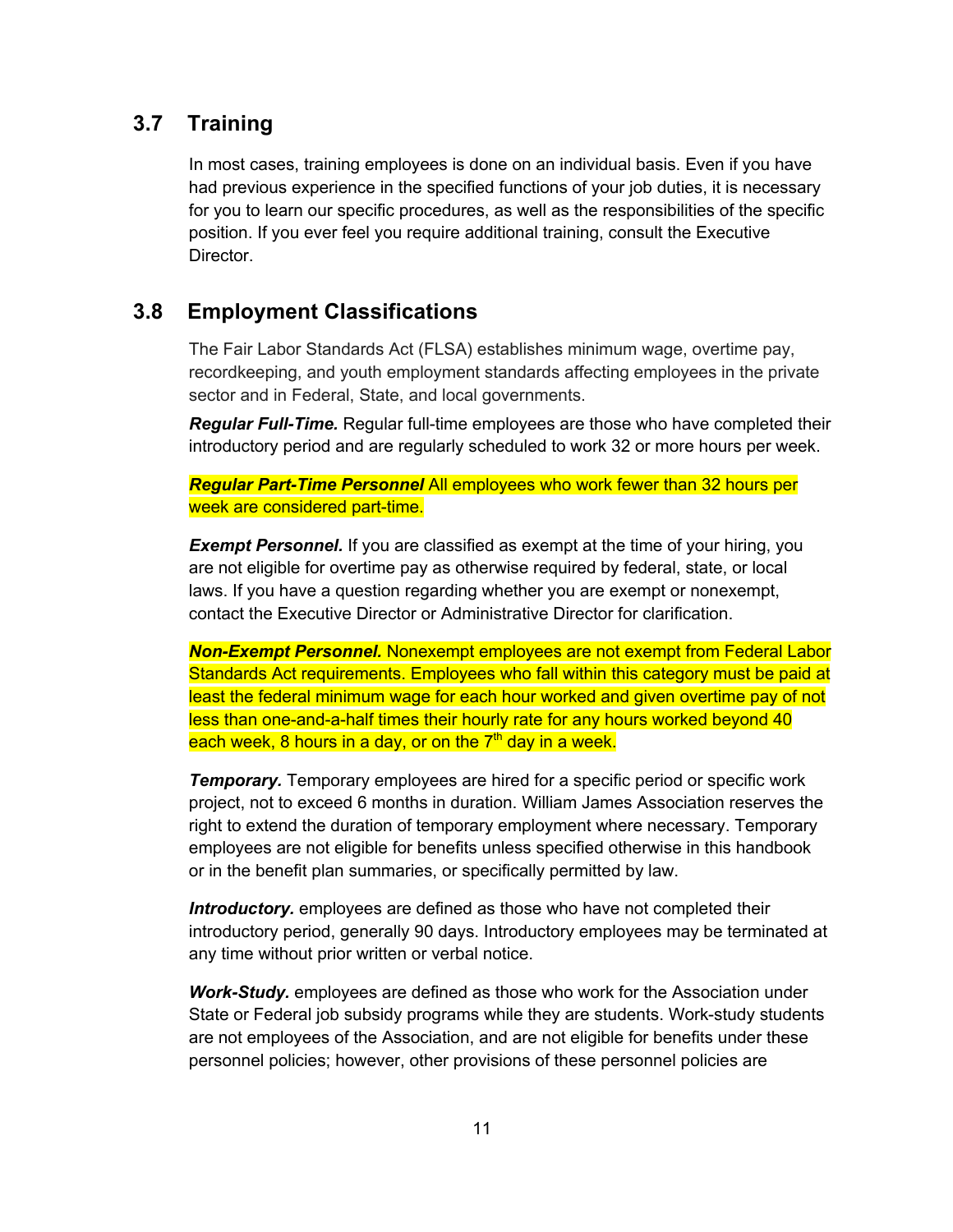applicable to work-study students unless specifically contradicted by the program or institution through which they are hired.

# **4.0 Wage, Hour and Attendance Policies**

### **4.1 Pay and Hours**

**Amount of Pay.** At William James Association, pay depends on a range of factors, including available funding, average pay rates, and market forces. If you have any questions about your compensation, including matters such as paid time off, overtime, benefits, or paycheck deductions, speak with the Executive Director.

**Pay Periods.** There are 24 pay periods per year. We will notify you about the bimonthly pay schedule. In general, your timesheet is due on the 15<sup>th</sup> and the last day of each month. The pay schedule is subject to change per our payroll service – gusto – and we will keep you informed. **It is the employee's responsibility to track their time each day they work and report it twice monthly per the schedule to be provided by WJA.**

If there is an error on your paycheck, report this to the Administrative Director immediately and WJA will issue you any missed pay as soon as possible.

**Advances.** Advances against paychecks are permitted with the approval of the Executive Director; advances may be for no more than the anticipated amount of the next paycheck, and will be deducted from the next paycheck if not repaid beforehand.

**Raises.** Merit raises may be determined by the Executive Director following the employee's annual review. Cost of Living Adjustments are made at the discretion of the Executive Director and are determined by available funding and a review of comparable data in local nonprofit organizations and/or government agencies.

All raises are subject to the annual budget approved by the Board of Directors. The Board of Directors considers and approves any raises for the Executive Director.

**Hours.** The normal workweek begins on Sunday at 12:00AM and ends the following Saturday at 11:59PM. Daily working hours vary in relation to different assignments, particularly where weekend meetings and conferences are required.

**Lost Paychecks**. Please report lost paychecks to the Administrative Director immediately. You may be charged the cost of canceling the prior paycheck.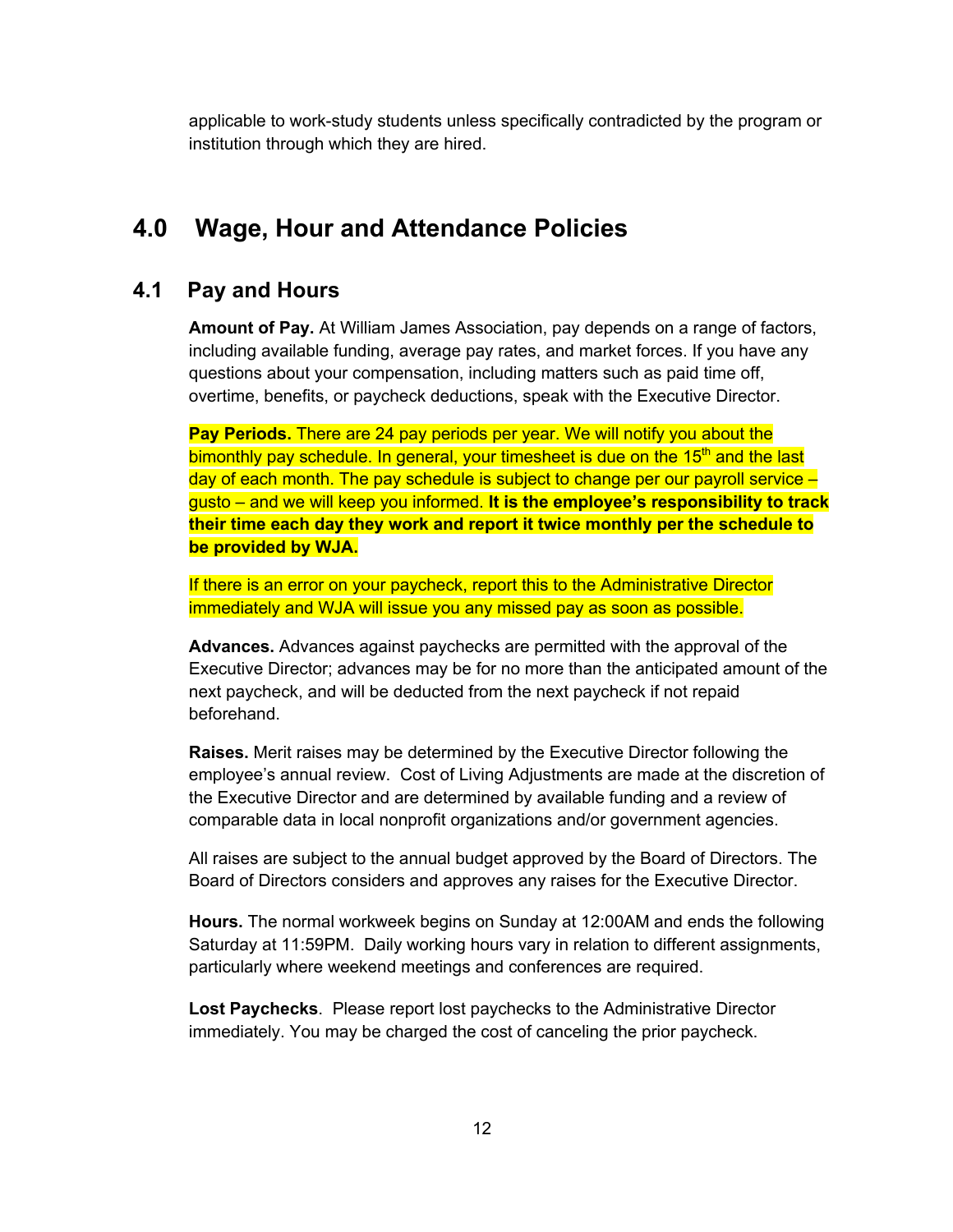**Lockdown or Cancelled Classes.** Call before you head out and if programming is cancelled, you lose the day. If there's a cancelation in the time it takes to get there, we will pay you for one class. In the event of long-term lockdowns, we will do our best to find alternate programming options.

### **4.2 Meal and Rest Periods Policy**

William James Association strives to provide a safe and healthy work environment and comply with all federal and state regulations regarding meal and rest periods. Meal and rest periods are intended to provide employees with an opportunity to be away from work, and employees are strongly encouraged to refrain from working during meal and rest periods.

**Meal Periods**. If you are nonexempt and work more than five hours in a workday, you will be provided an unpaid, uninterrupted 30-minute meal period no later than the end of your fifth hour of work and will be required to record this in the timekeeping system. If you work fewer than six hours in a work day, you may mutually agree with your manager to waive the meal period.

If you are nonexempt and work more than 10 hours in a workday, you will be provided a second unpaid, uninterrupted one-hour meal period no later than the end of your tenth hour of work. If you work no more than 12 hours in a workday and have taken the first meal period, you may mutually agree with your manager to waive the second meal period.

**Rest Periods**. If you are nonexempt, you will also be provided paid, 10-minute rest periods based on total hours worked daily and you are not required to "clock out" from the timekeeping system. You will receive 10 minutes of uninterrupted rest time for every four hours of work, or major portion of each four hours worked. Accordingly, if you work:

- Less than three and a half hours, you are not entitled to a rest period.
- Three and a half to six hours, you are entitled to a 10-minute rest period.
- Six to 10 hours, you are entitled to two 10-minute rest periods.
- Ten to 14 hours, you are entitled to three 10-minute rest periods.

Rest periods are to be taken in the middle of the four-hour work period when possible. Rest periods should not be combined or added to meal periods or used to start work later or end work early.

Employees are responsible for taking their break time based on the guidelines above and **recording meal breaks** on their timesheet.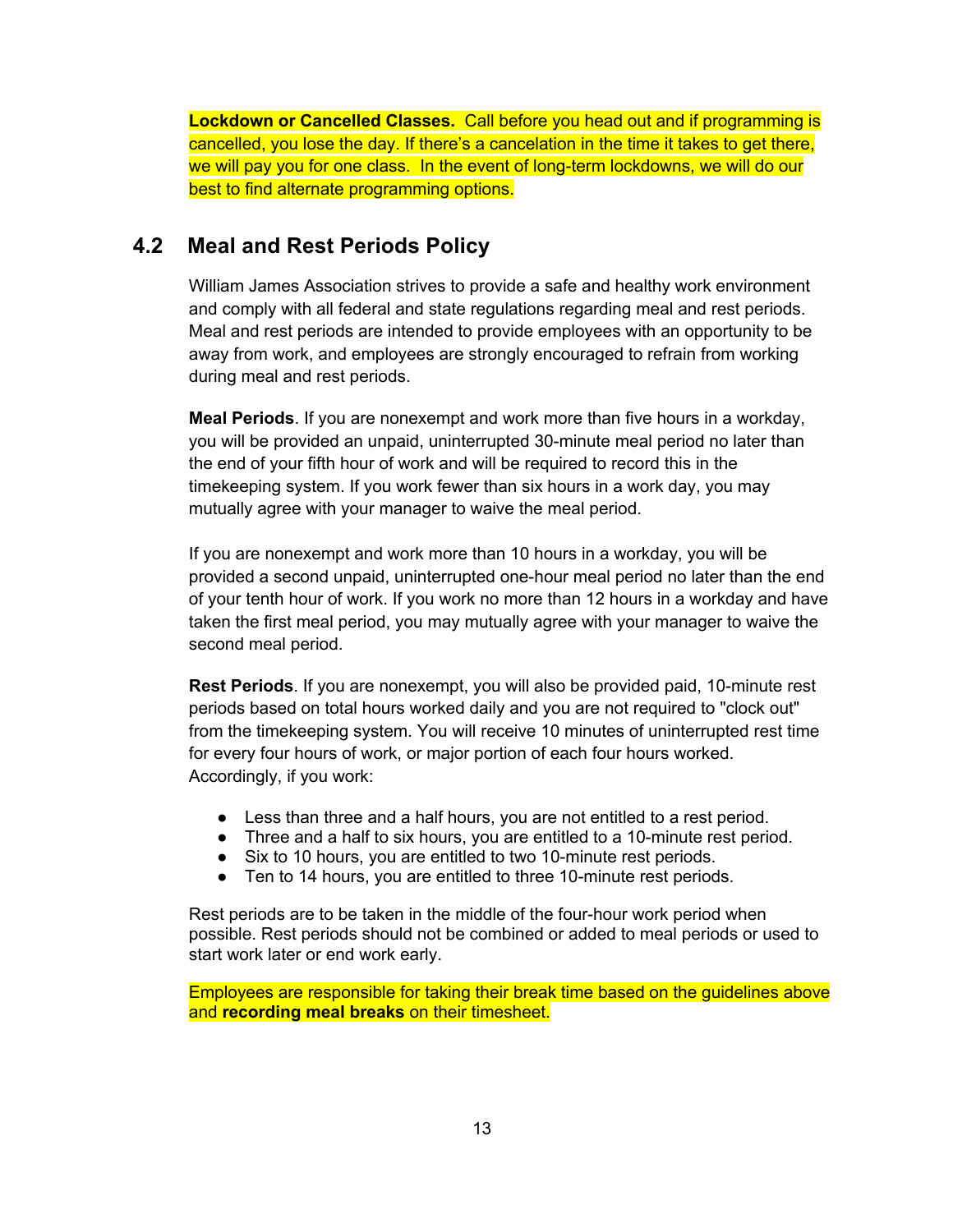### **4.3 Overtime**

If you are nonexempt, you may qualify for overtime pay. All overtime must be approved in advance, in writing, by the Executive Director.

At certain times William James Association may require you to work overtime. We will attempt to give as much notice as possible in this instance. However, advance notice may not always be possible. Failure to work overtime when requested or working unauthorized overtime may result in discipline, up to and including discharge.

Unless otherwise required or exempted by law, nonexempt employees will be paid one and one-half times their regular rate for all hours worked over 40 hours in a work week, over eight hours in a work day, and for the first eight hours on the seventh consecutive day of work in a work week. Nonexempt employees will be paid two times their regular rate for all hours worked in excess of 12 hours in a workday or in excess of eight hours on the seventh consecutive day of work in a workweek. Holidays, vacation days, and sick leave days do not count as time worked for computing overtime.

### **4.4 Direct Deposit**

William James Association encourages all employees to enroll in direct deposit. Typically, the bank will begin the direct deposit of your payroll within 30 calendar days after you submit your completed application. If you have selected the direct deposit payroll service, a written explanation of your deductions will be given to you on paydays described in the preceding sections in lieu of a check.

### **4.5 Paycheck Deductions**

William James Association is required by law to make certain deductions from your pay each pay period. This includes income and unemployment taxes, Federal Insurance Contributions Act (FICA) contributions (Social Security and Medicare), and any other deductions required under law or by court order for wage garnishments. The amount of your tax deductions will depend on your earnings and the number of allowances you list on your federal Form W-4 and applicable state withholding form. You may also authorize voluntary deductions from your paycheck such as contributions for insurance premiums, retirement plans, spending accounts, or other services. Your deductions will be reflected in your wage statement.

William James Association will not make deductions to your pay that are prohibited by federal, state, or local law. If you have any questions about deductions from your pay, contact the Administrative Director. You will be reimbursed in full for any isolated, inadvertent, or improper deductions, as defined by law. If an error is found,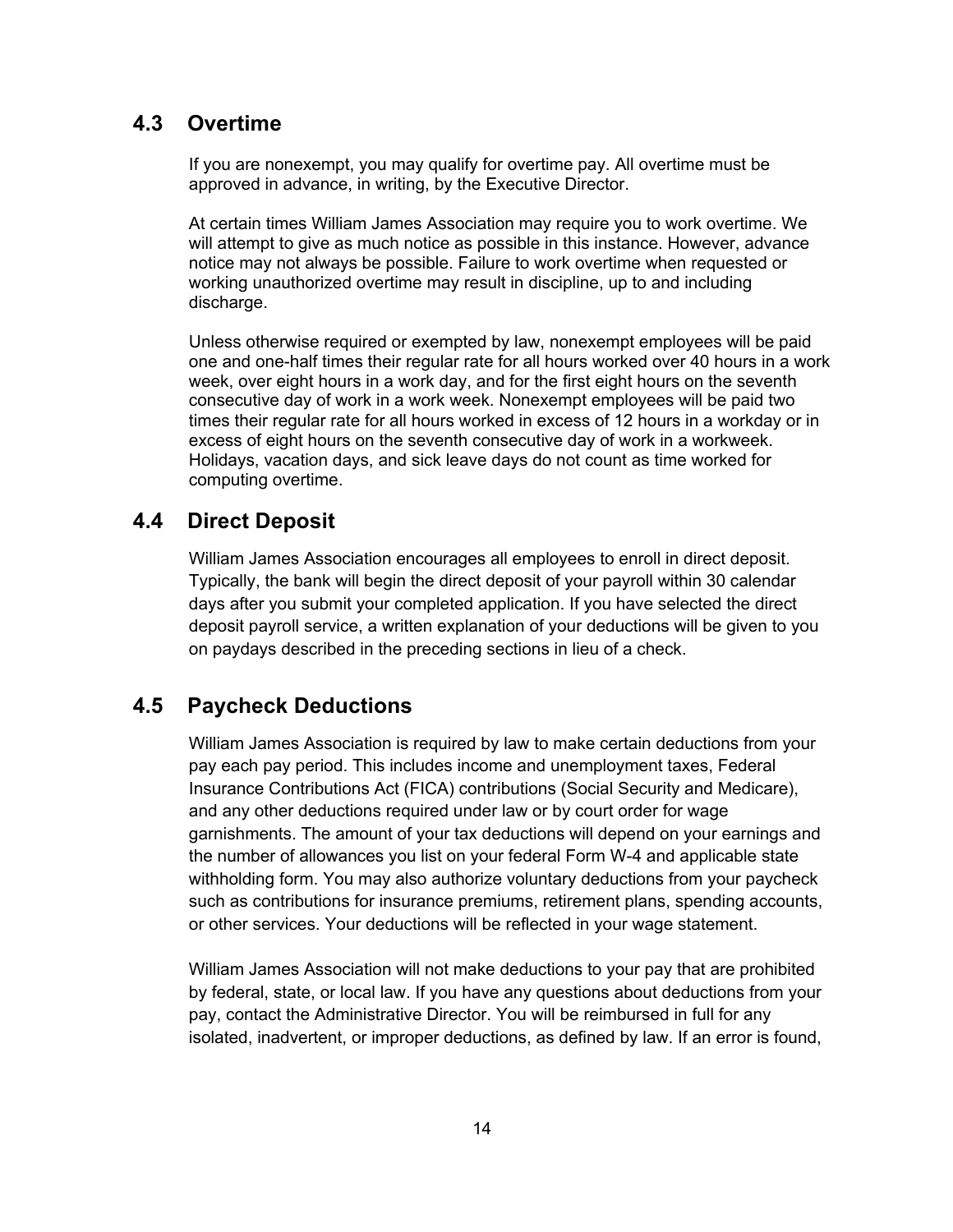you will receive an immediate adjustment, which will be paid no later than your next regular payday.

### **4.6 Attendance Policy**

If you know ahead of time that you will be absent or late, provide reasonable advance notice to your manager. You may be required to provide documentation of any medical or other excuse for being absent or late where permitted by applicable law. William James Association reserves the right to apply unused vacation, sick time, or other paid time off to unauthorized absences. Absences resulting from approved leave, vacation, or legal requirements are exceptions to the policy.

### **4.7 Travel Time Pay**

Some nonexempt positions within William James Association require travel. If you are nonexempt and are required to travel in the course of conducting your work, you will be paid in the following way:

- travel to another site to work for the day, travel time to the assigned work place will be paid.
- Travel to and from your home and your regular worksite is not paid.
- When you are required to report to a site other than your regular work site, and you go directly to that site without first going to the regular workplace, William James Association will pay travel time for any time in excess of your normal commute time to the regular site.
- If you are required to travel to a distant workplace, you will be paid travel time in addition to time worked.
- Your travel hours are "hours worked" for the purposes of calculating overtime.

### **4.8 How To Record Your Time: Hourly employees**

Federal and state laws require William James Association to keep accurate records of hours worked by nonexempt (hourly) employees. All nonexempt employees are required to enter their hours worked accurately, including all requisite meal breaks and any rest periods of more than 20 minutes. You are required to notify William James Association of any pay discrepancies, unrecorded or mistakenly recorded work hours, or any involuntary missed meal or break periods.

Changes to your timesheet must be approved in writing or email by your manager. Timesheets are due on a bimonthly schedule to be provided per our payroll service.

There are 24 pay periods per year. In general, your timesheet is due on the 15<sup>th</sup> and the last day of each month. **It is the employee's responsibility to track their time each day they work and report it twice monthly upon request.**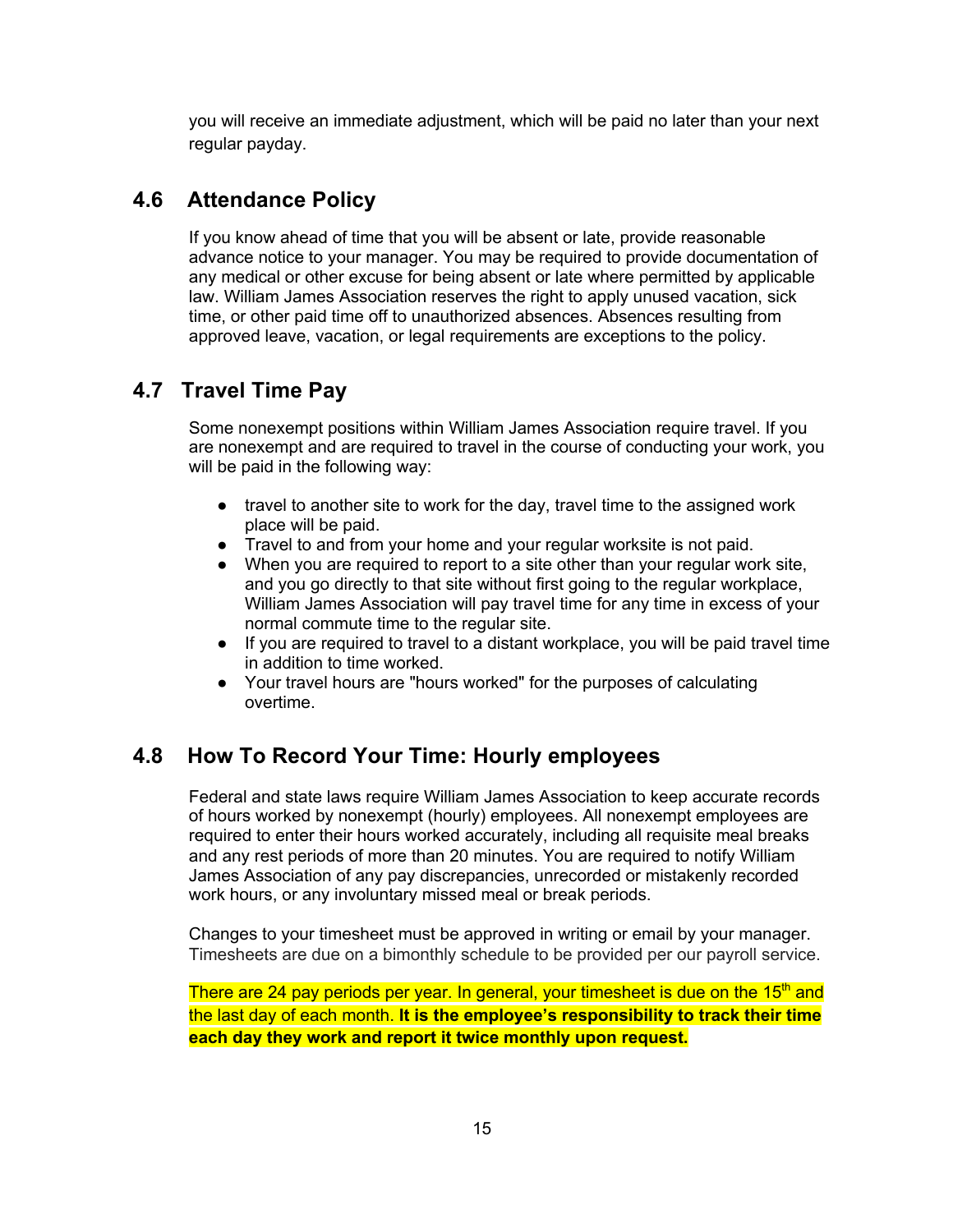Falsification of time records or recording time for other employees may result in discipline up to and including termination of employment.

#### **4.9 Job Abandonment**

If you fail to show up for work or fail to call in for a period of three consecutive days, you will be considered to have abandoned your job. If you abandon your position a reasonable attempt will be made to contact you regarding your final paycheck. If we have not heard from you then the paycheck will be mailed to the address on file within 72 hours of your last missed day of work.

### **4.10 One Day Rest in Seven**

In accordance with California law, nonexempt employees are generally permitted, on average, one day of rest for every seven days of work depending upon scheduling and business needs as well as availability and interest in additional hours of work.

# **5.0 Business Expense Policy**

### **5.1 Non-travel Expenses**

Approved business expenses are the reasonable and necessary expenses incurred by employees to achieve legitimate business purposes that are not covered by normal William James Association procurement processes.

**Employer-Sponsored Events and Business Meetings**. William James Association pays for expenses necessary to achieve a valid work-related purpose when meetings are held with partners, donors, contractors, vendors, or other William James Association employees. The most senior William James Association individual present is to pay for and report all expenses.

**Entertainment**. William James Association pays for entertainment expenses only when they clearly benefit William James Association and include supporters or partners and are promotional in nature. The most senior individual present is to pay for and report all expenses.

**Education and Training**. William James Association pays for expenses associated with attendance at conferences, classes and seminars that enhance job-related skills. Prior approval must be obtained by the Executive Director. See policy under, "6. Benefits: Education and Training"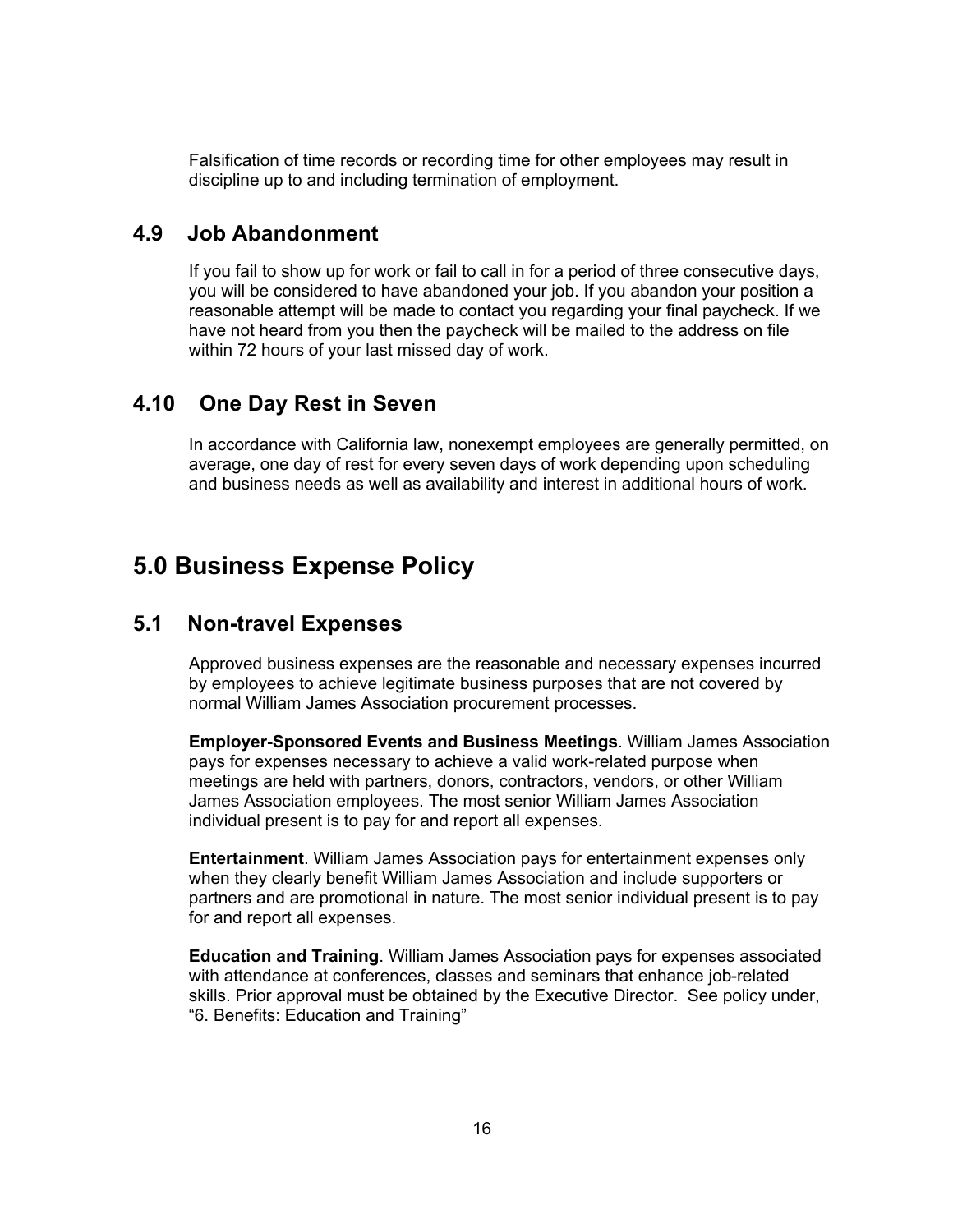**Gifts**. You may present gifts only under exceptional circumstances and with prior approval of the Executive Director.

**Other Expenses**. William James Association will pay for postage and telephone expenses that are for business purposes.

**Reporting**. Report approved expenses on the standard expense report form and include a description of the expense, its work-related purpose, date, place, and valid receipts.

### **5.2 Travel Expenses**

Travel expenses are the reasonable and necessary expenses incurred by employees when traveling on approved William James Association work-related trips. Travel is limited to business activities for which other means of communication is inadequate and for which prior approval from the Executive Director has been received.

**Personal Vehicles**. You may not use your personal vehicle for business travel without authorization. When using your own vehicle for business purposes, you must maintain insurance coverage as required by law. Employees using their own cars for approved agency business shall be reimbursed at a mileage rate equal to that set by the State of California.

**Travel Expenses**. William James Association pays the actual amounts incurred for appropriate expenses when you are on travel assignments, with maximum reimbursement based on the following state of California rules and rates: http://www.calhr.ca.gov/employees/pages/travel-reimbursements.aspx

**Advances**. William James Association does not generally provide cash travel advances. Normally, you will be expected to use personal credit cards and/or your own cash and submit approved expenses on the standard Expense Report Form.

**Reporting**. Report approved expenses and include a description of the expense, its business purpose, date, place, and valid receipts.

### **5.3 Use of Employer Credit Cards**

All employees in the possession of a credit card issued by William James Association will adhere to the strictest guidelines of responsibility for the protection and proper use of that card.

Submit all sales receipts generated by use of William James Association credit card monthly to the Administrative Director. Your William James Association credit card may not be used for personal reasons. Use of the credit card is restricted to approved business related expenses.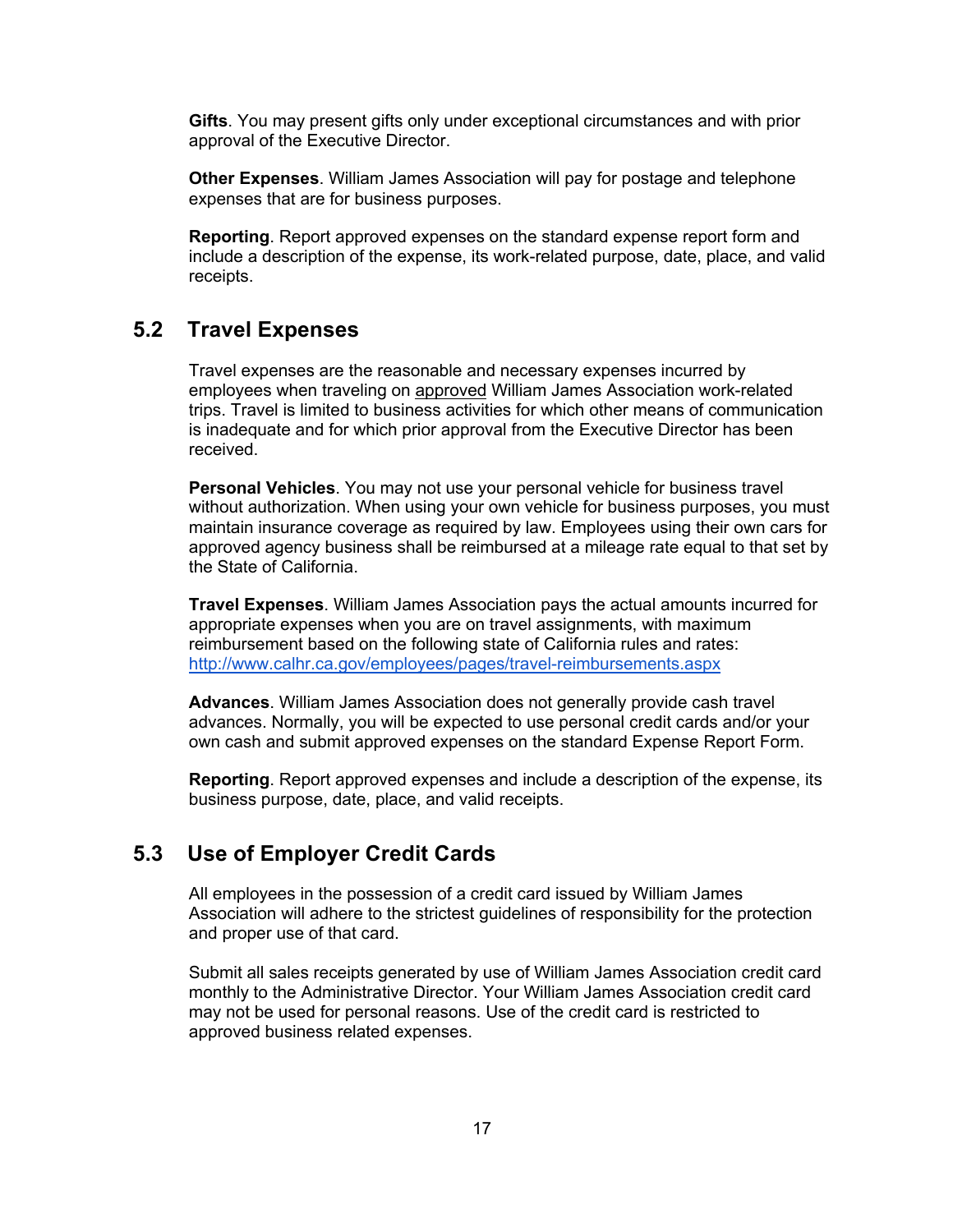Any unauthorized purchases made with a credit card issued by William James Association will be the cardholder's responsibility. You must reimburse any such purchase to William James Association within 30 days.

Immediately report lost or stolen William James Association cards to your the Administrative Director. Failure to follow this policy may result in disciplinary action up to and including discharge.

## **6.0 Benefits**

### **6.1 Benefits Introduction**

All regular full-time and regular part-time employees, working a schedule of at least 20 hours per week, are eligible for benefits as outlined in this section. Temporary and regular part-time employees whose regular schedule is less than 20 hours per week are not eligible for these benefits, except those that are mandated by law such as Paid Sick Leave. Overtime hours are not considered when determining benefit eligibility.

All employment and compensation at William James Association is subject to available funding and is at-will. No portion of these personnel policies is to be construed as a contractual commitment or obligation.

### **6.2 Medical, Dental and Vision Insurance**

William James Association currently provides individual medical, dental and vision insurance benefits for eligible full-time and part-time regular employees. Employees are eligible after 91 days of employment or change of status making them eligible.

Full health, dental and vision insurance premiums are paid by William James Association for employees regularly working 20 hours or more a week. William James Association pays 100% of health, dental and vision insurance premiums for eligible employees. Dependent coverage is available at the employee's expense.

Information about William James Association's health/dental/ vision plan(s) will be provided to the employee at the time of employment.

An employee who elects to join their spouse or partner's employer-sponsored health insurance plan, may take a cash-in-lieu-of benefits policy under a Section 125 plan. WJA will pay employees cash-in-lieu-of-benefits at a flat rate of \$500 per month for employees working 32 or more hours per week, prorated for employees who work 20 to 32 hours.

The employee shall sign a waiver of coverage and submit verification of coverage by their spouse's/legal domestic partner's employer-sponsored plan annually.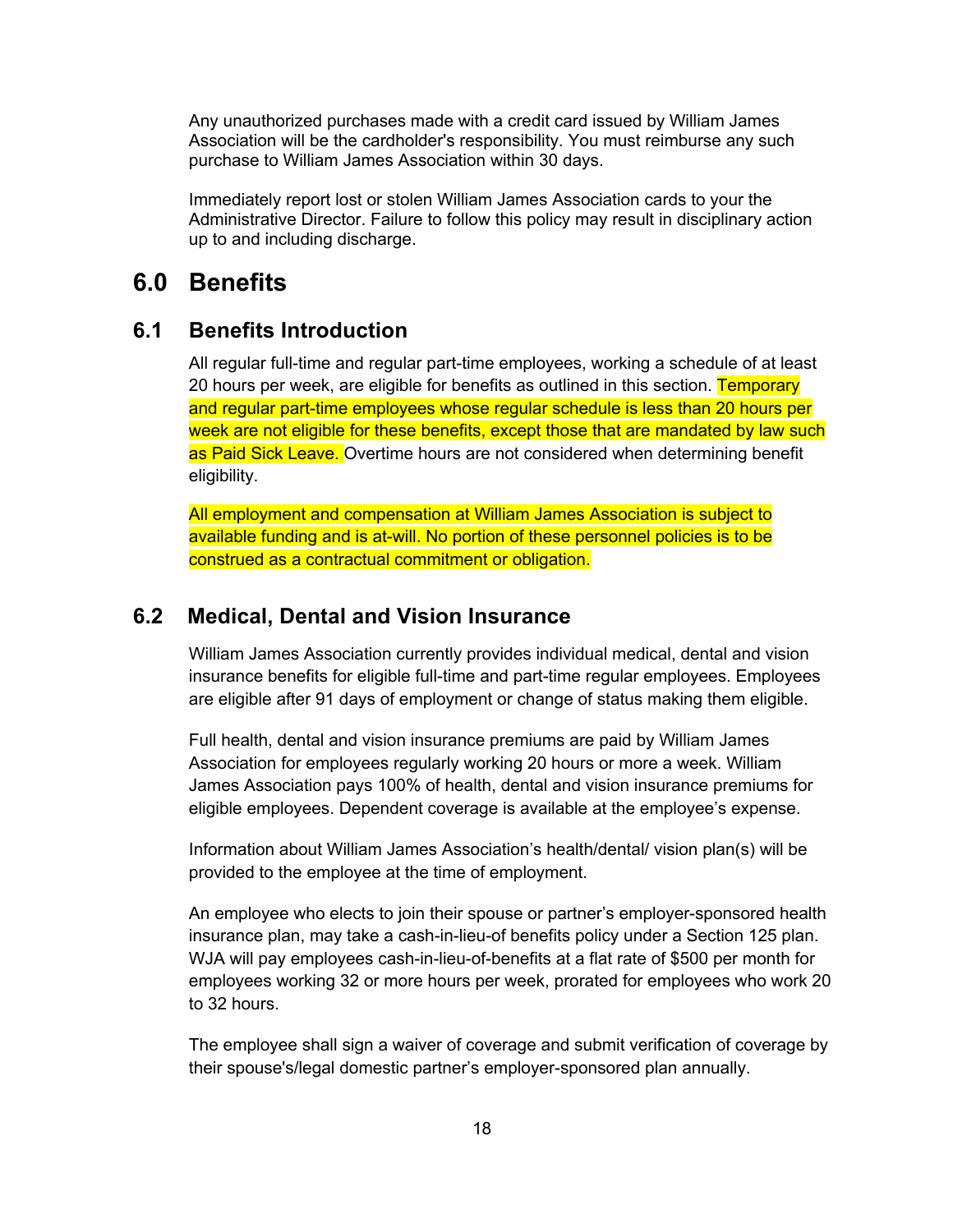This benefit, as well as other benefits, may be canceled or changed at the discretion of William James Association, unless otherwise required by law.<sup>1</sup>

### **6.3 Retirement Plan**

All employees are eligible to participate in the retirement plan. Employer percentage contributions to the retirement program is reviewed and determined annually by the Board of Directors. Information about WJA's retirement plan will be provided to the employee at the time of employment.

As with your insurance benefits, refer to your Summary Plan Description (SPD) provided by the benefits administrator for specifics. This benefit, as well as other benefits, depends on available funding and may be canceled or changed at the discretion of William James Association, unless otherwise required by law.

### **6.4 Education and Training Assistance**

We believe in the continuing education of our employees. If William James Association sends you to a class, conference or training program during normal working hours related to your employment you will be paid for that time.

If you are interested in attending a class and having William James Association pay for your attendance, you are required to provide advance written notice describing the class, including the subject matter, length, and cost. Depending on the type of training, you may be reimbursed some or all of the fees, including materials expenses, meals, and transportation.

### **6.5 Holidays**

Full-time employees are offered the following holiday benefits. Part-time employees working 20 hours or more are entitled to a prorated equivalent, e.g. an employee working 50% FTE gets 4 hours off for a single day holiday.

● William James Association offers the following paid holidays each year:

December 25 through New Year's Day Thanksgiving (fourth Thursday and Friday in November) Martin Luther King, Jr. Day Presidents' Day

 $1$  A Consolidated Omnibus Budget Reconciliation Act (COBRA) sub-policy will be adopted when WJA has 20 or more employees.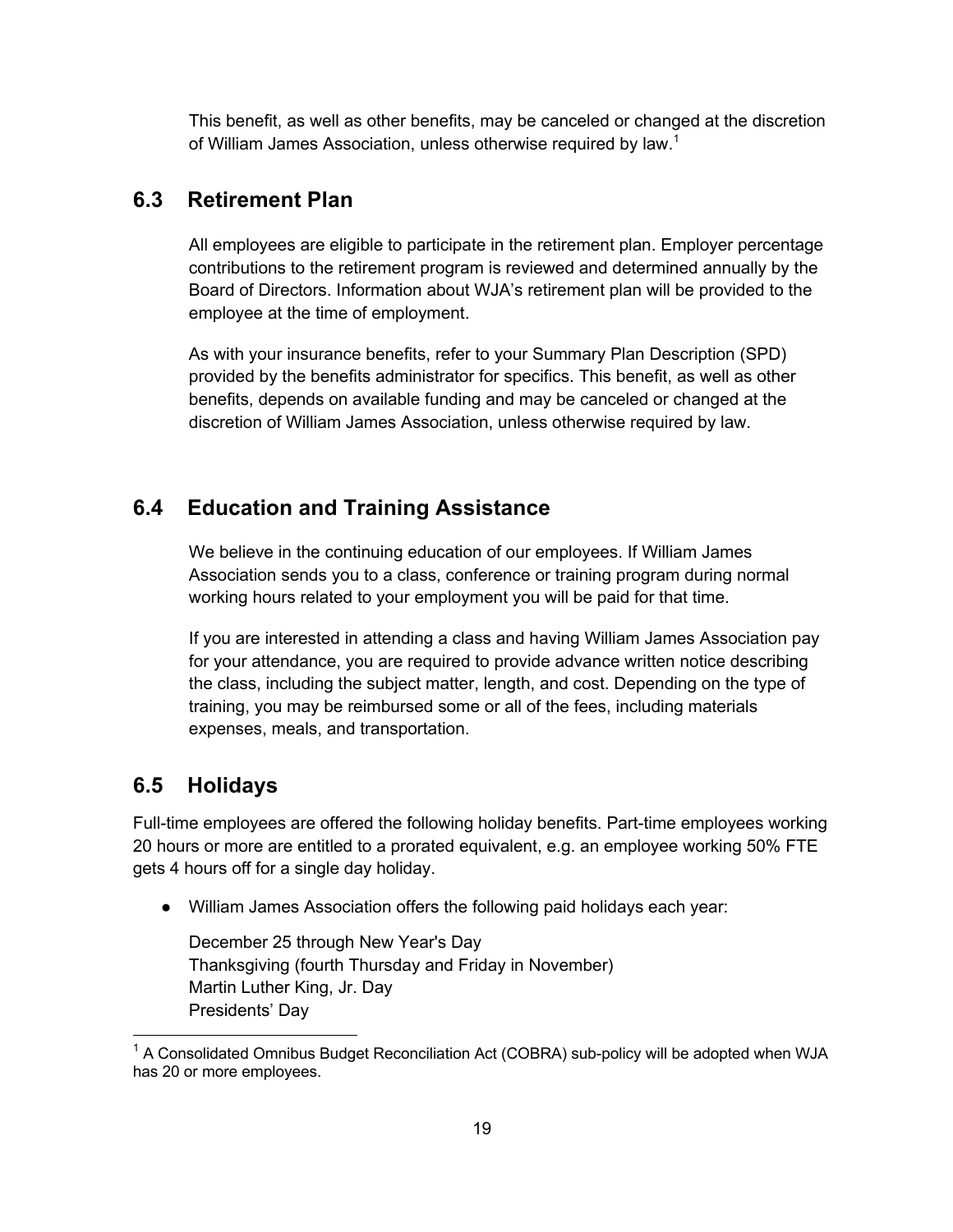Cesar Chavez Day Memorial Day Independence Day Labor Day Veteran's Day Employee's birthday

- Holiday time may not be accrued and added to vacation time.
- A holiday that falls within a vacation period shall not be counted as a vacation day.
- A holiday that occurs while an employee is absent for sickness or injury shall not count against the employee's sick leave credit.
- Holidays that fall on a Saturday or Sunday or a day the employee is not regularly scheduled to work are to be taken on the publicly observed alternative day or by cooperation with other staff at the discretion of the Executive Director, preferably within one week of the scheduled holiday.

### **6.6 Vacation Policy**

Vacation is paid to regular full-time William James Association employees as follows:

- First Four Years of employment: 10 Days (80 hours). Accrued at 1 hour per every twenty-six hours worked.
- Four through nine years of employment: 15 Days (120 hours). Accrued at 1 hour per every seventeen and ⅓ hours worked.
- Ten and more years of employment: 20 Days (160 hours). Accrued at 1 hour per every thirteen hours worked.

Accrual of vacation time begins on the first day of employment and is distributed through monthly paychecks. Part-time employees working 20 or more hours/wk earn vacation prorated according to the proportion of their regular workweek to a fulltime workweek and their length of employment per above. Temporary employees are not eligible for vacation benefits.

Employees schedule their own vacation time, subject to the approval of the Executive Director. Any conflict in vacation requests will be decided based on seniority and organizational needs. You will not be eligible to receive pay instead of vacation time, except upon termination.

If a holiday occurs during your vacation you will not be required to utilize vacation time for the holiday. If you are sick while on vacation, you may, with your doctor's verification, request a substitution of sick leave for vacation leave.

Normally no vacation time may be taken before it is earned; exceptions must be approved by the Executive Director; exceptions for the Executive Director must be approved by the Board of Directors.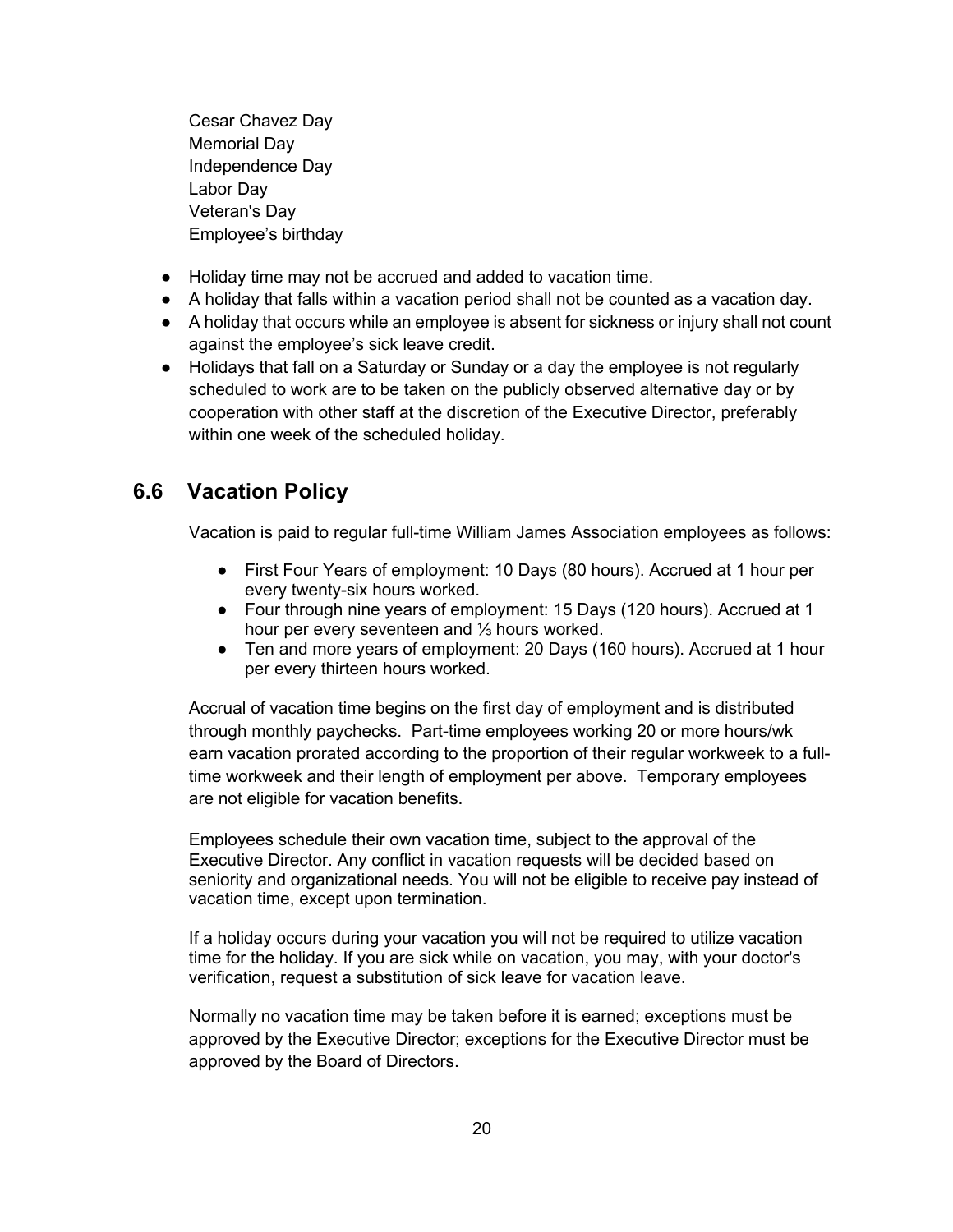**Maximum Accrual**. Although you may carry over unused vacation time from year to year, there is a cap on the amount of vacation time you can accrue of 160 hours. Once you reach your cap, you will not accrue any more vacation until you use some of the time in your account and drop below the cap. After your balance goes below the cap, you will begin accruing vacation time again. However, you will not receive retroactive credit for time worked while you were at the cap limit.

At the time of separation, all accrued vacation will be paid to the employee.

### **6.7 Paid Sick Leave**

**Reasons for leave.** Paid sick leave may be used for the employee or a family member for the following reasons:

- Preventive care or diagnosis.
- Care or treatment of an existing health condition, including mental health.
- For specified purposes for victims of domestic violence, sexual assault or stalking.

**Covered family members.** A family member is defined as an employee's parent, child, spouse, registered domestic partner, grandparent, grandchild or sibling.

Eligible employees will start to earn at least one hour of paid leave for every 20 hours worked as soon as they begin their employment. They can start using this accrued paid sick leave on the 90th day of employment.

Accrued paid sick leave shall carry over from year to year up to a maximum of 30 days (240 hours) for full-time employees. *This limitation on accrual of sick leave benefits is prorated accordingly for part-time employees.*

The Executive Director may require a release statement from a medical or mental health professional before sick leave is approved in excess of five consecutive working days.

If an employee becomes ill or injured while on vacation, she/he may, with doctor's verification, request a substitution of sick leave for vacation leave.

There is no payment of accumulated sick leave.

Sick leave may not be accumulated during emergency leave, leave of absence, or medical, family leave.

### **6.8 Disability Insurance**

If you are unable to work for at least eight days due to a non-work-related illness or injury, or a pregnancy-related disability, you may be eligible for disability insurance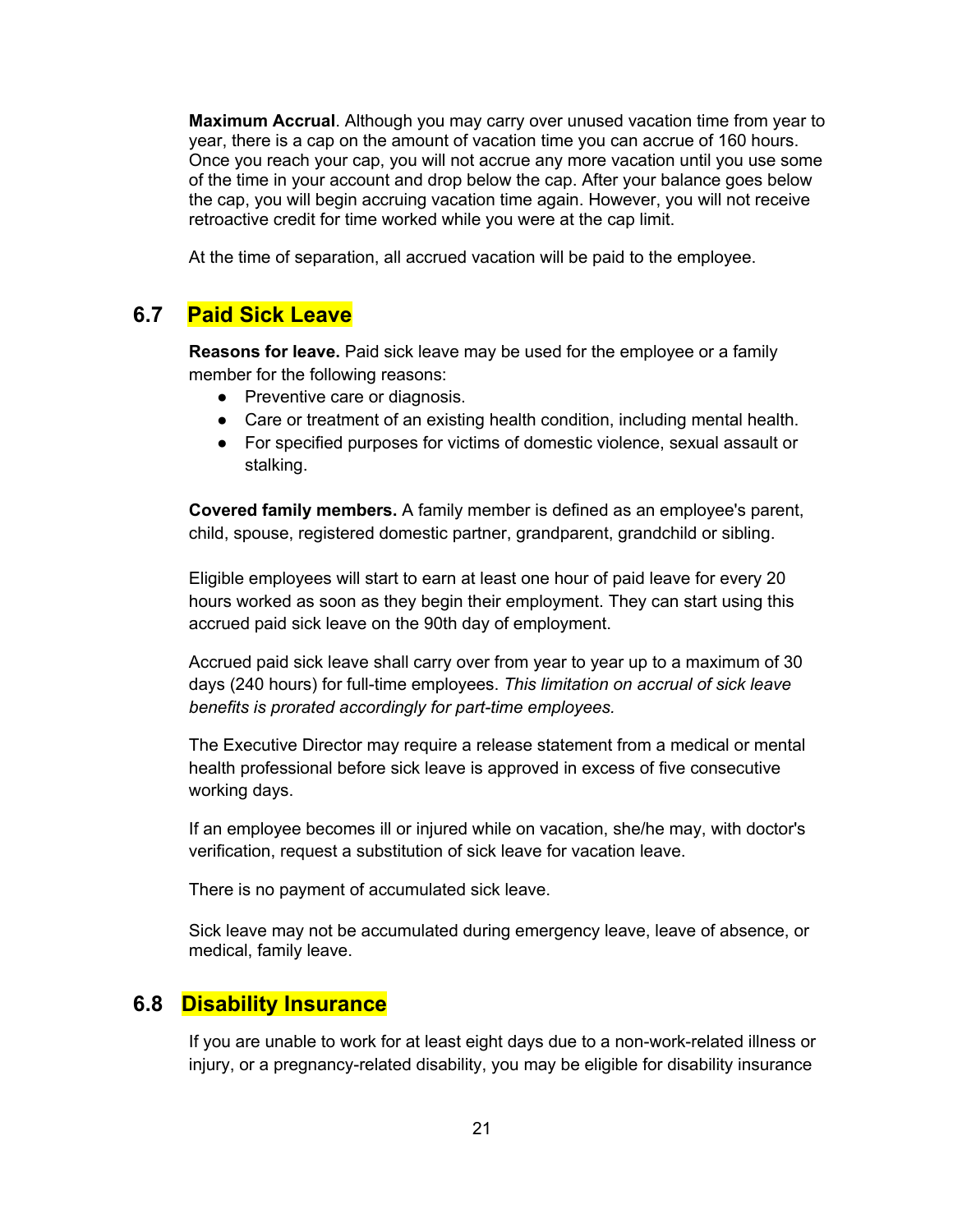benefits. Disability insurance is a component of California's State Disability Insurance (SDI) program, which is administered by the California Employment Development Department (EDD) and is funded by workers through SDI payroll deductions. Disability insurance provides eligible employees with up to 52 weeks of partial wage replacement benefits. Benefit amounts are based on a percentage of your wages paid during a specific 12-month base period, determined by the date your claim begins.

To apply for this benefit, you must provide written notice of the disability, including a doctor's certificate stating the nature of the disability and your expected date of return to work.

The SDI program does not create a right to a leave of absence, job protection, or job reinstatement.

You are responsible for filing your claim and other forms promptly and accurately with the EDD. To learn more about the SDI program, including eligibility requirements and benefits, or to make a claim for DI benefits, contact the EDD (www.edd.ca.gov).

William James Association will be notified that you have submitted a disability insurance claim.

### **6.9 Unemployment Compensation Insurance Policy**

Unemployment compensation insurance is paid for by William James Association and provides temporary income for employees who have lost their job under certain circumstances. Your eligibility for unemployment compensation will, in part, be determined by the reasons for your separation from William James Association.

### **6.10 Workers' Compensation Insurance Policy**

Workers' compensation provides benefits to employees who sustain work-related injuries. Workers' compensation insurance coverage is paid for by employers and governed by state law. The workers' compensation system provides for coverage of medical treatment and expenses, occupational disability leave, and rehabilitation services, as well as payment for lost wages due to work related injuries. If you are injured on the job while working at William James Association, no matter how slightly, you are to report the incident immediately to the Administrative Director and Executive Director. Consistent with applicable state law, failure to report an injury within a reasonable period of time could jeopardize your claim for benefits.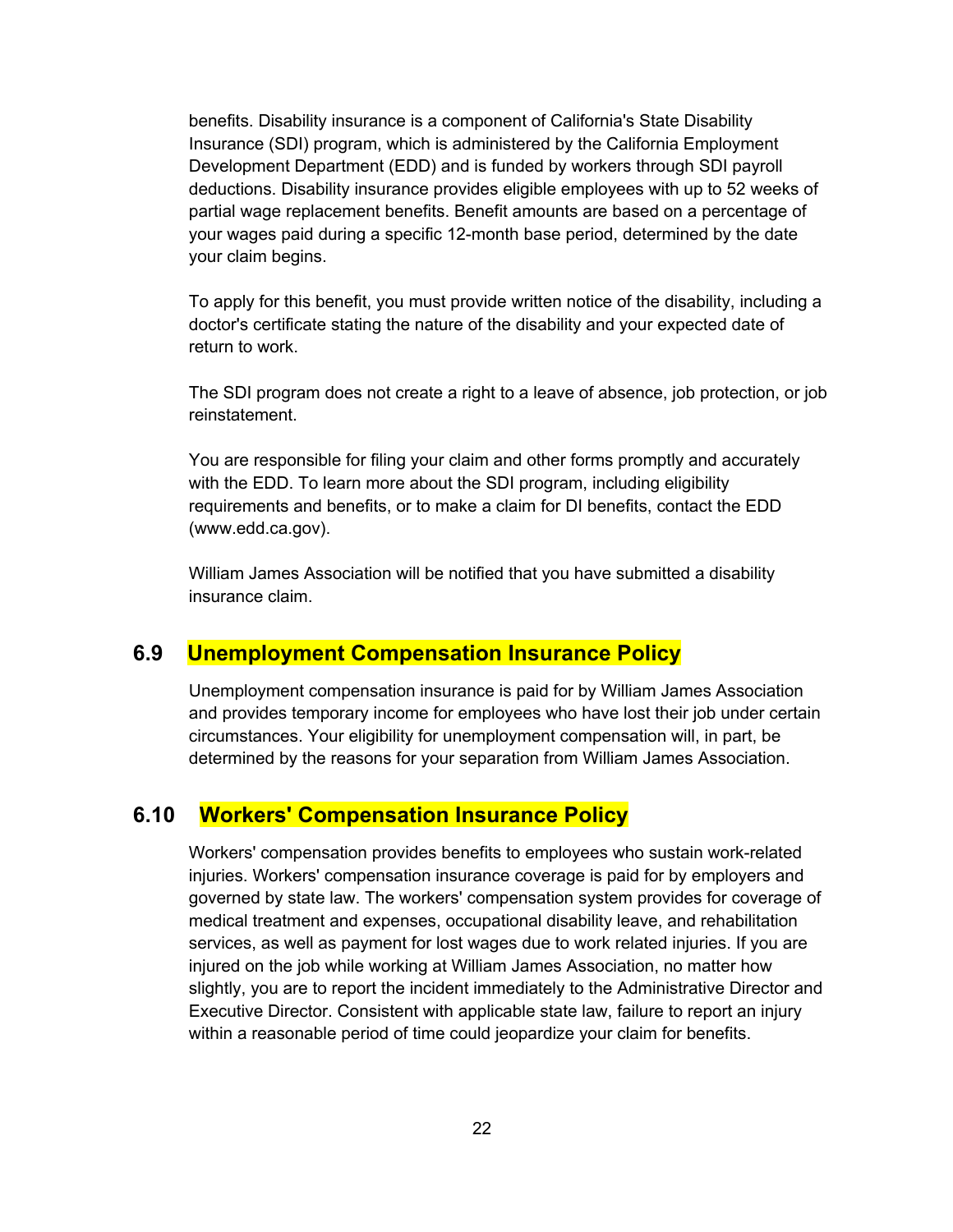To receive workers' compensation benefits, notify the Executive Director and Administrative Director immediately of your claim. If your injury is the result of an onthe-job accident, you must fill out an accident report. You will be required to submit a medical release before you can return to work.

### **6.11 Social Security**

Employees are covered by the Old Age, Survivor's and Disability Insurance provisions of the Social Security Act. The employee's contribution is made through payroll deductions, and the agency contributes a matching amount as required by law.

### **6.12 Leaves of Absence**

Unpaid leave of absence without benefits may be granted for special purposes, for no more than three (3) months, and must be approved by the Executive Director for all staff except the Executive Director. The Executive Director's unpaid leave request must be approved by the Board of Directors. An employee may not accumulate seniority, vacation or sick time while on leave. Failure to return as scheduled at the end of a leave will result in termination of employment.

### **6.13 Bereavement Leave**

William James Association recognizes the importance of taking leave when there is a death in the family. Employees working 20 or more hours/week are entitled to take up to 3 days off with pay in cases of life-threatening illness or death. Authorized leave without pay is available for extended funeral matters. Personal leave time may also be taken when necessary. Notify the Executive Director of your intention to take bereavement leave as soon as the need arises. William James Association may request documentation to support absences for bereavement leave.

### **6.14 Jury Duty Leave**

William James Association encourages employees to fulfill their civic duties related to jury duty. If you are summoned for jury duty, notify the Executive Director as soon as possible to make scheduling arrangements.

If you are classified as exempt, you will not incur any deduction in pay for a week's absence due to jury duty.

If you are classified as nonexempt and work 20 hours or more per week, you will be compensated for up to five (5) working days (40 hours) for time spent on jury duty. After that, you may opt to use vacation in place of unpaid leave.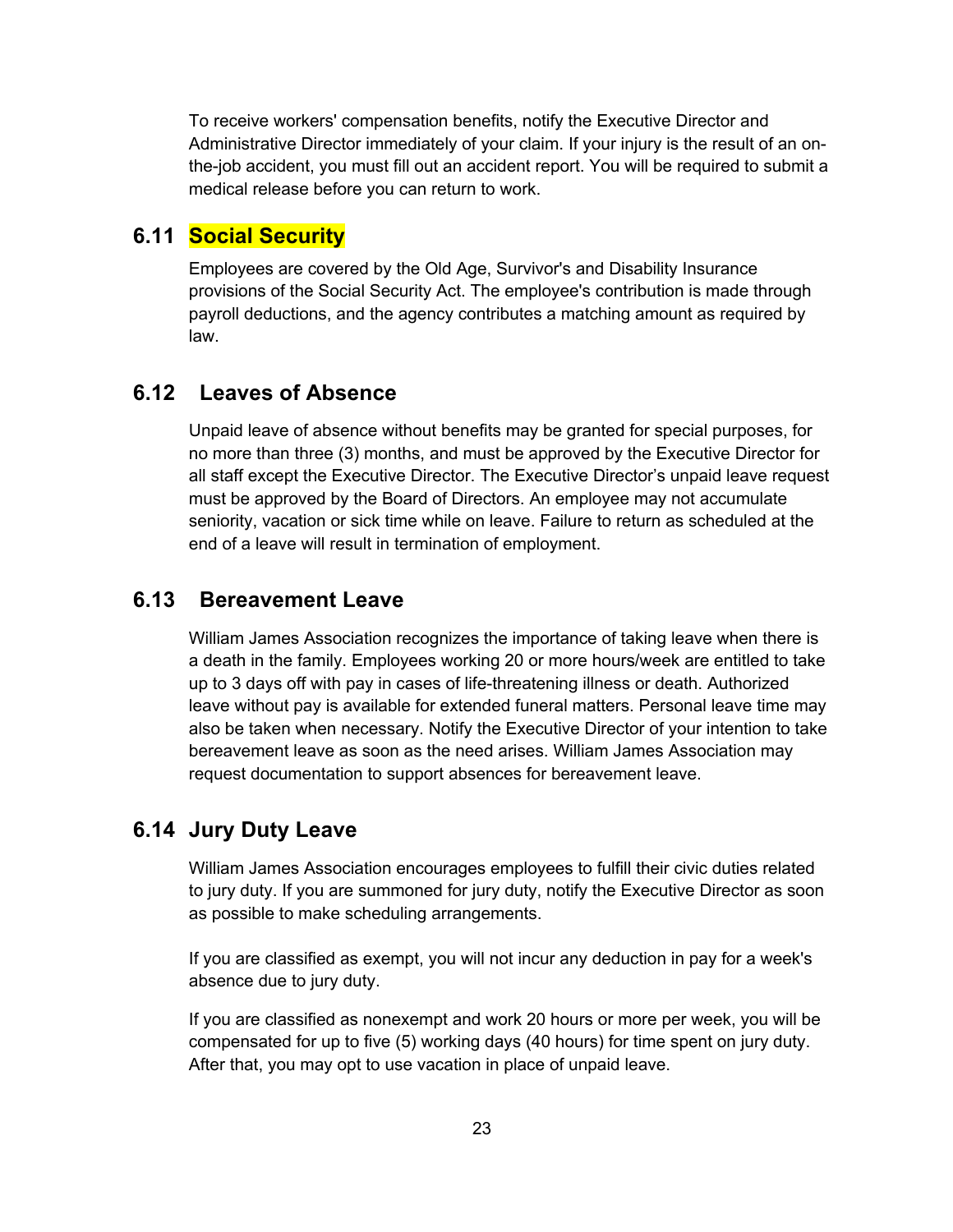William James Association reserves the right to require employees to provide proof of jury duty service to the extent authorized by law.

### **6.15 Crime Victim Leave**

William James Association provides employees who are the victim of a violent felony or serious felony (or the family member of a victim of a violent felony or serious felony) with unpaid leave in order to attend judicial proceedings related to the crime. A family member under this policy includes a spouse, domestic partner, child, stepchild, brother, stepbrother, sister, stepsister, mother, stepmother, father, or stepfather.

When the need for leave is foreseeable, you must provide documentation of the scheduled proceeding. Such notice is typically given to the victim of the crime by a court or government agency setting the hearing, a district attorney or prosecuting attorney's office, or a victim/witness office. If advance notice is not possible, you must provide appropriate documentation within a reasonable time after the absence.

Any absence from work to attend judicial proceedings will be unpaid, unless you choose to take paid time off, such as accrued vacation.

William James Association will not retaliate against employees who request or take leave in accordance with this policy.

### **6.16 Family and Medical Leave**

Unpaid leave without benefits shall be granted for medical or family care for up to three (3) months and may be granted for a longer period of time at the discretion of the Executive Director, or Board of Directors in the case of the Executive Director. Sick and vacation time may be used during Medical or Family leave.

California's Paid Family Leave (PFL) insurance program provides eligible employees with up to six weeks of partial wage replacement in any 12-month period to take time off from work to bond with a new child (either by birth, adoption, or foster care placement) or to care for a seriously ill family member (child, parent, parent-in-law, grandparent, grandchild, sibling, spouse, or registered domestic partner). The 12 month period begins on the day a claim is submitted.

PFL insurance is funded entirely by workers through state disability insurance (SDI) payroll deductions. If you are currently receiving benefits from SDI or workers' compensation insurance, you may not be eligible to receive PFL benefits. The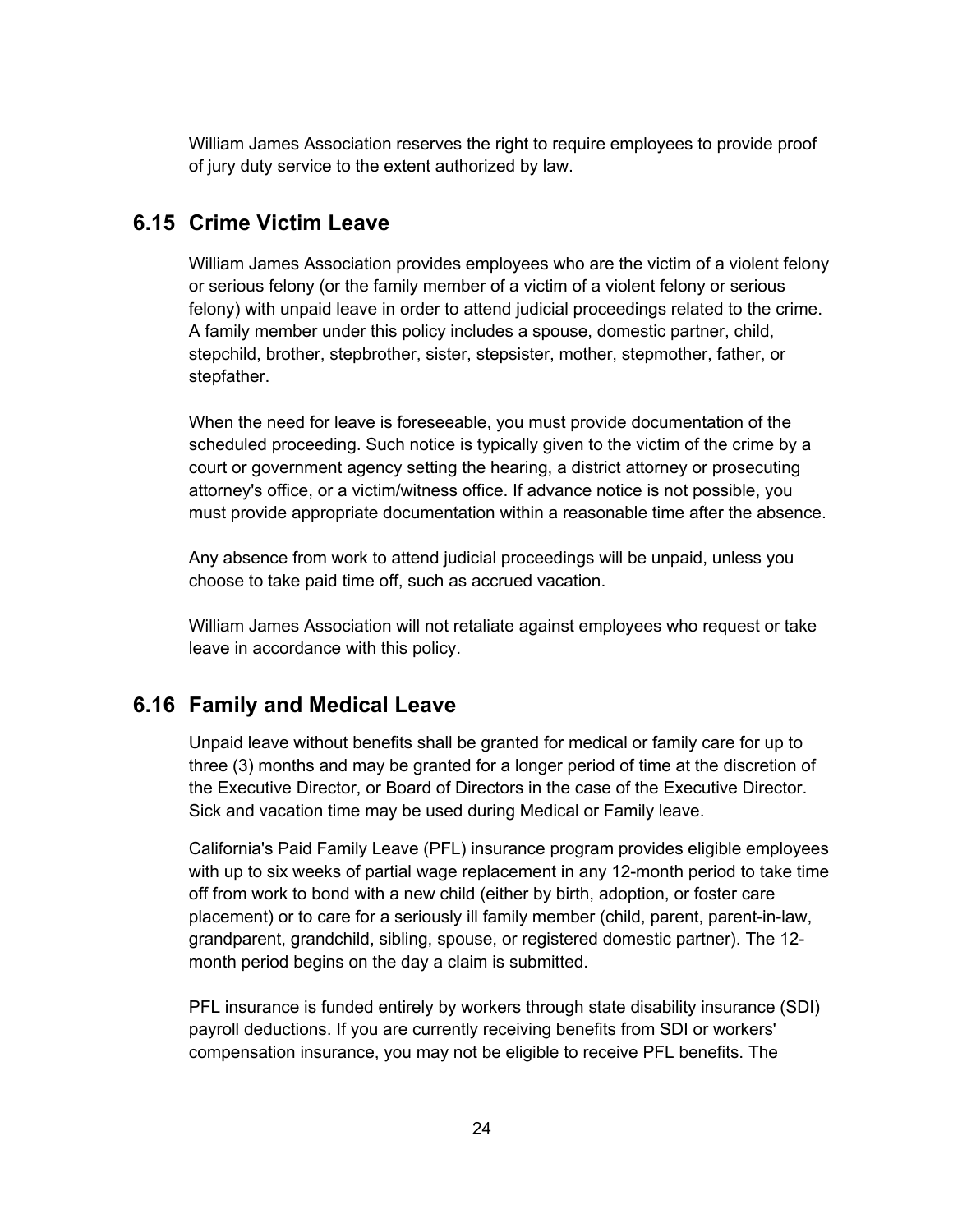California PFL insurance program does not create a right to a leave of absence, job protection, or job reinstatement.

The PFL insurance program makes benefits available to eligible employees through the California Employment Development Department (EDD). Apply for PFL insurance directly with the EDD. Contact the EDD for information on eligibility or to obtain a claim form. Medical and other documentation may be required.

### **6.17 Voting Leave**

If your work schedule prevents you from voting on Election Day, William James Association will allow you a reasonable time off to vote. The time when you can go to vote will be at the discretion of the Executive Director, consistent with applicable legal requirements.

### **6.18 Witness Leave**

If you are required by law to appear in court as a witness, you may take unpaid time off to do so, provided you give William James Association reasonable advance notice.

### **6.19 Military Leave (USERRA)**

William James Association complies with applicable federal and state law regarding military leave and re-employment rights. Unpaid military leave of absence will be granted to members of the uniformed services in accordance with the Uniformed Services Employment and Reemployment Rights Act of 1994 (USERRA; with amendments) and all applicable state law. You must submit documentation of the need for leave to the Executive Director. When returning from military leave of absence, you will be reinstated to your previous position or a similar position, in accordance with state and federal law. You must notify the Executive Director of your intent to return to employment based on requirements of the law.

# **7.0 Performance Reviews, Discipline, Layoff, and Termination**

### **7.1 Regular Performance Review**

1. Evaluations are performed by the employee's supervisor as follows: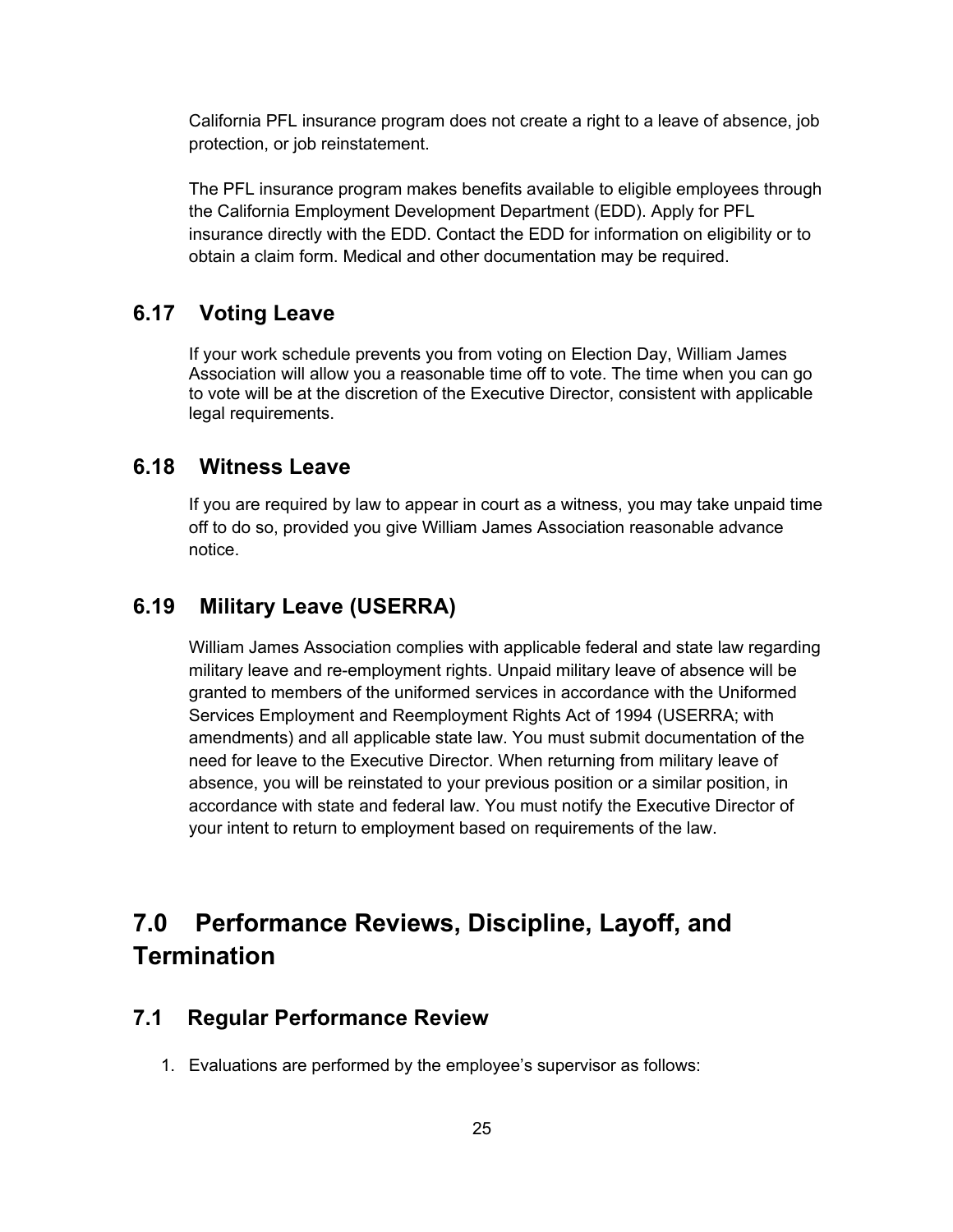- a. Introductory employees shall be evaluated 90 days after commencing employment.
- b. Regular employees will be evaluated at least annually, at the anniversary of hire.
- c. Evaluations are also held when a change in status or a merit increase is under consideration, and at any other time deemed necessary by the supervisor.
- 2. Evaluations shall be both oral and written and include an exchange of expectations of both employee and supervisor. Both the employee and the supervisor shall sign the written evaluation and a copy kept in the employee's personnel file.
- 3. The Board of Directors is the Executive Director's supervisor. The Chair of the Board of Directors, or their designate, shall solicit comments in confidence from agency staff. The Executive Director shall be evaluated annually.

### **7.2 Termination of Employment**

- Employees are requested to give at least two weeks' notice of resignation and more if possible. The Executive Director is requested to give two months' notice.
- Typically, a regular employee will be given two weeks advance notice of release.
- Employees shall return all agency property upon termination.
- Layoffs due to lack of funding shall be based on evaluations of work performance and agency needs, and shall be recommended by the Executive Director to Board of Directors prior to any termination(s).

## **7.3 Standards of Conduct**

William James Association wishes to create a work environment that promotes job satisfaction, respect, responsibility, integrity, and value for all our employees, clients, customers, and other stakeholders. We all share in the responsibility of improving the quality of our work environment. By deciding to work here, you agree to follow our rules.

While it is impossible to list everything that could be considered misconduct in the workplace, what is outlined here is a list of common-sense infractions that could result in discipline, up to and including immediate termination of employment. This policy is not intended to limit our right to discipline or discharge employees for any reason permitted by law.

Examples of inappropriate conduct include:

● Violation of the policies and procedures set forth in this handbook.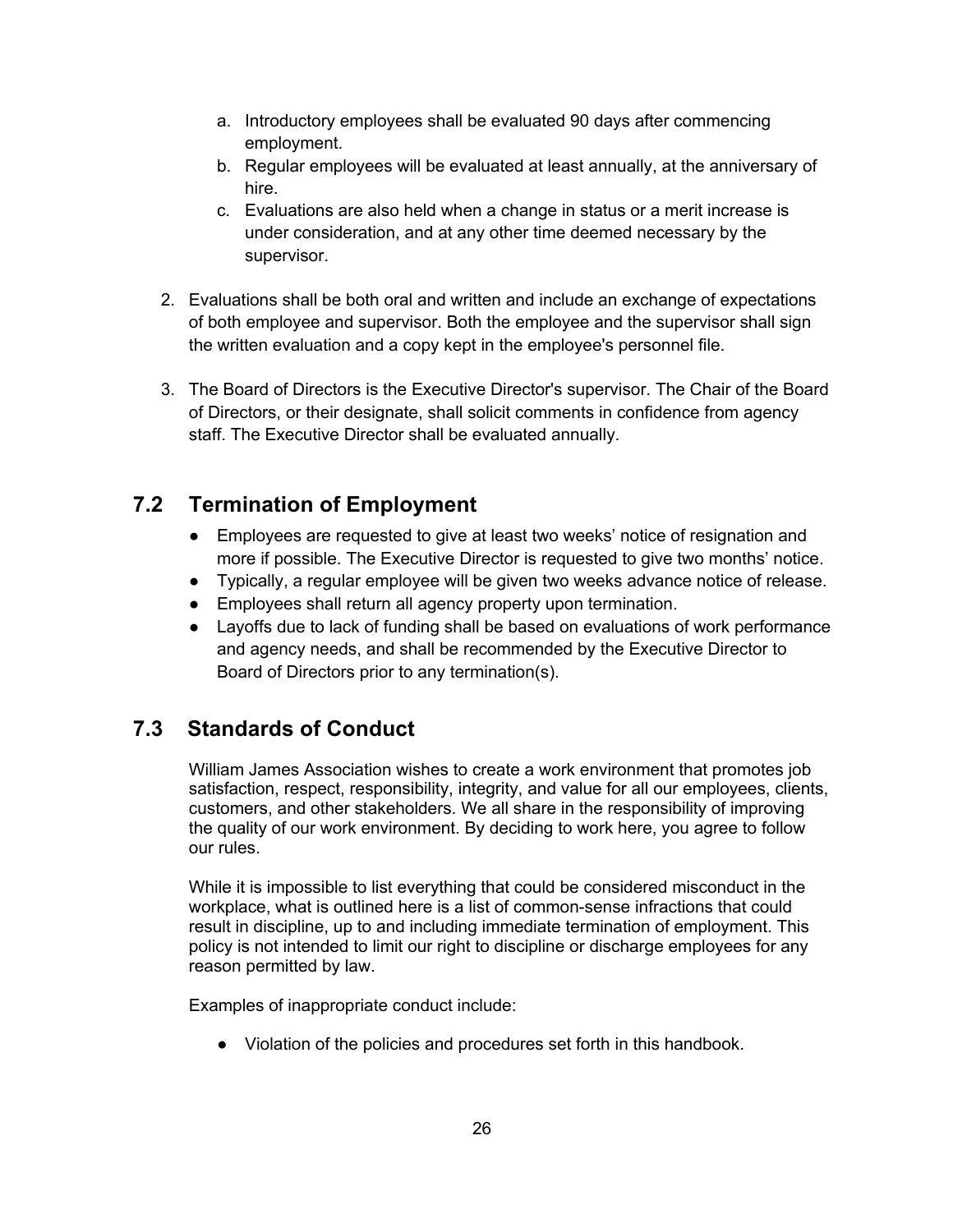- Possessing, using, distributing, selling, or negotiating the sale of illegal drugs or other controlled substances.
- Inaccurate reporting of the hours worked by you or any other employees.
- Providing knowingly inaccurate, incomplete, or misleading information when speaking on behalf of William James Association or in the preparation of any employment-related documents including, but not limited to, job applications, personnel files, employment review documents, intra-company communications, or expense records.
- Taking or destroying William James Association property.
- Possession of potentially hazardous or dangerous property (where not permitted) such as firearms, weapons, chemicals, etc., without prior authorization.
- Fighting with, or harassment of (as defined in our EEO policy), any fellow employee, vendor, or customer.
- Disclosure of proprietary and confidential information (i.e. contact information without prior consent, financial records, unpublished research data, human resource records, grant proposals, etc.) of William James Association staff, Board members, volunteers, donors, customers, contractors, suppliers, or vendors.
- Refusal or failure to follow directions or to perform a requested or required task.
- Refusal or failure to follow safety rules and procedures.
- Excessive tardiness or absences.
- Working unauthorized overtime.
- Solicitation of fellow employees on William James Association premises during working hours.
- Failure to dress according to William James Association policy.
- Use of obscene or harassing (as defined by our EEO policy) language in the workplace.
- Engaging in outside employment that interferes with your ability to perform your job at this William James Association.
- Gambling on William James Association premises.
- Lending keys or keycards to William James Association property to unauthorized persons.

Nothing in this policy is intended to limit your rights under the National Labor Relations Act, or to modify the at-will employment status where at-will is not prohibited by state law.

### **7.4 Disciplinary Process**

Violation of William James Association policies or procedures may result in disciplinary action, including demotion, transfer, leave without pay, or termination of employment. William James Association encourages a system of progressive discipline depending on the type of prohibited conduct. However, William James Association is not required to engage in progressive discipline and may discipline or terminate employees who violate the rules of conduct, or where the quality or value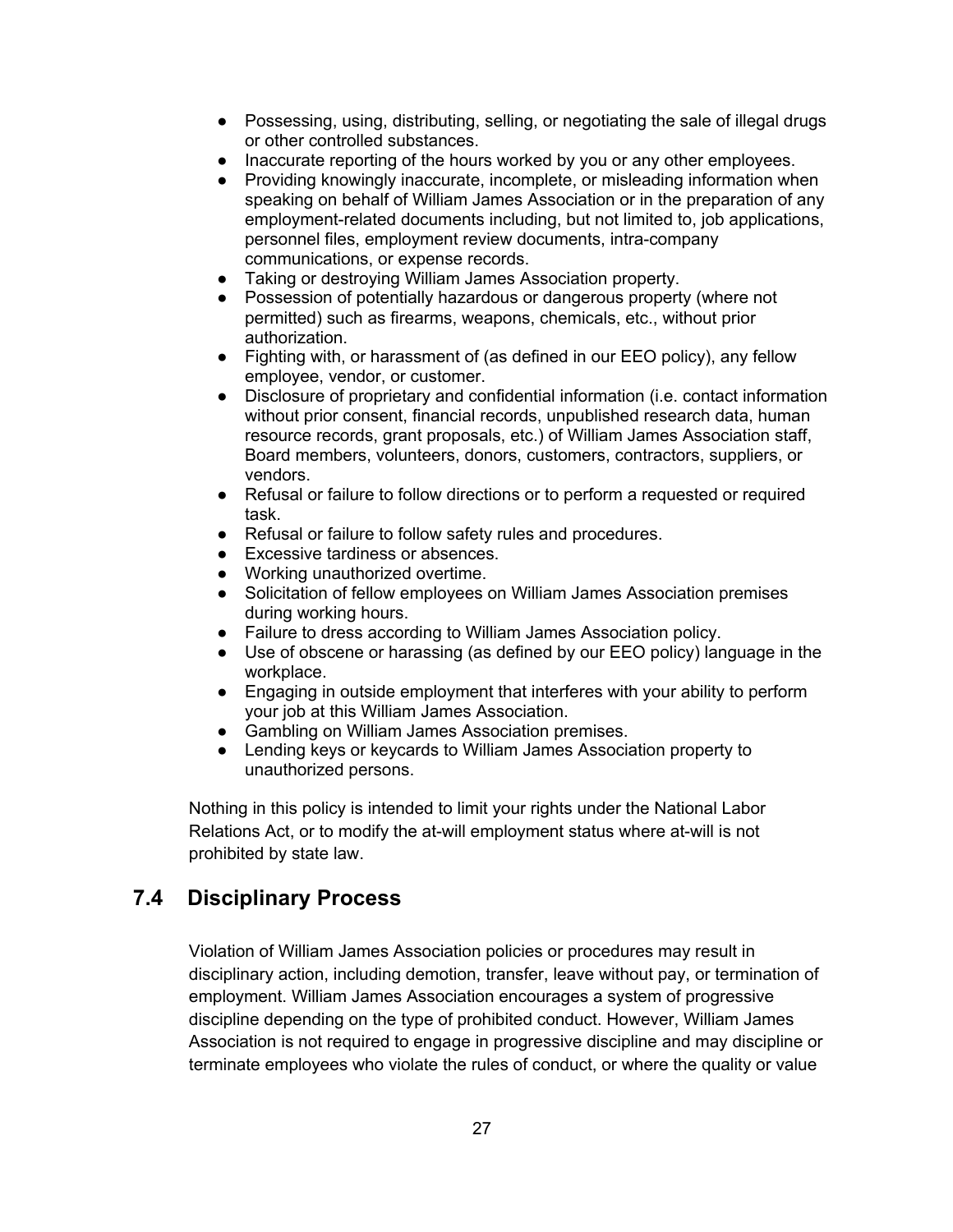of their work fails to meet expectations at any time. Again, any attempt at progressive discipline does not imply that your employment is anything other than on an "at-will" basis.

In appropriate circumstances, management will first provide you with a verbal warning, then with one or more written warnings, and if the conduct is not sufficiently altered, eventual demotion, transfer, forced leave, or termination of employment. Management will make every effort possible to allow you to respond to any disciplinary action taken. Understand that while William James Association is concerned with consistent enforcement of our policies, we are not obligated to follow any disciplinary or grievance procedure and that depending on the circumstances, you may be disciplined or terminated without any prior warning or procedure.

#### **7.5 Problem Solving Procedures**

William James Association strives to provide a comfortable, productive, legal, and ethical work environment. To this end, we want you to bring any problems, concerns, or grievances you have about the workplace to the attention of the Executive Director. To help manage conflict resolution we have instituted the following problem solving procedure:

If you believe there is inappropriate conduct or activity on the part of William James Association staff, board or any other persons or entities related to William James Association, bring your concerns to the attention of the Executive Director at a time and place that will allow the person to properly listen to your concern. Most problems can be resolved informally through dialogue. If you have already brought this matter to the attention of the E.D. before and do not believe you have received a sufficient response, or if you believe that person is the source of the problem, present your concerns to the Board Chair. Describe the problem, those persons involved in the problem, efforts you have made to resolve the problem, and any suggested solution you may have. For conduct or activity on the part of the Executive Director, present your concerns to the Board Chair.

**ALTERNATIVE DISPUTE RESOLUTION:** In the event of any misunderstandings, the parties agree to follow this procedure: (1) discuss and attempt to negotiate a resolution of the matter as described above; and (2) agree to use mediation services provided by California Lawyers for the Arts or another mutually selected, neutral provider to work out an amicable resolution.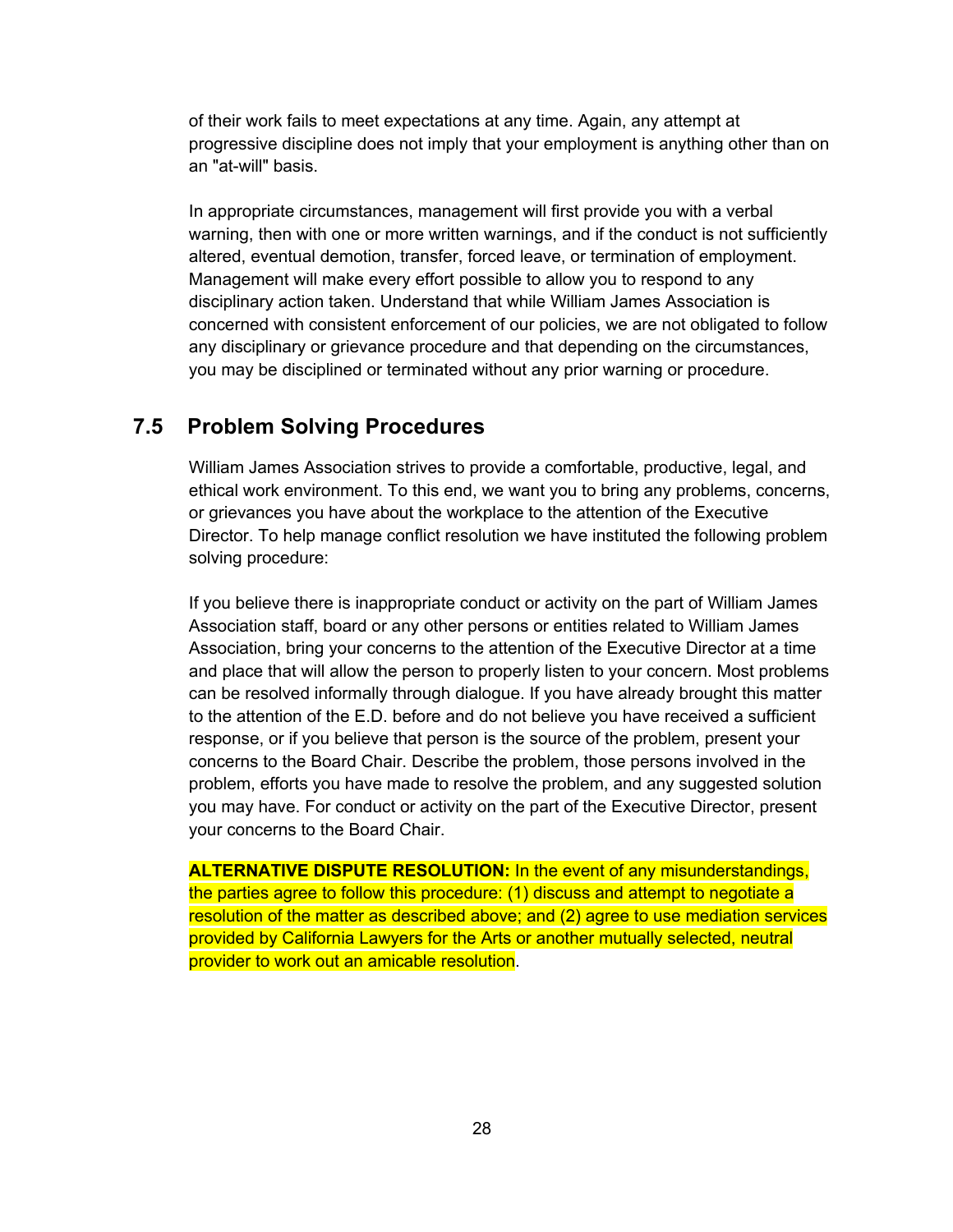### **7.6 Promotions**

To match you with the job for which you are best suited and to meet the business needs of William James Association, you may be transferred from your current job. It is our policy to promote from within only when the most qualified candidate is available. Promotions are made on an equal opportunity basis according to employees possessing the needed skills, education, experience, and other qualifications that are required for the job.

All employees promoted into new job positions will undergo a 90-day introductory period as described in the New Hires and Introductory Periods policy. Unlike new hires, however, such employees will continue to receive William James Association benefits for which they are eligible.

### **7.7 Post-Employment Reference Policy**

William James Association policy is to confirm dates of employment and job title only. With written authorization, William James Association will confirm compensation. Forward any requests for employment verification to the Administrative Director.

### **7.8 Exit Interview**

You may be asked to participate in an exit interview when you leave William James Association. The purpose of the exit interview is to provide management with greater insight into your decision to leave employment; identify any trends requiring attention or opportunities for improvement; and to assist William James Association in developing effective recruitment and retention strategies. Your cooperation in the exit interview process is appreciated.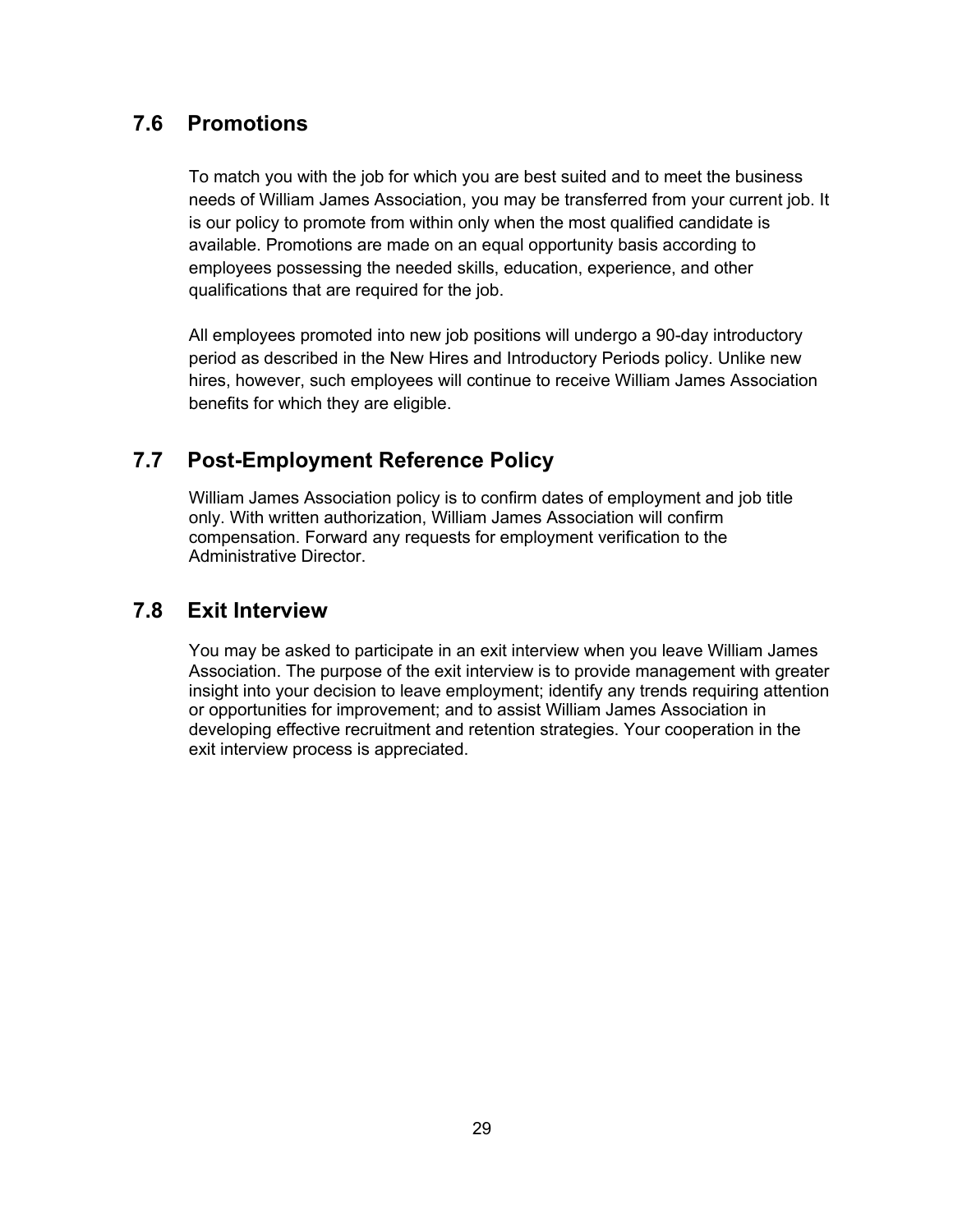## **8. CEI and EEO Statements, Non-harassment, Workplace Protection, and Accommodations Policies**

### **8.1 Cultural Competency, Equity, and Inclusion Statement**

We believe in the power of the arts to change hearts and minds and to inspire social change. We recognize that a pervasive and painful history of prejudice and privilege throughout our society has resulted in mass incarceration that is skewed to harm people of color. WJA is committed to providing equitable and inclusive access to meaningful arts engagement by dismantling barriers, systematically and strategically.

We are committed to fully engaging underrepresented populations in all aspects of our operation that will help us to be more inclusive of all marginalized people regardless of race/ethnicity, age, disability, sexual orientation, gender, gender identity, socioeconomic status, geography, citizenship status, or religion.

Disparities and discrimination are daily occurrences that are entrenched in long standing majority privilege and power inside and outside of the arts; tackling issues surrounding these occurrences requires an understanding of the root causes of disparities within our society. We recognize that individuals whose identities intersect with those of other "minority" statuses often experience compounded mistreatment that is amplified by the interaction of race.

We are thoughtfully researching and implementing new methods of thinking within our organizational culture, including staff hiring, board recruitment, outreach, artist selection, resource allocation, partnerships, programs, policies and procedures. WJA acknowledges that there are different methods of communication, and embraces a variety of communication styles that will allow for equitable access.

We are committed to incorporating culturally inclusive values into the design, delivery and evaluation of services and to providing staff, teaching artists, board members and volunteers with ongoing professional training to ensure cultural competency. Personnel that we engage will be provided with the knowledge and skills required to manage cross-cultural relationships effectively and provide culturally diverse resources and reference materials in all our programs with the goal of providing equitable opportunities and outcomes for all.

WJA strives to be an organization that celebrates everyone's life experiences, their voices and their histories. We see elevating the influence and power of people of color as a key way to realize just and fair inclusion. By consistently bringing new perspectives to our decision-making, forming and maintaining relationships and alliances with diverse and underserved groups, we help to shift the status quo and do our part toward broader systemic and societal change.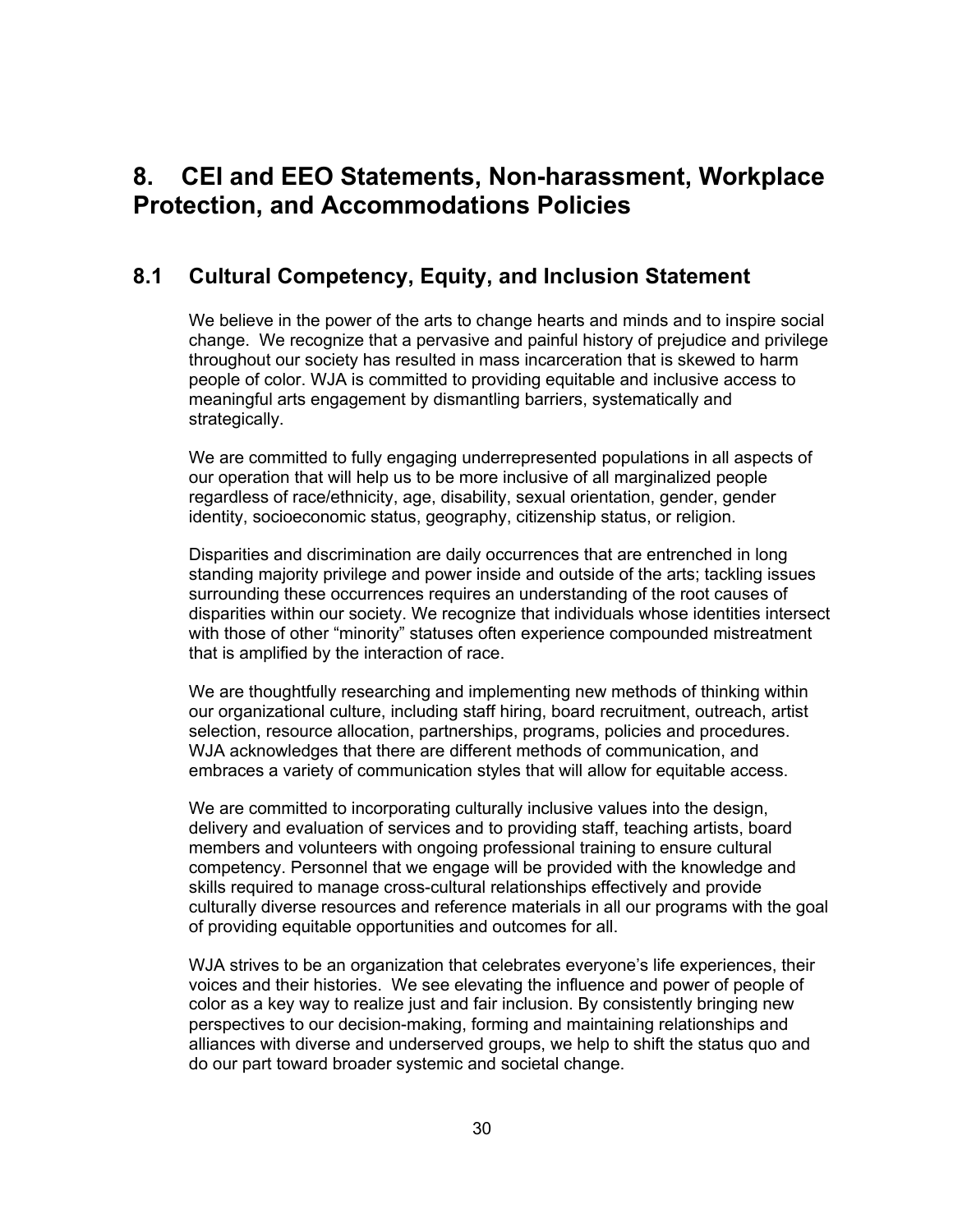### **8.2 Equal Employment Opportunity Policy**

William James Association is committed to the principles of equal employment. We are committed to complying with all federal, state, and local laws providing equal employment opportunities, and all other employment laws and regulations. It is our intent to maintain a work environment that is free of harassment, discrimination, or retaliation because of age (40 and older), race, ethnicity, religious creed, color, national origin, ancestry, physical disability, mental disability, medical condition (including genetic characteristics), genetic information, marital status, sex (including pregnancy, childbirth, breastfeeding and/or related medical conditions), gender, gender identity, gender expression (including transgender), sexual orientation, military or veteran status, citizenship status, or any other status protected by federal, state, or local laws. William James Association is dedicated to the fulfillment of this policy in regard to all aspects of employment, including but not limited to recruiting, hiring, placement, transfer, training, promotion, rates of pay, and other compensation, termination, and all other terms, conditions, and privileges of employment.

William James Association will conduct a prompt and thorough investigation of all allegations of discrimination, harassment, or retaliation, or any violation of the Equal Employment Opportunity Policy in a confidential manner. William James Association will take appropriate corrective and remedial action, if and where warranted. William James Association prohibits retaliation against any employees who provide information about, complain about, or assist in the investigation of any complaint of discrimination or violation of the Equal Employment Opportunity Policy.

We are all responsible for upholding this policy. You may discuss questions regarding equal employment opportunity with your Manager or any other designated member of management.

### **8.3 Accommodations for Nursing Mothers**

William James Association will provide nursing mothers reasonable break time to express milk for their infant child(ren).

If you need breaks to express milk, you may use your regular paid rest breaks or may take other reasonable break time when needed. If possible, the break time should run concurrently with scheduled meal and rest breaks already provided to you. If the break time cannot run concurrently with meal and rest breaks already provided or additional time is needed, the break time will be unpaid if you are a nonexempt employee.

If you are nursing, William James Association will make reasonable efforts to provide you a private room in close proximity to your work area, other than a restroom, to express breast milk. The room will be clearly designated and either have a lock or a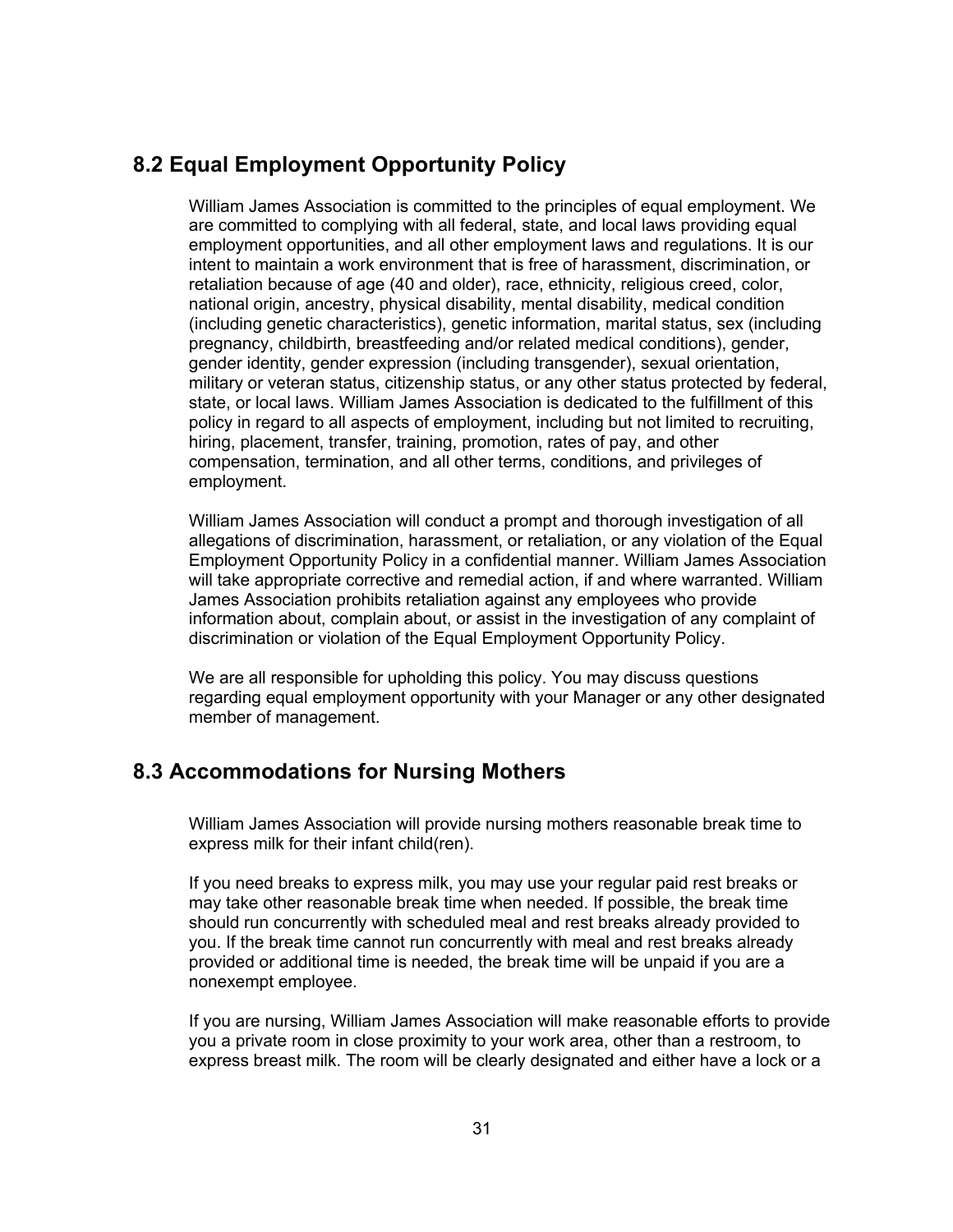sign on the door to indicate when the room is in use.

Expressed milk can be stored in company refrigerators. Sufficiently mark or label your milk to avoid confusion for other employees who may share the refrigerator.

You are encouraged to discuss the length and frequency of these breaks with your Executive Director.

### **8.4 Disability Accommodation**

William James Association complies with the Americans with Disabilities Act (ADA), the Pregnancy Discrimination Act, and all applicable state and local fair employment practices laws, and is committed to providing equal employment opportunities to qualified individuals with disabilities, including disabilities related to pregnancy, childbirth, and related conditions. Consistent with this commitment, William James Association will provide reasonable accommodation to otherwise qualified individuals where appropriate to allow the individual to perform the essential functions of the job, unless doing so would create an undue hardship on the business.

If you require an accommodation because of your disability, it is your responsibility to notify the Executive Director. You may be asked to include relevant information such as:

- A description of the proposed accommodation.
- The reason you need an accommodation.
- How the accommodation will help you perform the essential functions of your job.

After receiving your request, William James Association will engage in an interactive dialogue with you to determine the precise limitations of your disability and explore potential reasonable accommodations that could overcome those limitations. Where appropriate, we may need your permission to obtain additional information from your medical provider. All medical information received by William James Association in connection with a request for accommodation will be treated as confidential.

William James Association encourages you to suggest specific reasonable accommodations that you believe would allow you to perform your job. However, William James Association is not required to make the specific accommodation requested by you and may provide an alternative accommodation, to the extent any reasonable accommodation can be made without imposing an undue hardship on William James Association.

If leave is provided as a reasonable accommodation, such leave may run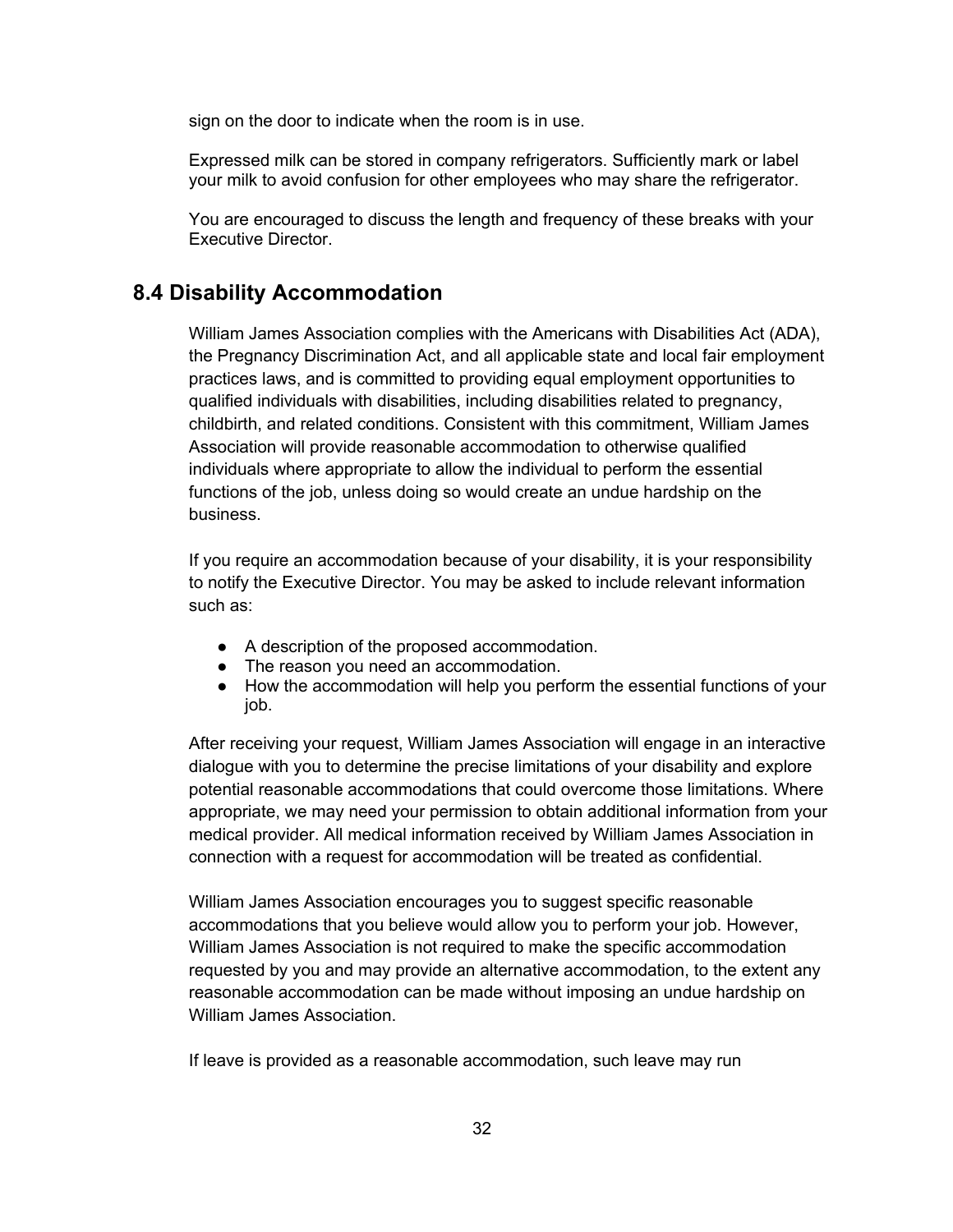concurrently with leave under the federal Family and Medical Leave Act and/or any other leave where permitted by state and federal law.

William James Association will not discriminate or retaliate against employees for requesting an accommodation.<sup>2</sup>

### **8.5 Religious Accommodation**

William James Association is dedicated to treating its employees equally and with respect and recognizes the diversity of their religious beliefs. All employees, unpaid interns, and volunteers may request an accommodation when their religious beliefs cause a deviation from William James Association dress or grooming code, or the individual's schedule, basic job duties, or other aspects of employment. William James Association will consider the request, but reserves the right to offer its own accommodation to the extent permitted by law. Some, but not all, of the factors that William James Association will consider are cost, the effect that an accommodation will have on current established policies, and the burden on operations — including other employees — when determining a reasonable accommodation. At no time will William James Association question the validity of a person's belief. If you require a religious accommodation, speak with the Executive Director.

### **8.6 Policy Against Workplace Harassment**

William James Association has a strict policy against all types of workplace harassment, including sexual harassment and other forms of workplace harassment based upon an individual's age (40 and older), race, ethnicity, religious creed, color, national origin, ancestry, physical disability, mental disability, medical condition (including genetic characteristics), genetic information, marital status, sex (including pregnancy, childbirth, breastfeeding and/or related medical conditions), gender, gender identity, gender expression (including transgender), sexual orientation, military or veteran status, citizenship status, or any other status protected by federal, state, or local laws. All forms of harassment of, or by, employees, applicants, unpaid interns, volunteers, vendors, visitors, customers, and clients are strictly prohibited and will not be tolerated.

### **8.7 Sexual Harassment**

Sexual harassment is defined as unwelcome sexual advances, requests for sexual favors, and other verbal or physical conduct of a sexual nature when (1) submission to such conduct is made either explicitly or implicitly as a term or condition of an

 $2$  ADA is required for employers of 15 or more. However, we intend to accommodate people with disabilities.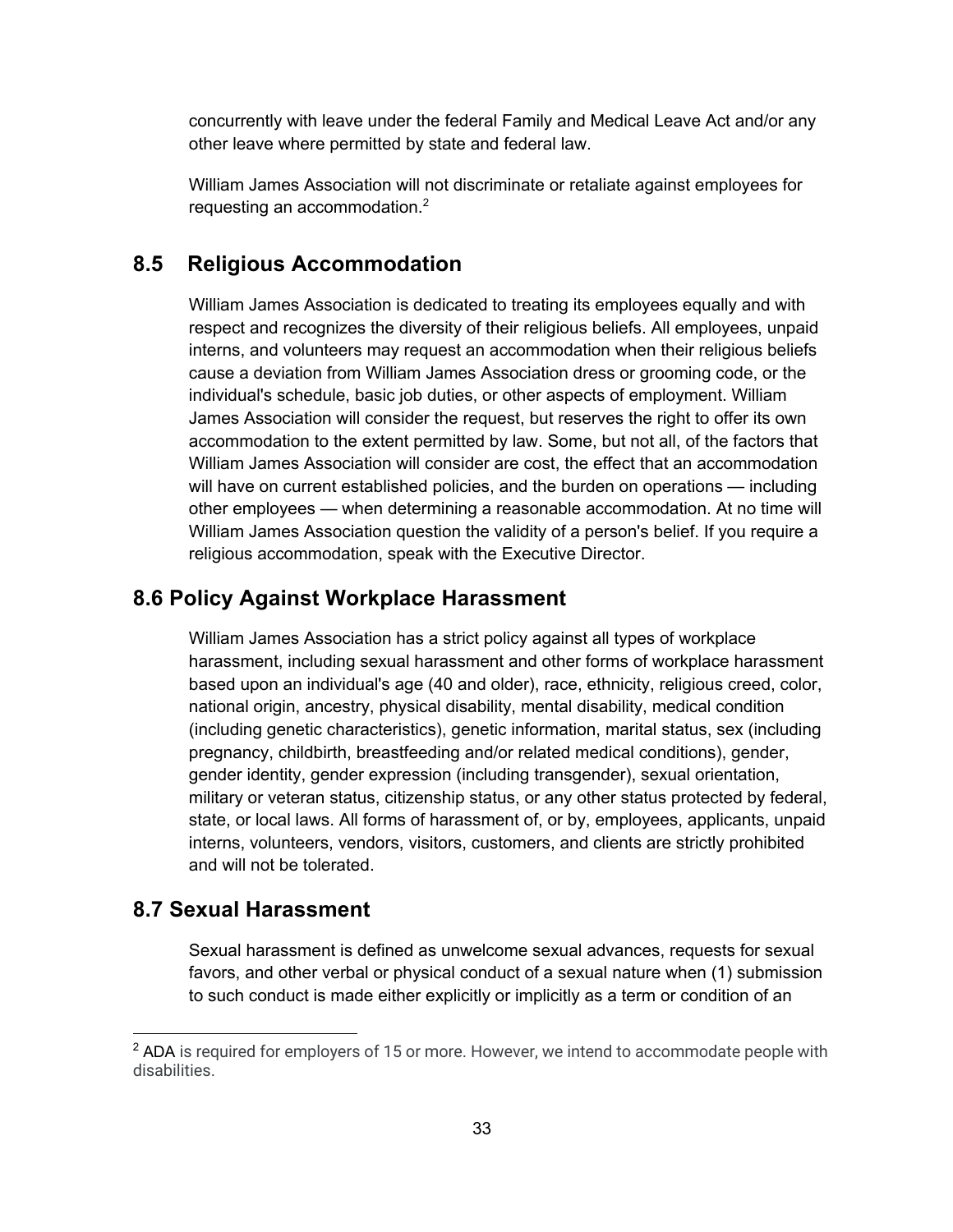individual's employment; (2) submission to, or rejection of such conduct by an individual is used as the basis for employment decisions affecting such individual; or (3) such conduct has the purpose or effect of unreasonably interfering with an individual's work performance or creating an intimidating, hostile, or offensive work environment.

While it is not possible to identify every act that constitutes or may constitute sexual harassment, the following are some examples of sexual harassment:

- Unwelcome requests for sexual favors;
- Lewd or derogatory comments or jokes;
- Comments regarding sexual behavior or the body of another;
- Sexual innuendo and other vocal activity such as catcalls or whistles;
- Obscene letters, notes, emails, invitations, photographs, cartoons, articles, or other written or pictorial materials of a sexual nature;
- Repeated requests for dates after being informed that interest is unwelcome;
- Retaliating against another for refusing a sexual advance or reporting an incident of possible sexual harassment to William James Association or any government agency;
- Offering or providing favors or employment benefits such as promotions, favorable evaluations, favorable assigned duties or shifts, etc., in exchange for sexual favors; and
- Any unwanted physical touching or assaults, or blocking or impeding movements.

### **8.8 Other Harassment**

Other workplace harassment is verbal or physical conduct that insults or shows hostility or aversion toward an individual because of the individual's age (40 and older), race, ethnicity, religious creed, color, national origin, ancestry, physical disability, mental disability, medical condition (including genetic characteristics), genetic information, marital status, sex (including pregnancy, childbirth, breastfeeding and/or related medical conditions), gender, gender identity, gender expression (including transgender), sexual orientation, military or veteran status, citizenship status, or any other status protected by federal, state, or local laws.

Again, while it is not possible to list all the circumstances that may constitute other forms of workplace harassment, the following are some examples of conduct that may constitute workplace harassment:

- The use of disparaging or abusive words or phrases, slurs, negative stereotyping, or threatening, intimidating, or hostile acts that relate to the above protected categories;
- Written or graphic material that insults, stereotypes, or shows aversion or hostility toward an individual or group because of one of the above protected categories and that is placed on walls, bulletin boards, email, voicemail, or elsewhere on our premises, or circulated in the workplace; and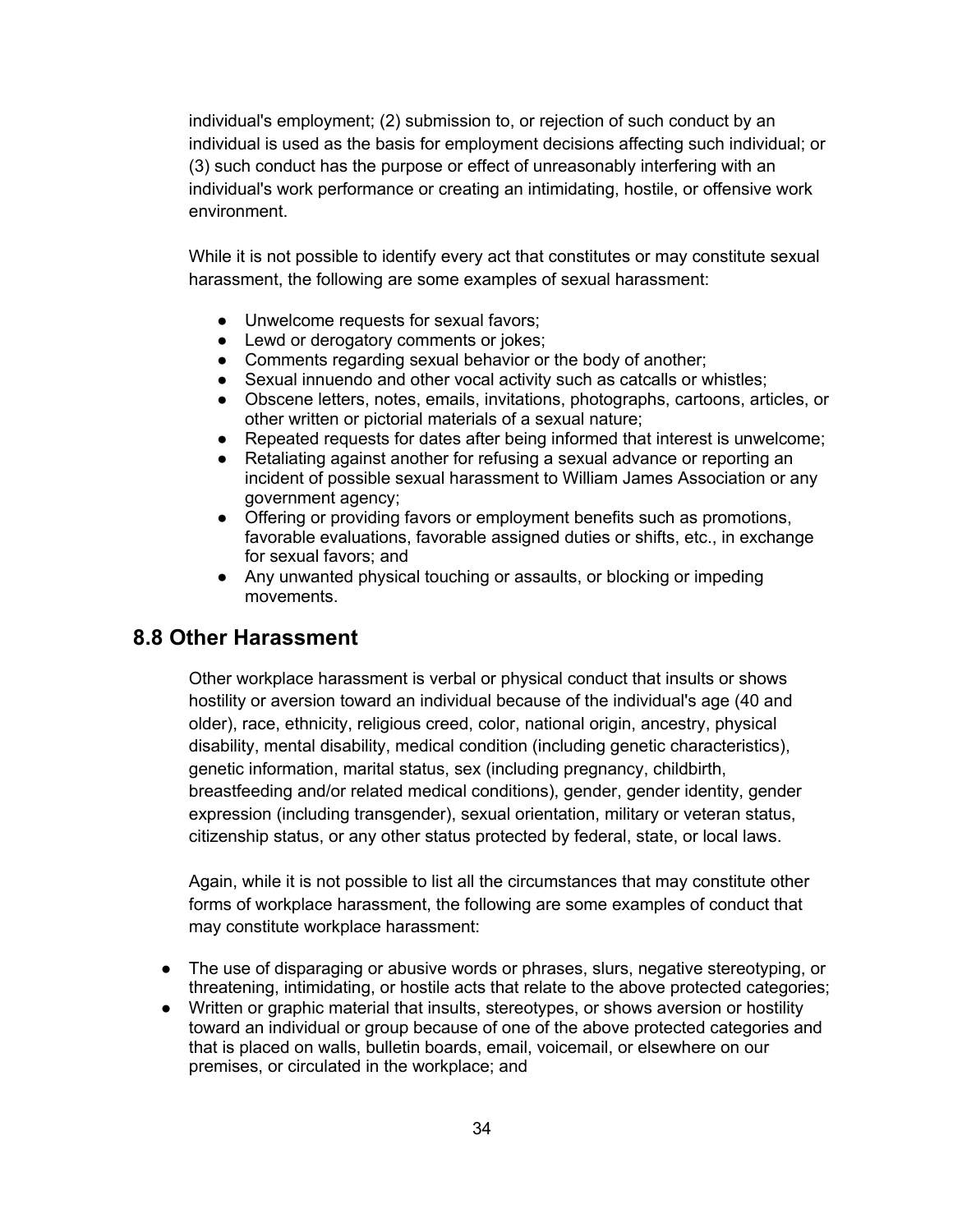● A display of symbols, slogans, or items that are associated with hate or intolerance toward any select group.

#### **8.9 Reporting Discrimination and Harassment**

If you feel that you have witnessed or have been subjected to any form of discrimination or harassment, immediately notify the Executive Director or Chair of the Board of Director. William James Association prohibits retaliation against employees who, based on a reasonable belief, provide information about, complain, or assist in the investigation of any complaint of harassment or discrimination.

We will promptly and thoroughly investigate any claim and take appropriate corrective and/or remedial action where we find a claim has merit. If William James Association begins an investigation, we will endeavor to conduct the investigation in a timely manner and will keep the investigation confidential to the extent possible. In the same way, anyone involved in an investigation of harassment has an obligation to keep all information about the investigation confidential. That is why William James Association will only share information about a complaint of harassment with those who need to know about it. Failure to keep information about an investigation confidential may result in disciplinary action. Investigations will be documented and tracked for timely resolution.

When the investigation has been completed, William James Association will normally communicate the results of the investigation to the complaining individual, to the alleged harasser and, if appropriate, to others who are directly involved. If our policy against harassment is found to have been violated, appropriate corrective action, up to and including termination, will be taken against the harasser so that further harassment will be prevented. Both the rights of the alleged harasser and the complainant will be considered in any investigation and subsequent action.

Discipline for violation of this policy may include, but is not limited to, reprimand, suspension, demotion, transfer, and discharge. If William James Association determines that harassment or discrimination occurred, corrective action will be taken to effectively end the harassment. As necessary, William James Association may monitor any incident of harassment or discrimination to assure the inappropriate behavior has stopped. In all cases, William James Association will follow up as necessary to ensure that no individual is retaliated against for making a complaint or cooperating with an investigation.

In addition to our internal complaint procedure, employees may also contact either the Equal Employment Opportunity Commission (EEOC) or the California Department of Fair Employment and Housing (DFEH) to report unlawful harassment.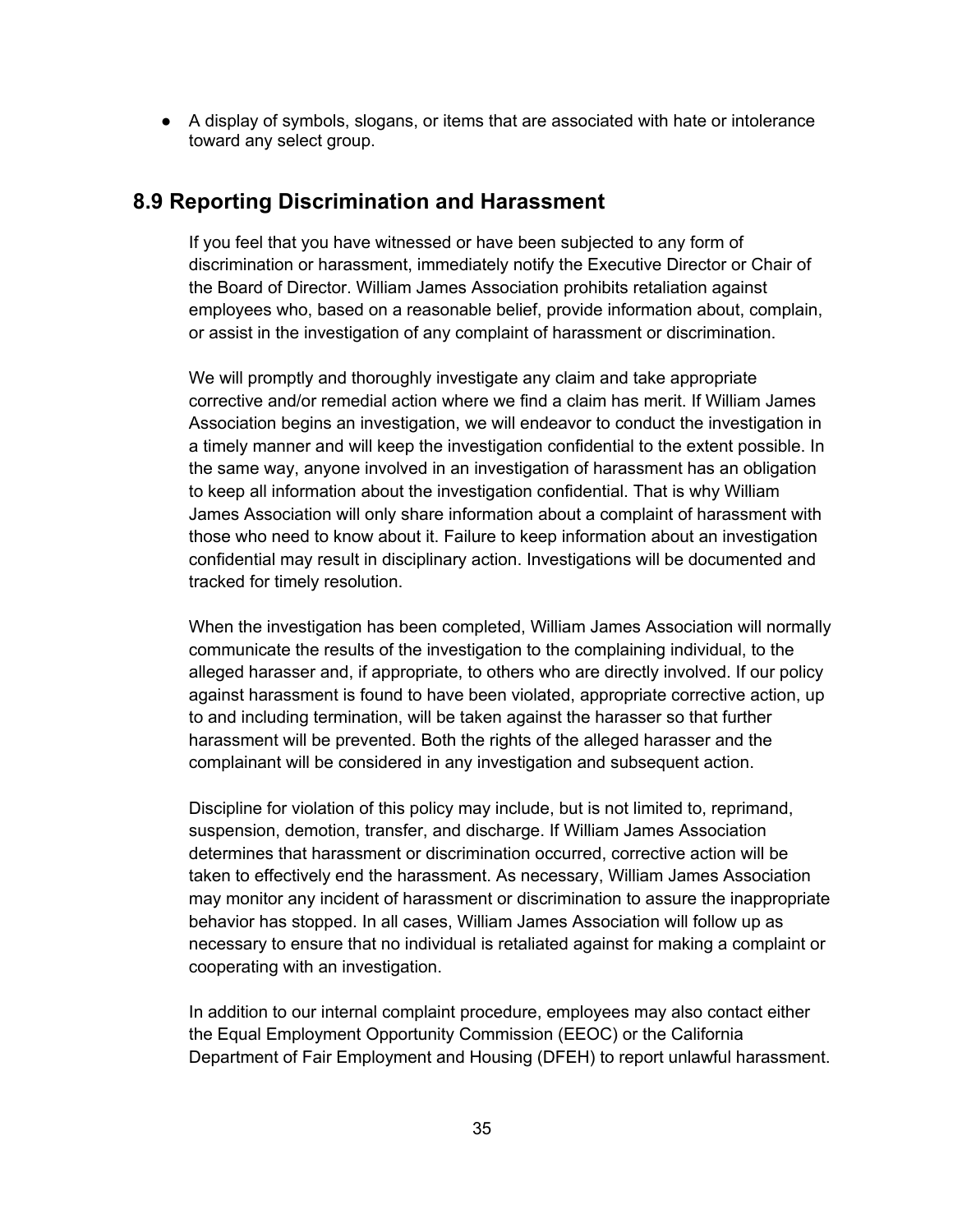The EEOC and the DFEH serve as neutral fact-finders and will attempt to assist the parties to voluntarily resolve their disputes. For more information, contact the nearest EEOC or DFEH office.

### **8.10 Policy Against Workplace Violence**

As the safety and security of our employees, vendors, contractors, and the general public is in the best interests of William James Association, we are committed to working with our employees to provide a work environment free from violence, intimidation, and other disruptive behavior.

**Zero Tolerance Policy**. William James Association has a zero-tolerance policy regarding workplace violence and will not tolerate acts or threats of violence, harassment, intimidation, and other disruptive behavior, either physical or verbal, that occurs in the workplace or other areas. This applies to management, coworkers, employees, and non-employees such as contractors, customers, and visitors.

Workplace violence can include oral or written statements, gestures, or expressions that communicate a direct or indirect threat of physical harm, damage to property, or any intentional behavior that may cause a person to feel threatened.

**Prohibited Conduct**. Prohibited conduct includes, but is not limited to:

- Physically injuring another person.
- Threatening to injure a person or damage property by any means, including verbal, written, direct, indirect, or electronic means.
- Taking any action to place a person in reasonable fear of imminent harm or offensive contact.
- Possessing, brandishing, or using a firearm on Organization property or while performing Organization business except as permitted by state law.
- Violating a restraining order, order of protection, injunction against harassment, or other court order.

**Reporting Incidents of Violence**. Report to your Executive Director in accordance with this policy, any behavior that compromises our ability to maintain a safe work environment. All reports will be investigated immediately and kept confidential, except where there is a legitimate need to know. You are expected to cooperate in any investigation of workplace violence.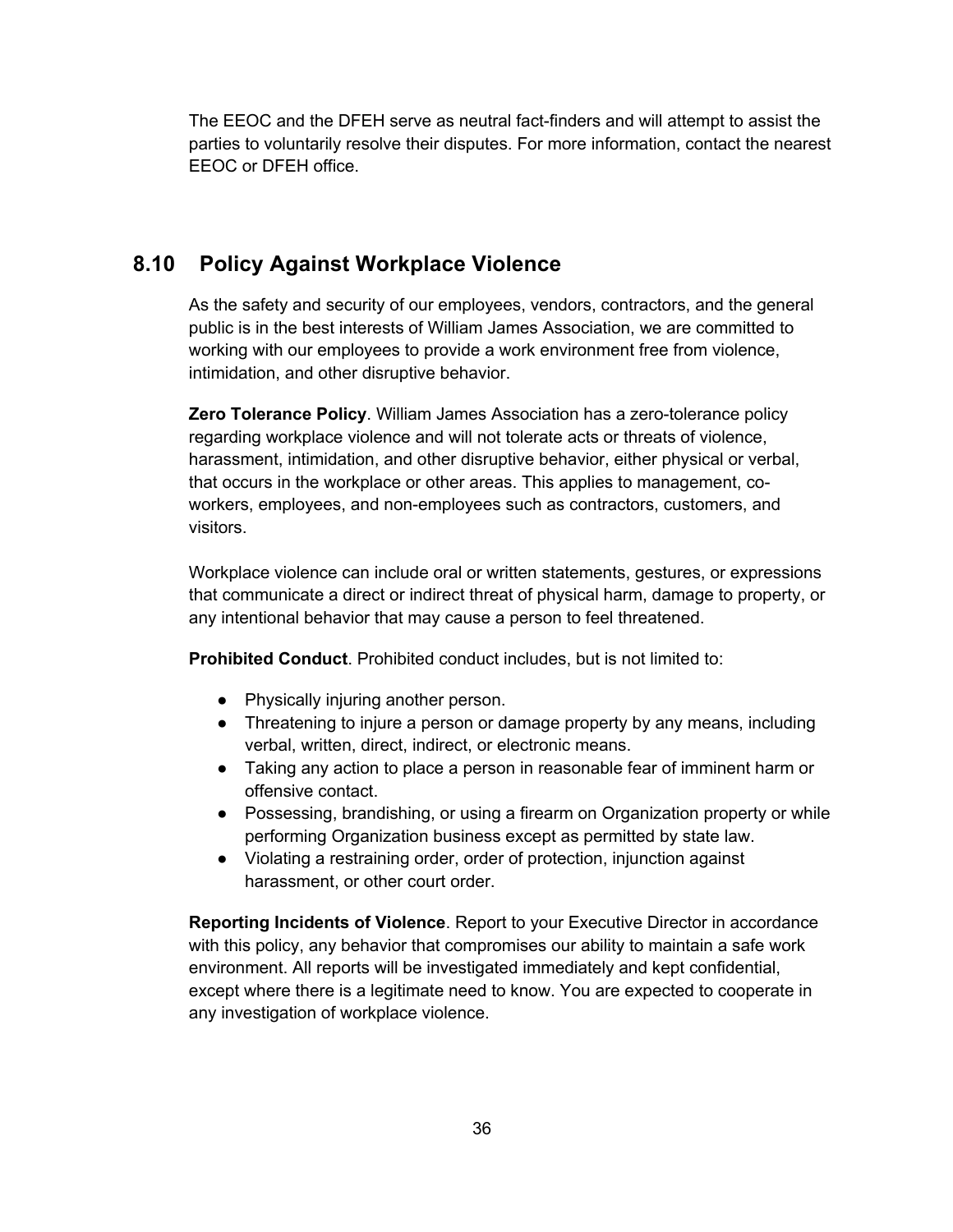**Violations**. Violating this policy may subject you to criminal charges as well as discipline up to and including immediate termination of employment.

**Retaliation**. Victims and witnesses of workplace violence will not be retaliated against in any manner. In addition, you will not be subject to discipline for, based on a reasonable belief, reporting a threat or for cooperating in an investigation.

If you initiate, participate, are involved in retaliation, or obstruct an investigation into conduct prohibited by this policy, you will be subject to discipline up to and including termination.

If you believe you have been wrongfully retaliated against, immediately report the matter to the Executive Director. If you believe you have been wrongfully retaliated against by the Executive Director, immediately report the matter to the Chair of the Board of Directors.

### **8.11 Accommodations for Victims of Domestic Violence, Sexual Assault, or Stalking**

William James Association will provide reasonable accommodations to victims of domestic violence, sexual assault, or stalking who request an accommodation for their safety while at work, provided the accommodation does not create an undue hardship on William James Association.

Reasonable accommodations may include the implementation of safety measures such as:

- A transfer, reassignment, or modified schedule.
- A change in telephone number or work station, or installed lock.
- Assistance in documenting domestic violence, sexual assault, or stalking that occurs in the workplace.
- An implemented safety procedure or other adjustment to a job structure, workplace facility, or work requirement in response to domestic violence, sexual assault, or stalking.
- Referral to a victim assistance organization.

Upon receiving a request, William James Association will engage in a timely, good faith, and interactive process with you to determine effective reasonable accommodations.

If you no longer need an accommodation, you must notify William James Association that the accommodation is no longer needed. If circumstances change and you need a new accommodation, you must request one.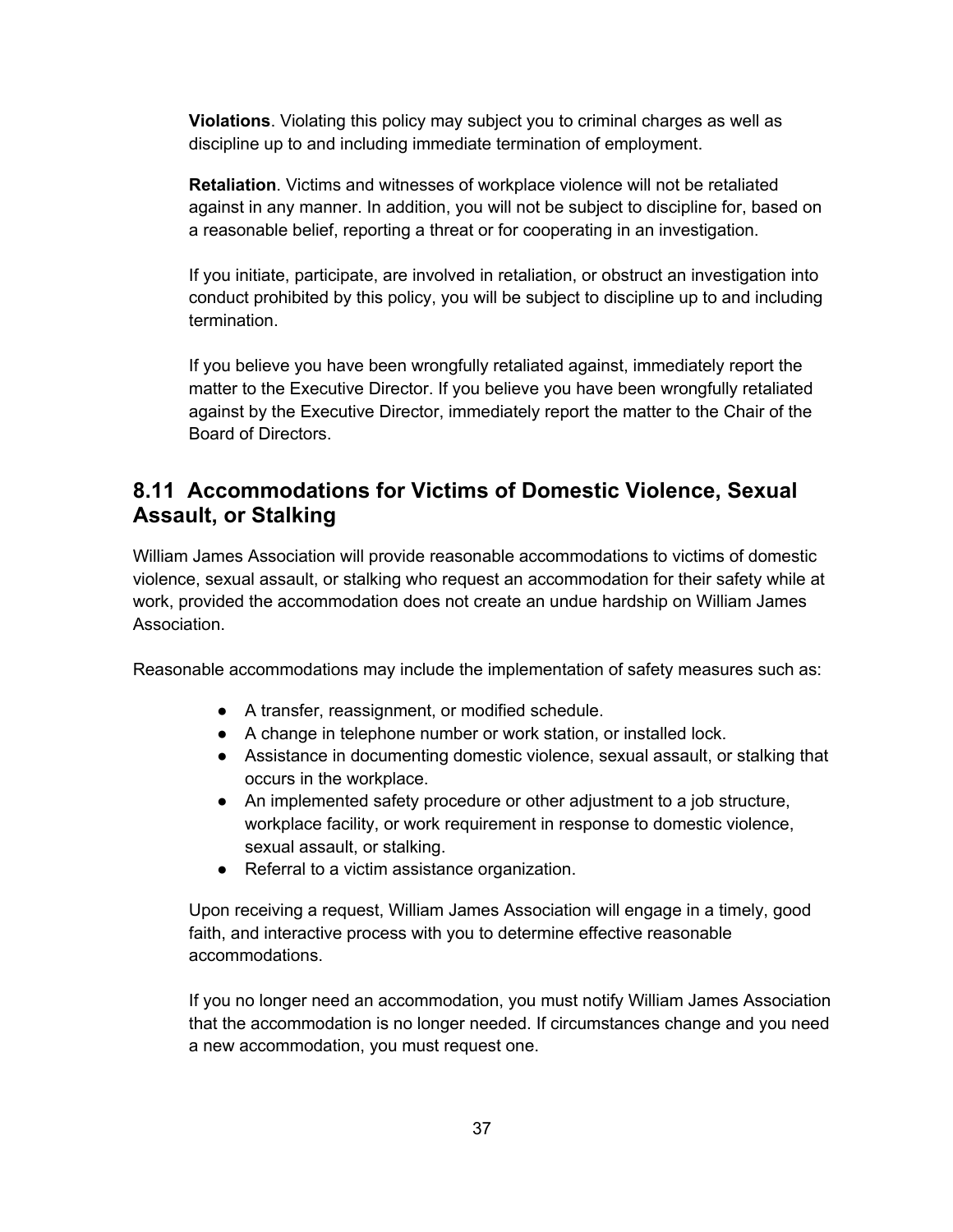**Certification**. When requesting a reasonable accommodation, you will be asked to submit a signed, written statement that certifies that the accommodation is for an authorized purpose. You may also be asked to provide documentation that demonstrates your status as a victim of domestic violence, sexual assault, or stalking, such as:

- A police report showing that you were the victim of domestic violence, sexual assault, or stalking.
- A court order protecting you from the perpetrator or other evidence from the court or prosecuting attorney that you appeared in court.
- Documentation from a medical professional, domestic violence or sexual assault victim advocate, health care provider, or counselor showing that your absence was due to treatment for injuries from domestic violence or sexual assault.

**Unpaid Leave**. William James Association will also provide victims of domestic violence, sexual assault, or stalking with unpaid leave to obtain or attempt to obtain any relief, including, but not limited to, a temporary restraining order, restraining order, or other injunctive relief, to help ensure the health, safety, or welfare of you or your child.

You may use available vacation, personal leave, or accrued paid sick leave, for your leave unless you are covered by a collective-bargaining agreement that states otherwise.

**Notice**. You must provide reasonable advance notice of your intention to take leave for the above reasons unless advanced notice is not feasible. If an unscheduled absence occurs, you must provide the following documentation within a reasonable amount of time after your absence:

- A police report indicating that the you were a victim of domestic violence, sexual assault, or stalking;
- A court order protecting or separating you from the perpetrator of an act of domestic violence, sexual assault, or stalking, or other evidence from the court or prosecuting attorney stating that you have appeared in court; or
- Documentation from a licensed medical professional, domestic violence counselor, sexual assault counselor, licensed health care provider, or counselor stating that you were undergoing treatment for physical or mental injuries or abuse resulting from victimization of an act of domestic violence, sexual assault, or stalking.

**Confidentiality**. William James Association will maintain the confidentiality of anyone requesting time off or requesting an accommodation under this policy,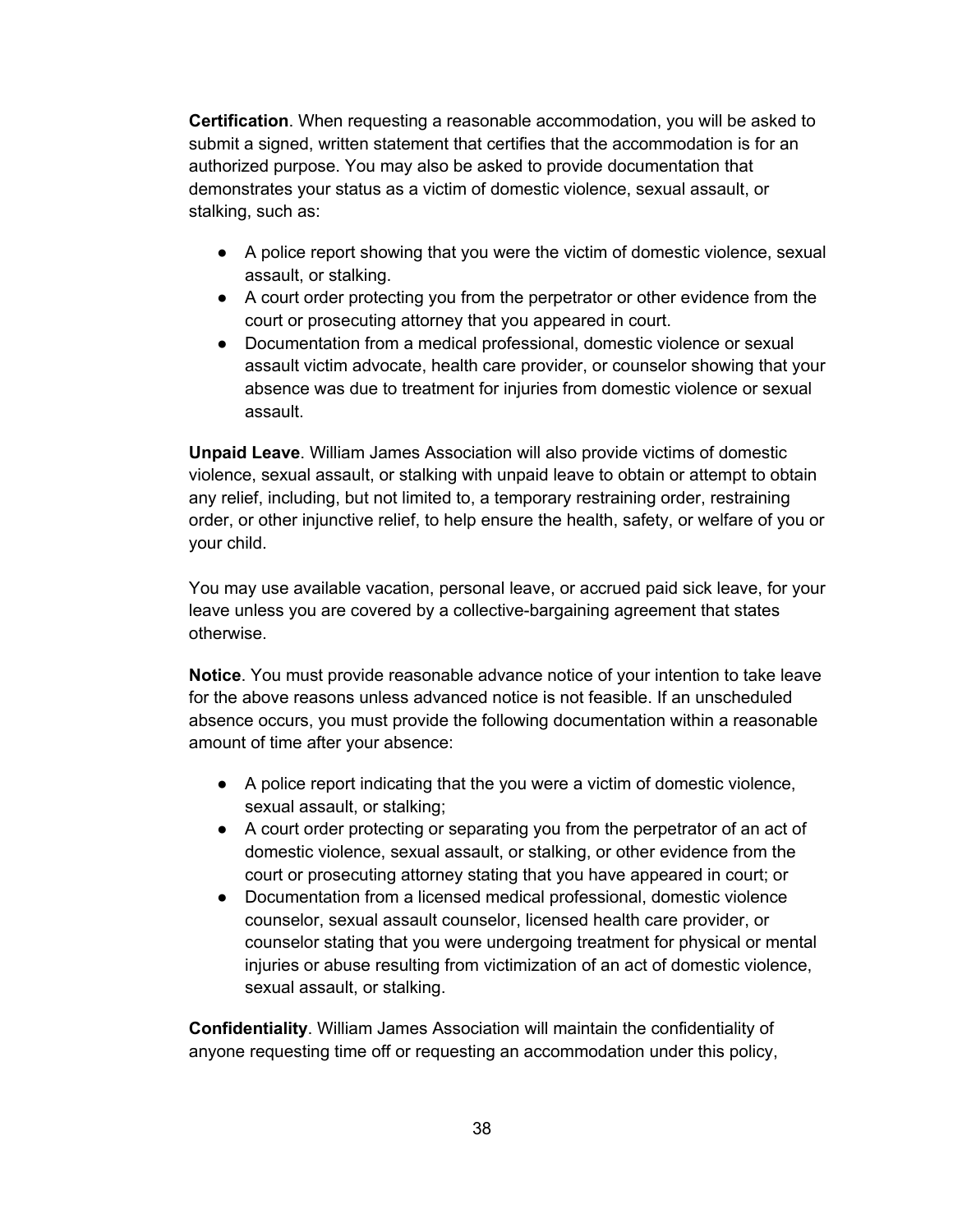except as required by federal or state law or as necessary to protect your safety in the workplace.

**Retaliation**. William James Association will not retaliate against a victim of domestic violence, sexual assault, or stalking for requesting or obtaining leave or a reasonable accommodation in accordance with this policy.

## **9.0 Safety and Loss Prevention**

### **9.1 General Safety Policy**

It is the responsibility of all William James Association employees to maintain a healthy and safe work environment. Report all safety hazards and occupational illnesses or injuries to the Executive Director as soon as reasonably possible and complete an occupational illness or injury form as needed. Failure to follow William James Association health and safety rules may result in disciplinary action, up to and including termination of employment.

### **9.2 Security**

All employees are responsible for helping to make William James Association a secure work environment. Upon leaving work, lock all desks, lockers, and doors protecting valuable or sensitive material in your work area and report any lost or stolen keys, passes, or similar devices to the Administrative Director immediately. Refrain from discussing specifics regarding Organization security systems, alarms, passwords, etc. with those outside of William James Association.

Immediately advise your Administrative or Executive Director of any known or potential security risks and/or suspicious conduct of employees, customers, or guests of William James Association. Safety and security is the responsibility of all employees and we rely on you to help us keep our premises secure.

#### **9.3 Drug-Free Workplace Policy**

William James Association recognizes that drugs in the workplace can create health and safety problems for all workers and must be addressed. Therefore, it is the policy of William James Association that:

1. The unlawful manufacture, distribution, dispensing, possession or use of a controlled substance is prohibited in the workplace.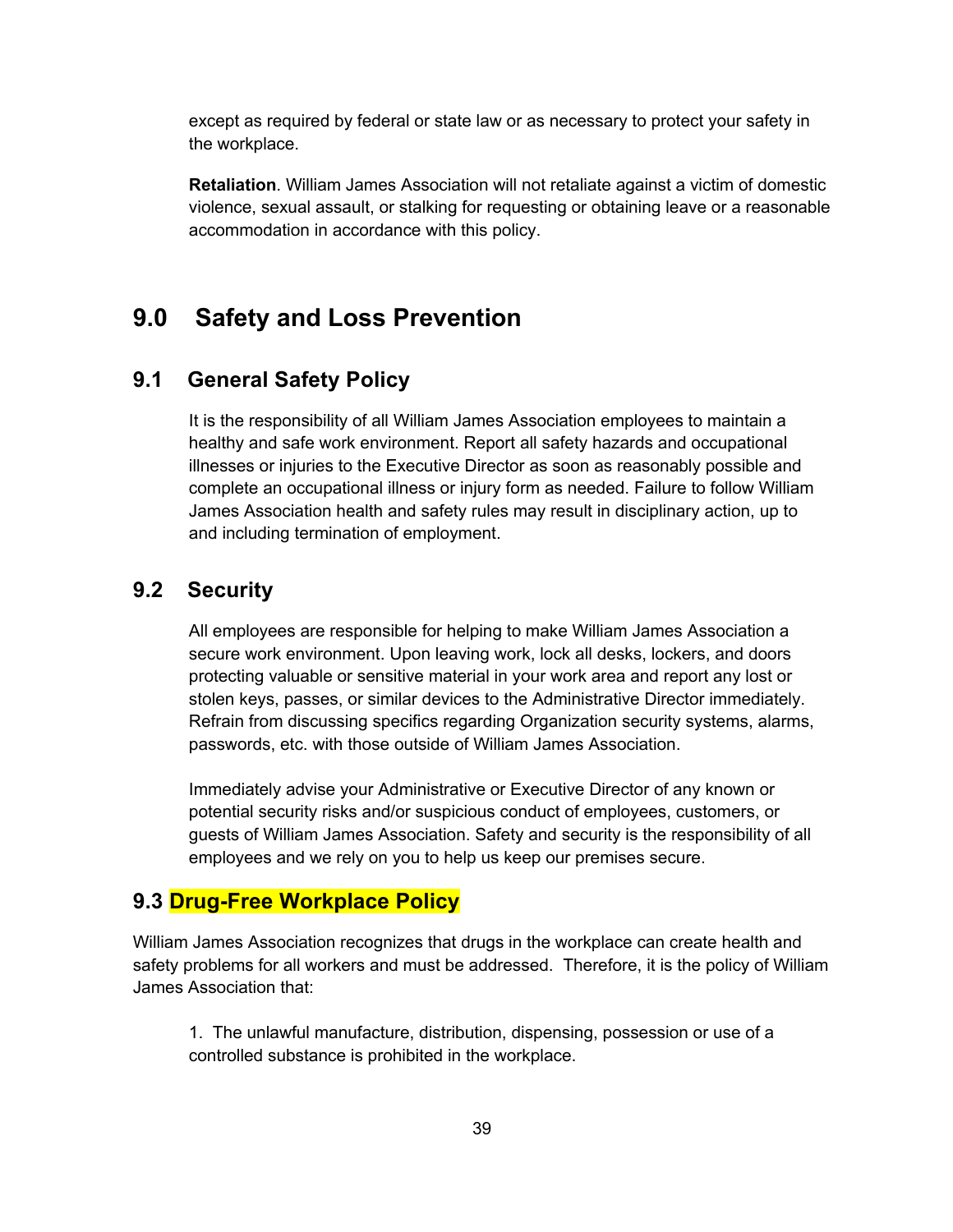2. Each William James Association employee and subcontractor will receive a copy of this policy.

3. Each William James Association employee and subcontractor will be notified that, as a condition of employment or contract, they are required to:

(a) Abide by William James Association's Drug-Free Workplace policy; and

(b) Notify the Association **in writing** of any criminal drug conviction (including a plea of nolo contendere) for a violation that occurred in the workplace, no later than 5 calendar days after such conviction.

4. William James Association will take one of the following actions within 30 calendar days of receiving notice of the conviction:

(a) Take appropriate disciplinary action against the employee consistent with the Civil Service Rules; and/or

(b) Require the worker to participate in a drug abuse assistance or rehabilitation program approved by a Federal, state, or local health or law enforcement agency. Upon successful completion of this program, the employee may be entitled to return to William James Association's employment.

5. William James Association adopts the regulations of the CDCR as applied to behavior on prison grounds:

(a) Possession of alcohol, marijuana or any controlled substance is a felony on prison grounds.

(b) any indication of any amount of alcohol, marijuana or any controlled substance consumption can be grounds for exclusion from prison property. We will not pay for workshops missed under these circumstances. Intoxication may result in discipline up to and including termination.

6. William James Association informs workers about the dangers of drug abuse in the workplace, the availability of drug counseling and rehabilitation programs, William James Association's policy of maintaining a drug-free workplace, and the disciplinary actions that may be taken for violations.

7. For programs established under a Federal grant, William James Association agrees to abide by the requirements of the Drug-Free Workplace Act.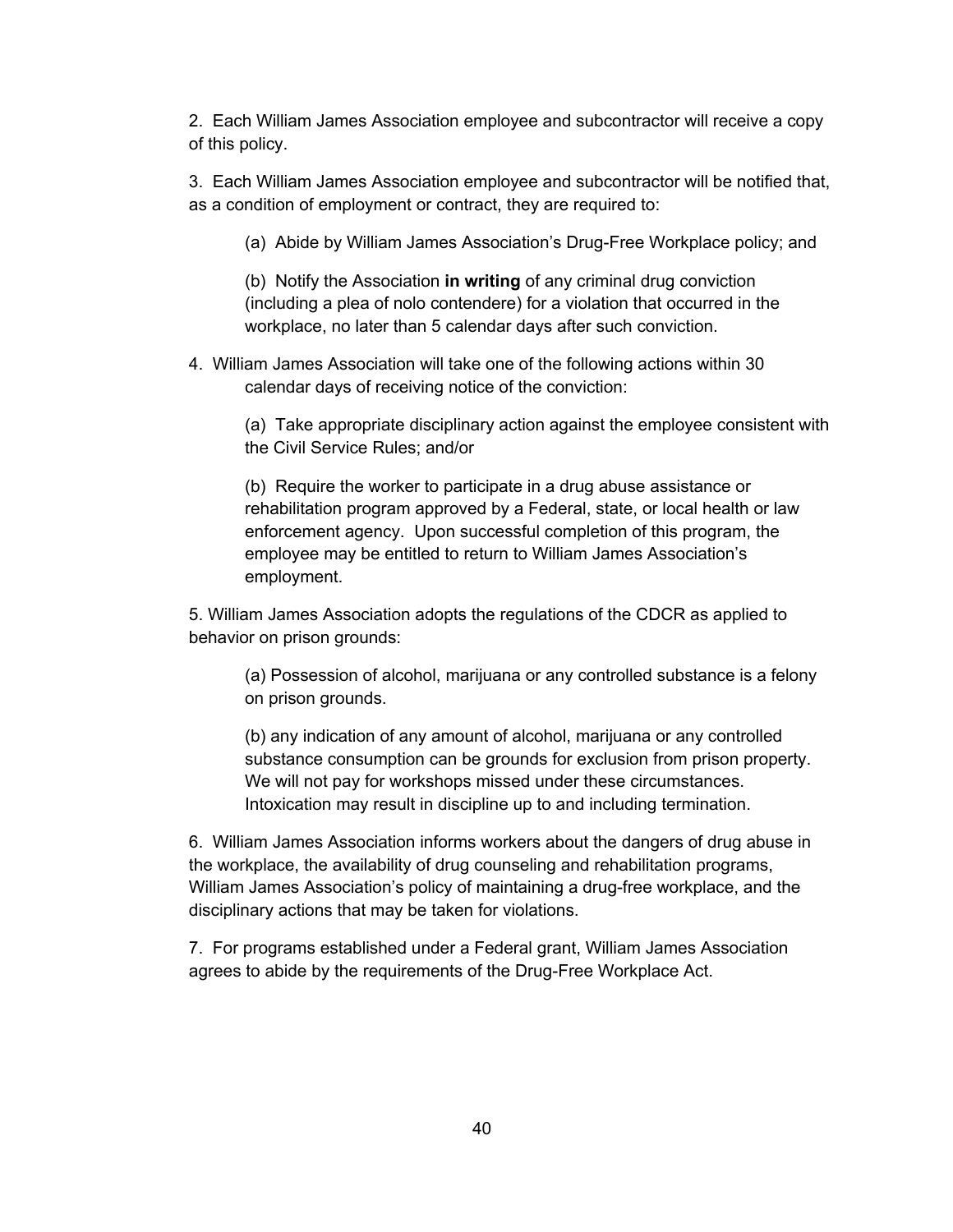# **10.0 Communications, Confidentiality and Advocacy**

### **10.1 Requirements Regarding the State of California Department of Corrections and Rehabilitation**

William James Association (WJA) contracts with the California Arts Council to work in the California State Prisons. By agreement, all persons working under such contract must adhere to all CDCR rules and policies, including the California Code of Regulations, Title 15, and regulations for Operations and Programs Regulations.

All WJA staff should familiarize themselves with the Primary Laws, Rules, and Regulations Regarding Conduct and Association with State Prison Inmates- CDCR 181.

#### **William James Association follows employee rules based on Regulation 3415:**

**EMPLOYEES OF OTHER AGENCIES**. "PERSONS WHO ARE NOT EMPLOYED BY THE CALIFORNIA DEPARTMENT OF CORRECTIONS AND REHABILITATION, BUT WHO ARE ASSIGNED TO OR ENGAGED IN WORK AT ANY DEPARTMENT FACILITY MUST OBSERVE ALL RULES, REGULATIONS AND LAWS GOVERNING THE CONDUCT OF EMPLOYEES AT THAT FACILITY. FAILURE TO DO SO MAY LEAD TO EXCLUSION FROM DEPARTMENT FACILITIES."

This applies to all WJA staff and WJA contractors. If you have any questions regarding these regulations contact the Executive Director.

#### **Any William James Association sponsored activity authorized by the California Dept of Corrections and Rehabilitation, conforms to CDCR policies including the following**:

**Familiarity.** Reference: CA Code of Regulations, Title 15, Section 3400 Familiarity

WJA Employees must not engage in undue familiarity with inmates, parolees, or the family and friends of inmates or parolees. Whenever there is reason for an employee or contractor to have personal contact or discussions with an inmate or parolee or the family and friends of inmates and parolees, the employee must maintain a helpful but professional attitude and demeanor. WJA Employees must not discuss their personal affairs with any inmate or parolee.

**Employee and Inmate/Parolee Relations.** Reference: CA Code of Regulations, Title 15, Section 3401 Employee and Inmate/Parolee Relations

(a) Except as provided in (e) below, WJA Employees shall not take, deliver or otherwise transmit, either to or from any inmate or member of an inmate's family; any verbal or written message, document, item, article or substance.

(b) Except as provided in (e) below, WJA Employees shall not contact, correspond or otherwise communicate with any inmate, parolee or member of an inmate's or parolee's family.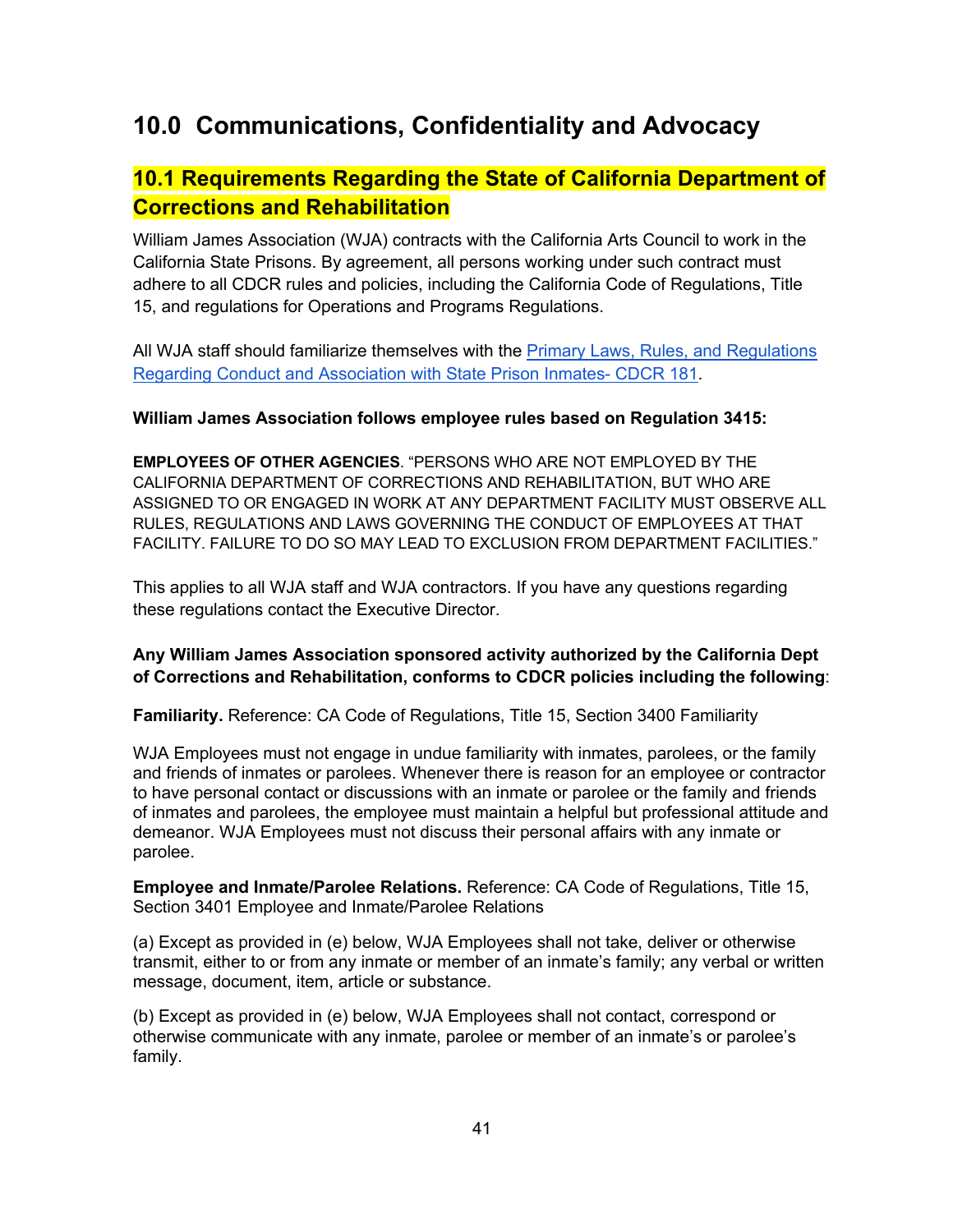(c) If a WJA employee is contacted by any inmate, parolee or member of an inmate's or parolee's family, other than under circumstances specified in (e) below, the WJA employee shall immediately notify, in writing, the Executive Director or the WJA Board of Directors.

(d) Any WJA employee who is asked, coerced or otherwise contacted by any person to transmit, take or relay any message, item or substance, either to or from, any inmate, parolee or member of an inmate's or parolee's family, by other than approved means or circumstances, shall immediately notify, in writing, the Executive Director or the WJA Board of Directors. It shall then be the responsibility of the Executive Director or Board of Directors to bring this matter to the attention of appropriate CDCR staff.

(e) Exceptions to the above prohibitions are as follows: In the execution of their assigned duties, WJA Employees shall issue, or receive from inmates any mail, packages, supplies and other items due or permitted them according to department policy and local procedures.

**Incompatible Activity.** Reference: CA Code of Regulations, Title 15, Section 3413

Employees shall not engage in any other employment or activity inconsistent or incompatible with employment by WJA and work within the CDCR. Conduct deemed to fall in such categories includes, but is not limited to the following:

- Employment of participation in any activity of an illegal nature,
- Using for private gain the time, facilities, equipment, or supplies of the state

### **10.2 Confidentiality**

- Employees shall not release information to the news media without the authorization of the Executive Director.
- Employees shall not release any information on donors without prior donor consent.
- Employees shall not share anyone's telephone numbers or emails with others without prior consent from that person. Share the request with them instead.
- Participants in some agency programs are entitled to confidentiality regarding their participation. Programs subject to this requirement are designated by the Executive Director. No information, including acknowledgment that an individual is or has been a participant or recipient in such programs, will be released without prior written consent of that individual.

### **10.3 Social Media Policy**

The use of social media (Facebook, Twitter, etc.) in relation to your work for the California Department of Corrections and Rehabilitation (CDCR) is governed by Title 15, the Director's Rules.<sup>3</sup>

<sup>&</sup>lt;sup>3</sup> References: CCR Title 15 section 3260-67 Public Information 3413, Incompatible Activity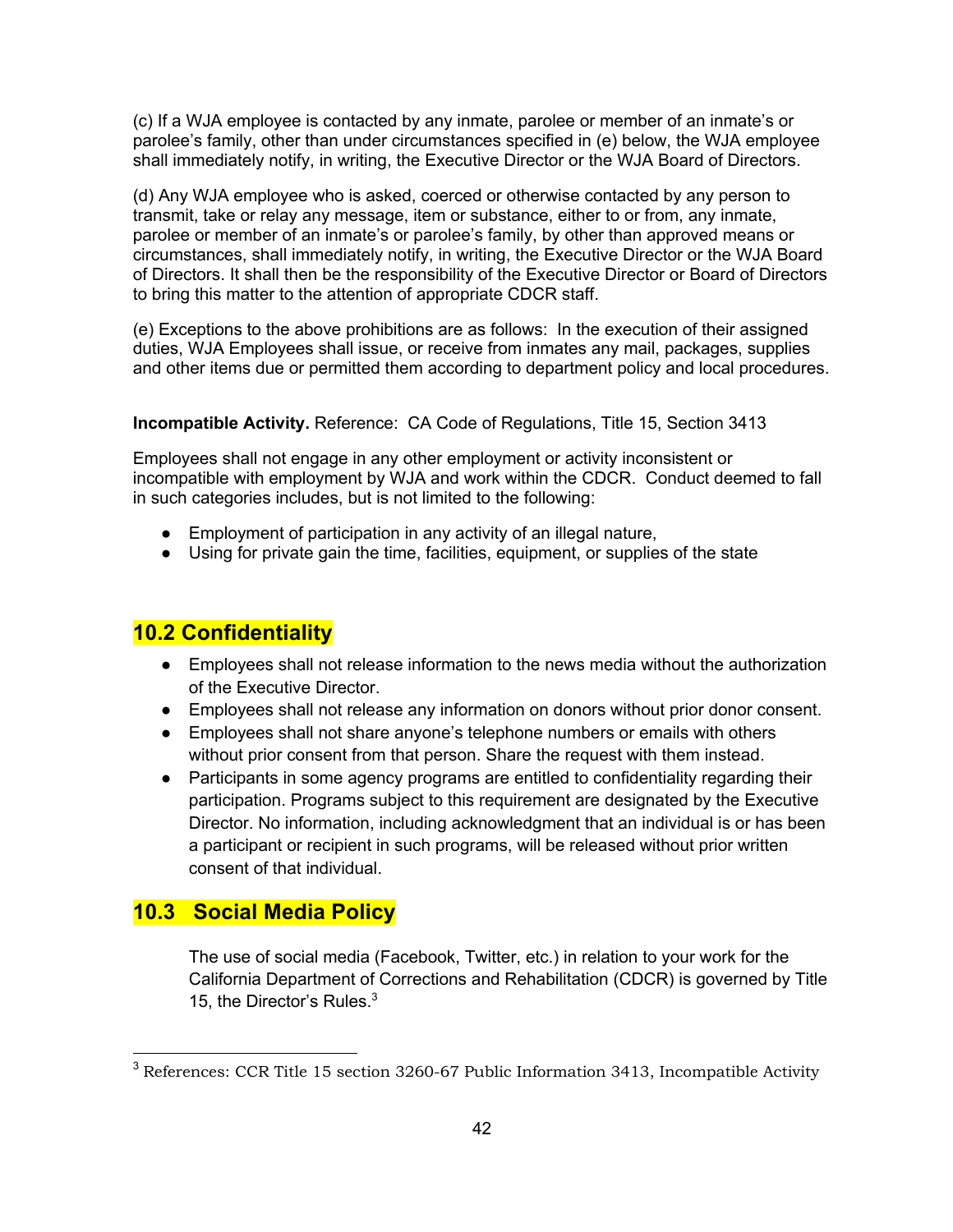As an employee you may have access to privileged information about students and prison workers. You are not allowed to publicize that information in social media without the specific authorization of the institution's Public Information Officer. Given the public nature of social media sites, you are advised to refrain from referring to your work teaching in prison in any but the most general ways.

Consider that your students, their families and friends, and your fellow prison workers may have access to the information you post on social media.

### **10.4 Media Policy and Third Party Disclosures**

From time to time, William James Association may become involved in news stories or potential or actual legal proceedings of various kinds. When that happens, lawyers, former employees, newspapers, law enforcement agencies, and other outside persons may contact our employees to obtain information about the incident or the actual or potential lawsuit. If you receive such a contact, you should not speak on behalf of William James Association and should refer any call requesting information to the Executive Director.

### **10.5 Advocacy, Lobbying and Political Activity**

In order to work toward making systematic change necessary to achieving our mission, William James Association may engage in advocacy or *active support for a cause, idea, or policy.* From time to time, William James Association may advocate on public policy issues that support the mission of the organization, that affect the ability of our clients to participate in our programs, or impact policies that may harm our nonprofit status, operations, or funding.

Advocacy positions on specific issues related to the mission of William James Association will be determined by the Executive Director or the Board of Directors.

Lobbying on behalf of William James Association is prohibited without prior Approval from the Board of Directors. *Grassroots Lobbying* is an active effort to influence legislation by encouraging the public to take action on a specific legislation. *Direct Lobbying* is an attempt to influence legislation through communication with members or employees of a legislative body, or governmental official. Direct lobbying refers to expressing a view on specific legislation or a specific proposal not yet introduced as legislation. Both kinds of lobbying must be an insubstantial part of the organization's activities, and all time and expenses must be tracked by staff.

William James Association may work with coalitions and associations to advocate or lobby for a cause, idea or policy of work of an association or other non-profit provided the work is in support of our mission, and it has prior approval from the Board of Directors.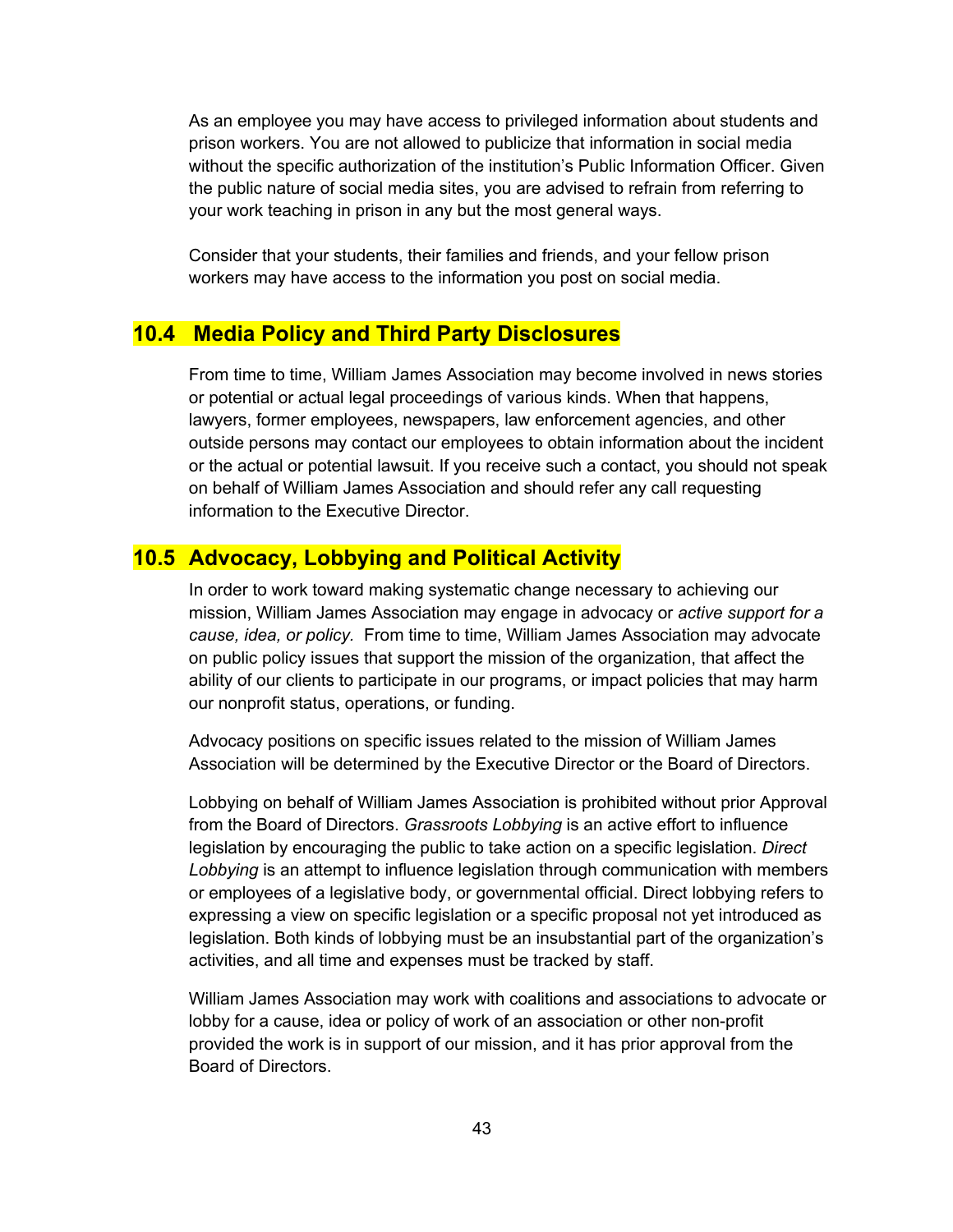William James Association staff is prohibited from speaking or supporting one candidate over another candidate and does not support any political parties. William James Association works with both political parties in legislative efforts. If we ask one candidate for office to speak at events or conferences, an invitation will be extended to any opposing candidates as well.

## **11.0 General Policies**

### **11.1 Use of Personal Vehicle**

All employees required to operate a motor vehicle as part of their employment duties must maintain a valid driver's license, acceptable driving record, and appropriate insurance coverage. William James Association may run a motor vehicle department check to determine your driving record. It is your responsibility to provide a copy of your current driver's license and insurance coverage for your personnel file. Any changes in your driving record, including, but not limited to, driving infractions or changes to your insurance policy, must be reported to William James Association.

If you use your personal vehicle in the course and scope of employment, you may not operate such vehicle while:

- Under the influence of drugs, alcohol, or any other substance that might impair your judgment or ability to drive; or
- Texting, emailing, or otherwise using a cell phone or other handheld device without utilizing a hands-free device.

### **11.2 Bulletin Board**

William James Association maintains an official bulletin board located Suite C for providing employees with official William James Association notices, including wage and hour laws, changes in policies, and other employment- related notices. You are responsible for being informed about this material by periodically reviewing the bulletin board. Only authorized personnel may add and remove notices from the bulletin board.

### **11.3 Computer Security and Copying of Software**

Software programs purchased or developed by William James Association are to be used only for William James Association. By using William James Association hardware, software, and networking systems you assume personal responsibility for their use and agree to comply with this policy as well as city, state, and federal laws and regulations. It is the policy of William James Association to respect all computer software rights and to adhere to the terms of all software licenses to which William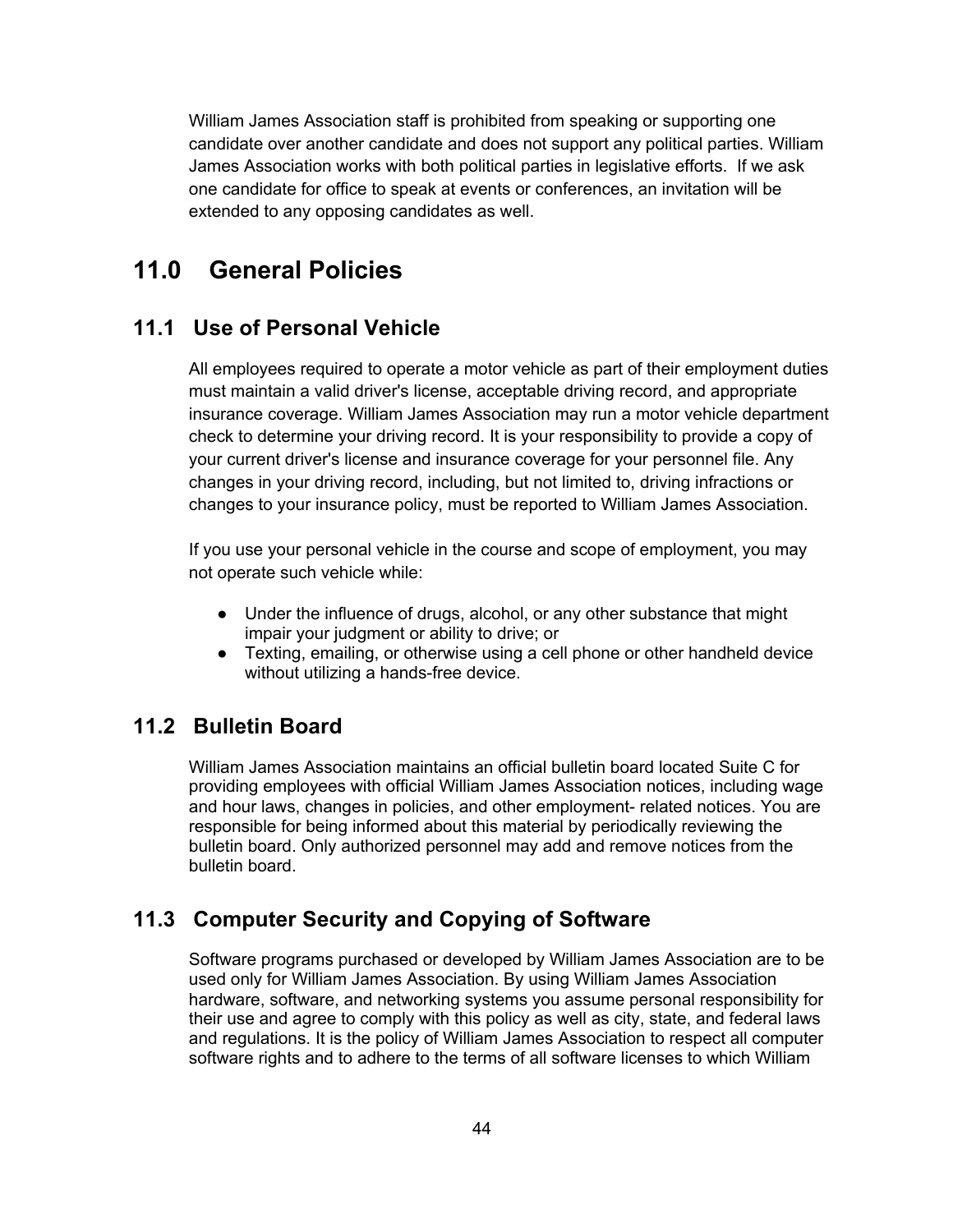James Association is a party.

You may not illegally duplicate any licensed software or related documentation. Unauthorized duplication of software may subject you and/or William James Association to both civil and criminal penalties under the United States Copyright Act.

You may not duplicate, copy, or give software to any outsiders including clients, contractors, customers, and others. You may use software on local area networks or on multiple machines only in accordance with applicable license agreements entered into by William James Association.

#### **11.4 Employer-Provided and Personal Cell Phone Policy**

The purpose of this policy is to provide guidance to employees regarding William James Association-provided cell phones and plans, and the appropriate use of personal phones for work purposes.

You must have a legitimate business need for a cell phone/mobile device and the issuance of same must be approved by the Executive Director. The typical legitimate reasons employees may need a cell phone/mobile device include frequent business travel or for key personnel who must be immediately reachable during an emergency.

When the cell phone/mobile device is used for personal reasons and the activity results in additional cost to William James Association, you are responsible for the cost of that usage, including all applicable taxes. Make note of personal calls and reimburse William James Association after review of the monthly call detail.

If the cell phone/mobile device has a flat rate airtime/data plan, you are responsible for reimbursing William James Association when personal activities cause the plan threshold to be exceeded.

William James Association owns and remains entitled to all cell phone/mobile devices, including all passwords controlling access to them. You may not change those passwords except with permission. At the time of employment termination, all such equipment and passwords must be returned to William James Association in operable condition.

To use your personal cell phone for work purposes, you must obtain authorization from the Executive Director. If you are authorized to use a personal device, you will receive a monthly stipend based on the estimated use of the device. All William James Information must be removed from a device upon termination of employment.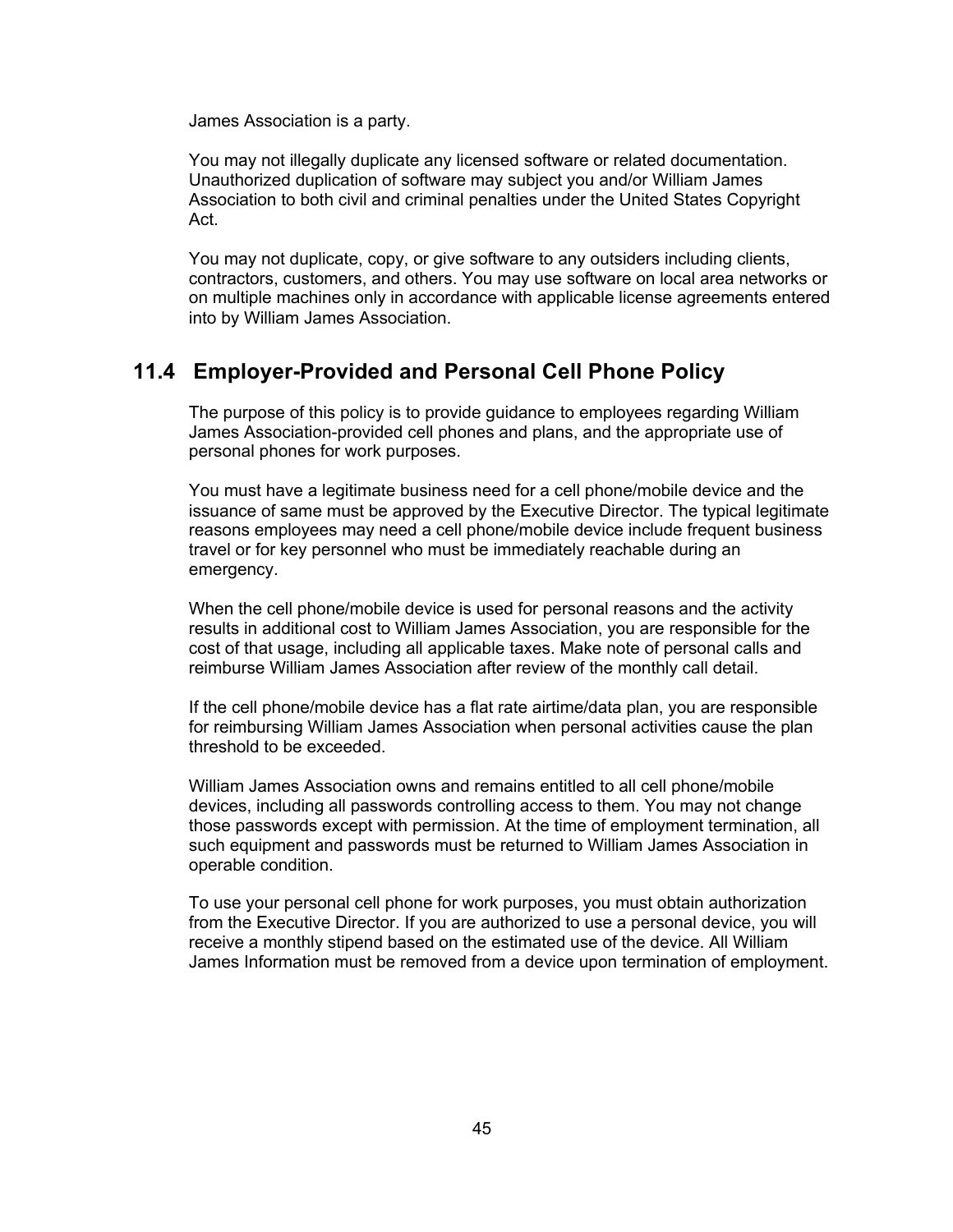### **11.5 Telephone Use**

William James Association phones are principally for work-related communications. Limit personal use of Organization telephones to brief communications during rest periods where possible.

### **11.6 Voicemail, Email, Cloud and Computer Information Policy**

This Voicemail/Email/Cloud/Computer Policy is intended to provide William James Association (WJA) employees with the guidelines associated with the use of the information in these systems. This policy applies to all employees and any others accessing and/or using the system through onsite or remote terminals.

#### **General Provisions**

- All data transmitted or received through WJA information technology (IT) systems is the exclusive property of the WJA. You should not have any expectation of privacy in any communication using WJA IT systems. These IT systems include computers owned by WJA, and outside vendors where data is stored, such as Google Drive, Dropbox, project management, or calendaring software. You will be given a password and/or access code and will have use of the system consistent with this policy.
- The WJA reserves the right to monitor, intercept, and/or review all data transmitted, received, or downloaded. Any individual who is given access to these systems is hereby given notice that the WJA may exercise this right periodically, without prior notice and without the prior consent.
- The interests of the WJA in monitoring and intercepting data include, but are not limited to: protection of proprietary and confidential information; managing the use of the computer system; and/or assisting employees in the management of electronic data during periods of absence.
- You should not interpret the use of password protection as creating a right or expectation of privacy. To protect everyone involved, no one can have a right or expectation of privacy regarding the receipt, transmission, or storage of data on the WJA computers, or on sites that use a WJA password. Any passwords created for use in WJA work must be provided to the Executive Director or Administrative Director.

### **11.7 Mail Use Policy**

You are required to limit usage of William James Association mail service to business purposes only. You may not use William James Association address to receive personal mail. Report any suspicious packages or envelopes to Executive Director immediately, or to the police if that seems prudent.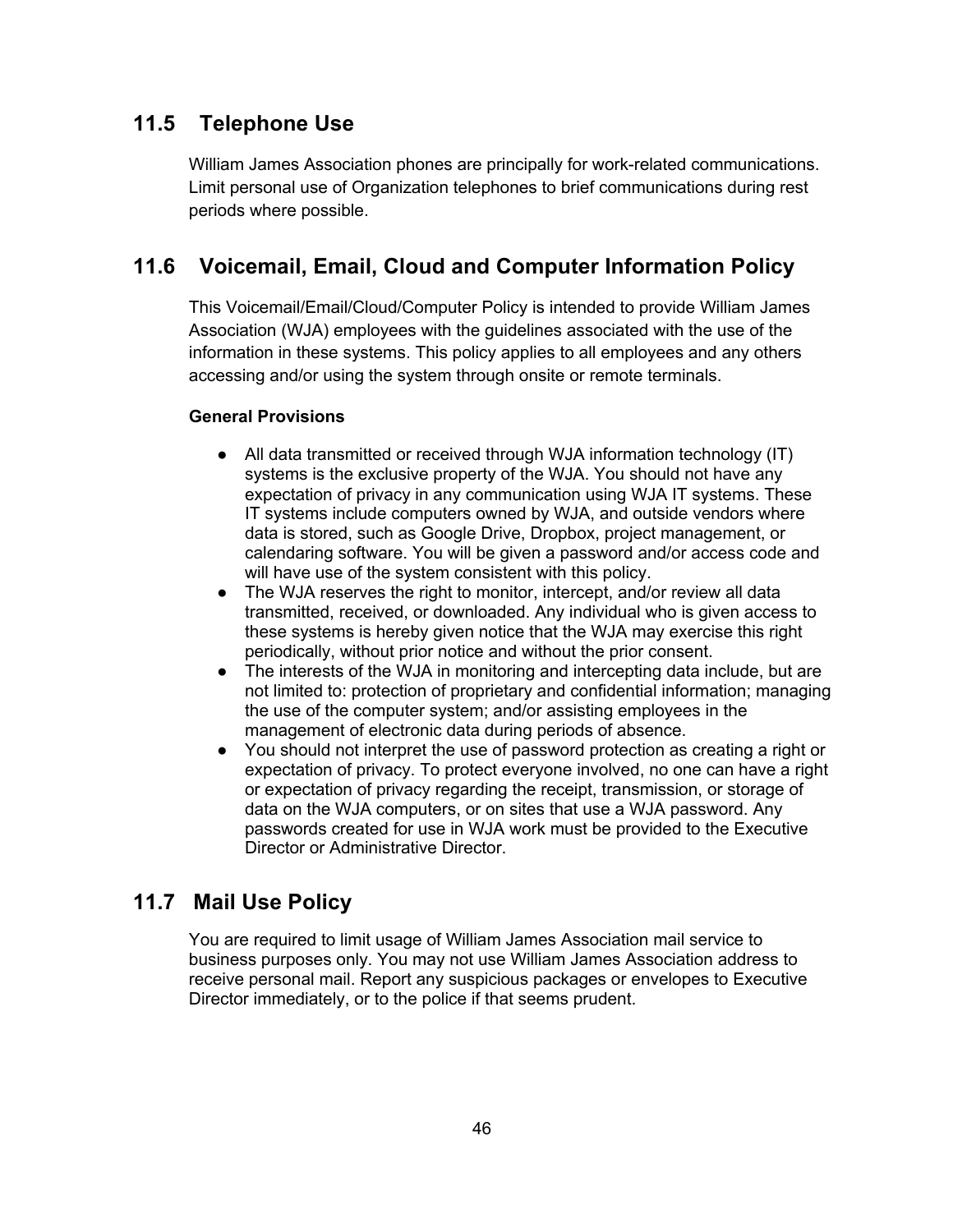#### **11.8 Employer Sponsored Social Events**

William James Association holds periodic social events for employees. Unless you have been directed to work at the event by the Executive Director, be advised that your attendance at these events is voluntary and does not constitute part of your work-related duties. Any exceptions to this policy must be approved by the Executive Director in writing or email prior to the event.

Alcoholic beverages may be available at these events. If you choose to drink alcoholic beverages, you must do so in a responsible manner. Do not drink and drive. Instead, please call a taxi or appoint a designated driver.

#### **11.9 Off-Duty Use of WJA Property or Premises**

You may not use William James Association property for personal use during working time. You are responsible for returning organizational property in good condition and repairing or replacing any property damaged as the result of personal use or as the result of negligence. This includes the use of copy machines, computers, or office supplies for personal use.

You may only use William James Association facilities during off duty or non-working hours with prior consent from the Executive Director.

### **11.10 Personal Appearance**

Your personal appearance reflects on the reputation, integrity, and public image of William James Association. All employees are required to report to work neatly groomed and dressed. You are expected to maintain personal hygiene habits that are generally accepted in the community, including clean clothing, good grooming and personal hygiene, and appropriate attire for the workplace and the work being performed. Use common sense and good judgment in determining what to wear to work.

Fragrant products, including but not limited to perfumes, colognes, and scented body lotions or hair products, should be used in moderation out of concern for others with sensitivities or allergies.

### **11.11 Telecommuting**

Telecommuting is defined as regularly working a full or partial workday from home or some other alternate work site. William James Association will make telecommuting available to employees when it benefits organizational and departmental needs. This option may not be available in some job classifications due to business needs. The Executive Director will determine, at his or her discretion, the positions within the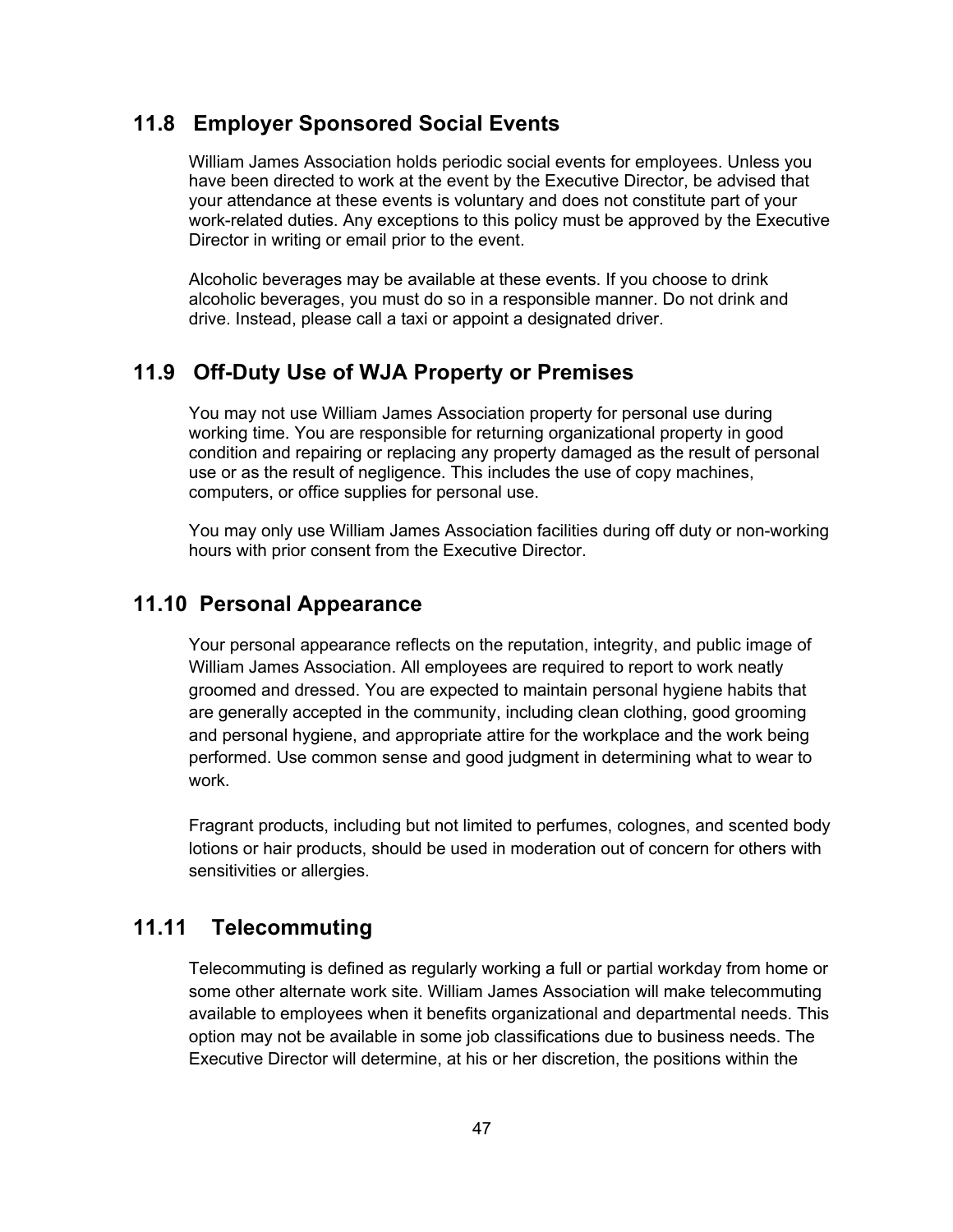department that may be suitable for telecommuting. Telecommuting may be a reasonable accommodation; consult with the Executive Director if you are requesting telecommuting as a reasonable accommodation.

#### **11.12 Workplace Privacy and Right to Inspect**

William James Association property, including but not limited to phones, computers, tablets, desks, workplace areas, or machinery, remains under the control of William James Association and is subject to inspection at any time, without notice to any employees, and without their presence. You should have no expectation of privacy in any of these areas. We assume no responsibility for the loss of, or damage to, your property maintained on William James Association premises including that kept in offices and desks.

### **11.13 Personnel Records**

William James Association maintains a personnel file for all employees. Every effort will be made to keep your personnel confidential. Access is on a "need-to-know" basis only. This includes, but is not limited to, supervisors and others in management reviewing the file for possible promotion, transfer, or layoff.

All employees have the right to inspect and receive a copy of their personnel records. William James Association will make such records available for inspection and/or copying within 30 days of a written request. All requests by an outside party for information contained in your personnel file will be directed to the Administrative Director. The Executive Director and Administrative Director are the only positions that have access to the files.

### **11.14 Whistleblower Policy**

When employees notify the Executive Director, a supervisor, or an appropriate government or law enforcement agency that they have reason to believe their employer is violating a state or federal statute, or violating or not complying with a state or federal rule or regulation, those employees are protected from retaliation. As such, William James Association has a strict policy that prohibits retaliation against employees who make such reports while employed in any form of employment. William James Association also does not permit retaliation against employees who refuse to participate in an activity that would result in a violation of a state or federal statute, or a violation or noncompliance with a state or federal rule or regulation.

If you have information regarding possible violations of state or federal statutes, rules, or regulations, or violations of fiduciary responsibility by William James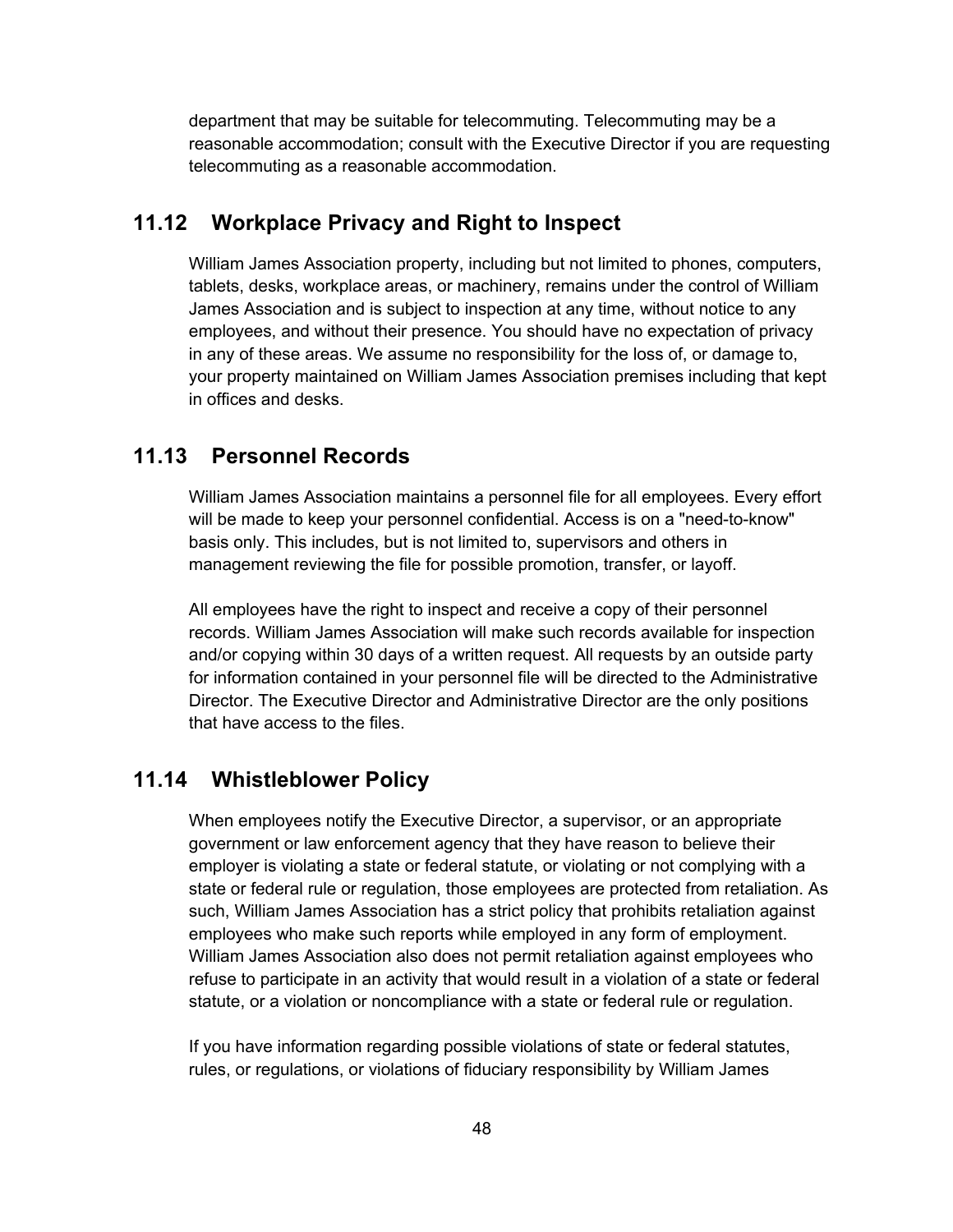Association, we encourage you to report it immediately to the Executive Director or to the Board Chair. Alternatively, you may contact the California State Attorney General's Whistleblower Hotline at (800) 952-5225. The Attorney General will refer your call to the appropriate government authority for review and possible investigation.

### **11.15 Nonsmoking Policy**

William James Association is concerned about the effect that smoking and secondhand smoke inhalation can have on its employees and clients. Smoking in the office, client areas, and restrooms is prohibited.

### **11.16 Self-Dealing**

Employees shall not accept gifts, money or gratuities for their personal benefit from participants in, or recipients of, agency programs.

# **12. Closing Statement**

Thank you for reading our handbook. We hope it has provided you with an understanding of our current policies and guidelines. We look forward to working with you to create a successful Organization and a safe, productive, and pleasant workplace.

Laurie Brooks, Executive Director William James Association